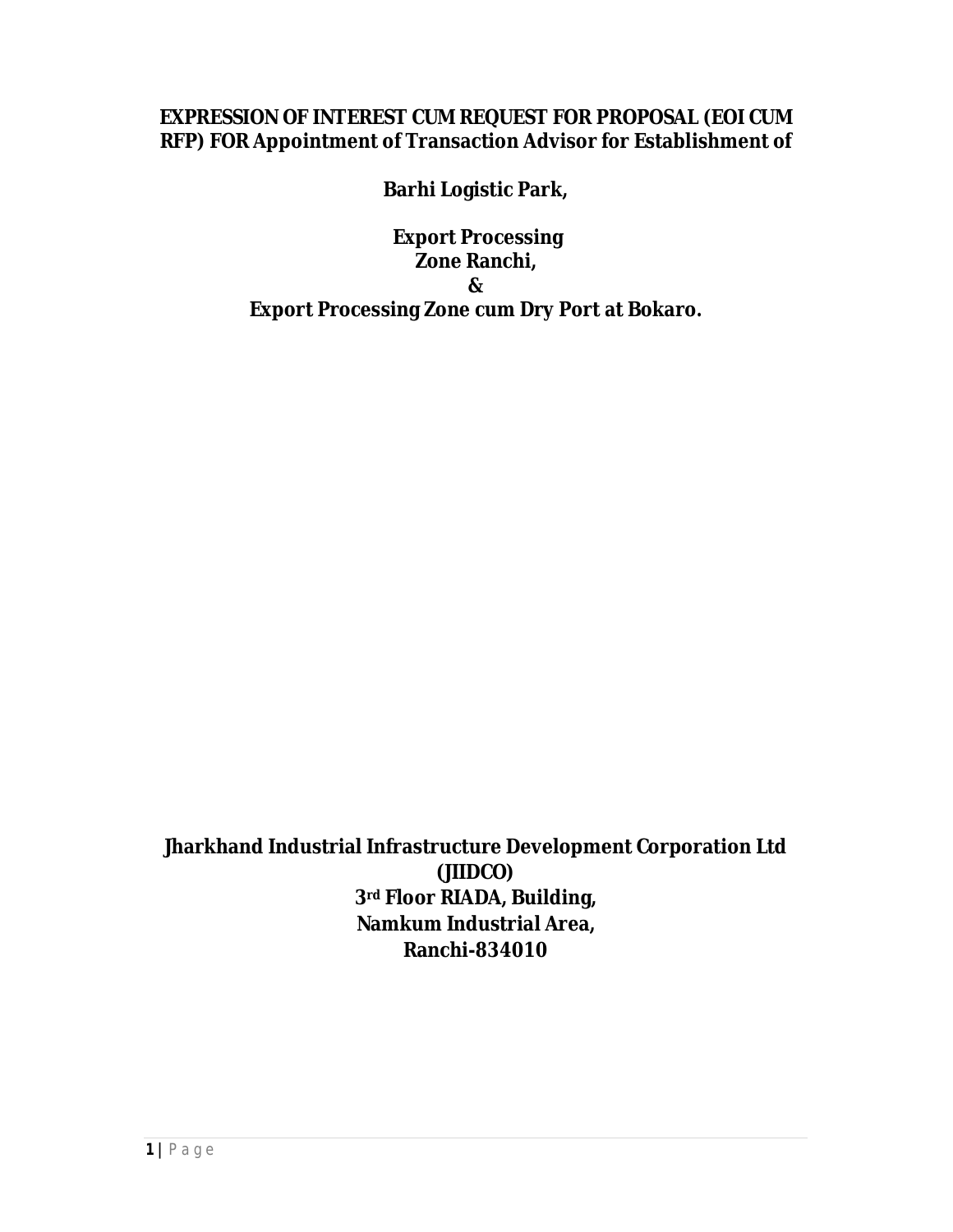# **Table of Contents Page No:**

| 12. Technical Proposal: Standard |  |
|----------------------------------|--|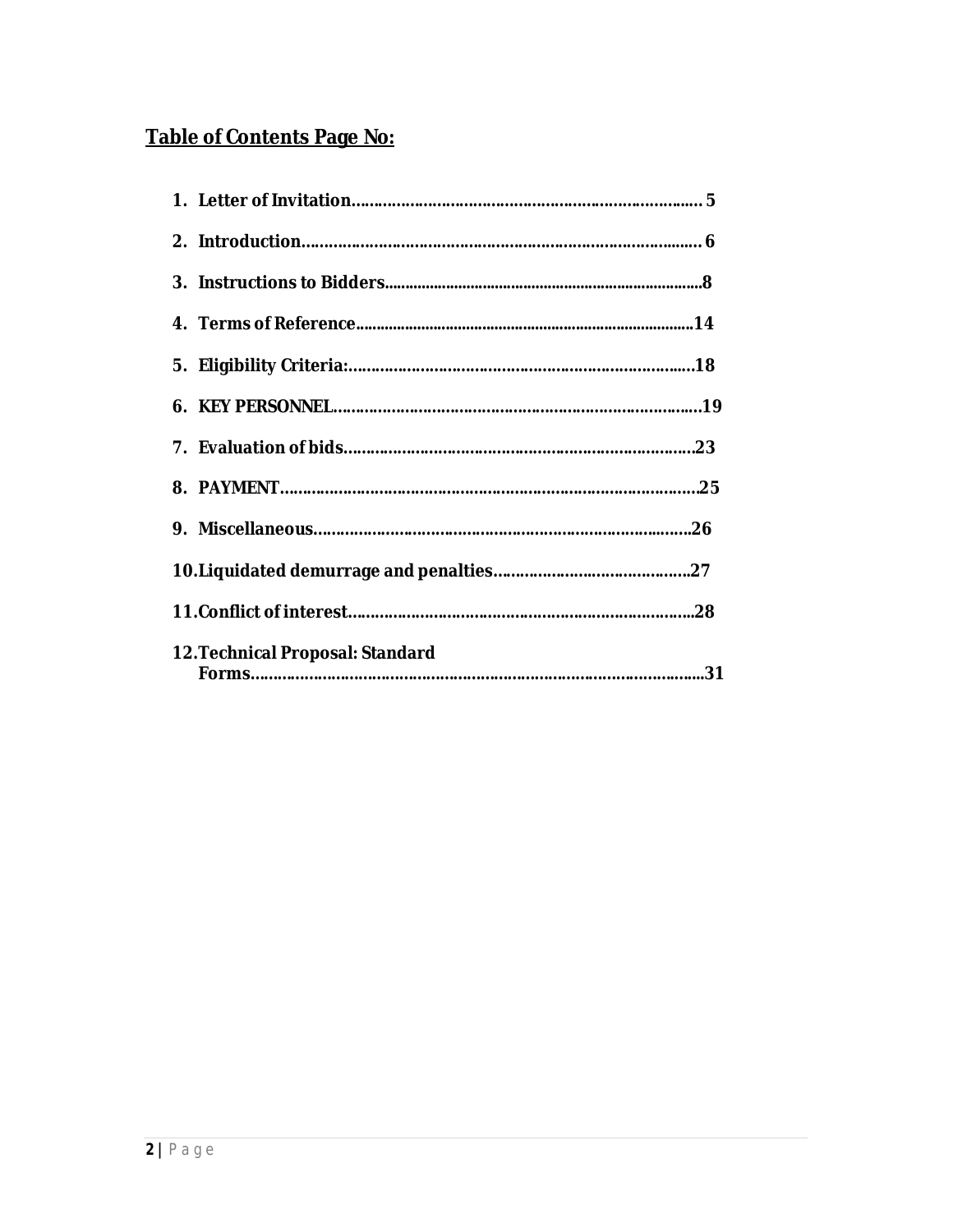## **DISCLAIMER**

The information contained in this Request for Proposal document ("**RFP**") or subsequently provided to Bidders, whether verbally or in documentary or any other form by or on behalf of Jharkhand Industrial Infrastructure Development Corporation Ltd (JIIDCO), or any of their employees or advisers, is provided to Bidders on the terms and conditions set out in this RFP and such other terms and conditions subject to which such information is provided.

This RFP is not an agreement and is neither an offer nor invitation by JIIDCO to the prospective Bidders or any other person. The purpose of this RFP is to provide interested parties with information that may be useful to them in the formulation of their Proposals pursuant to this RFP. This RFP includes statements, which reflects various assumptions and assessments arrived at by JIIDCO in relation to the Consultancy. Such assumptions, assessments and statements do not purport to contain all the information that each Bidder may require. This RFP may not be appropriate for all persons, and it is not possible for the JIIDCO, its employees or advisers to consider the objectives, technical expertise and particular needs of each party who reads or uses this RFP. The assumptions, assessments, statements and information contained in this RFP, may not be complete, accurate, adequate or correct. Each Bidder should, therefore, conduct its own investigations and analysis and should check the accuracy, adequacy, correctness, reliability and completeness of the assumptions, assessments and information contained in this RFP and obtain independent advice from appropriate sources.

Information provided in this RFP to the Bidders is on a wide range of matters, some of which depends upon interpretation of law. The information given is not an exhaustive account of statutory requirements and should not be regarded as a complete or authoritative statement of law. JIIDCO accepts no responsibility for the accuracy or otherwise for any interpretation or opinion on the law expressed herein.

JIIDCO, its employees and advisers make no representation or warranty and shall have no liability to any person including any Bidder under any law, statute, rules or regulations or tort, principles of restitution or unjust enrichment or otherwise for any loss, damages, cost or expense which may arise from or be incurred or suffered on account of anything contained in this RFP or otherwise, including the accuracy, adequacy, correctness, reliability or completeness of the RFP and any assessment, assumption, statement or information contained therein or deemed to form part of this RFP or arising in any way in this Selection Process.

JIIDCO also accepts no liability of any nature whether resulting from negligence or otherwise, however caused arising from reliance of any Bidder upon the statements contained in this RFP.

JIIDCO may at its absolute discretion, but without being under any obligation to do so, update, amend or supplement the information, assessment or assumption contained in this RFP.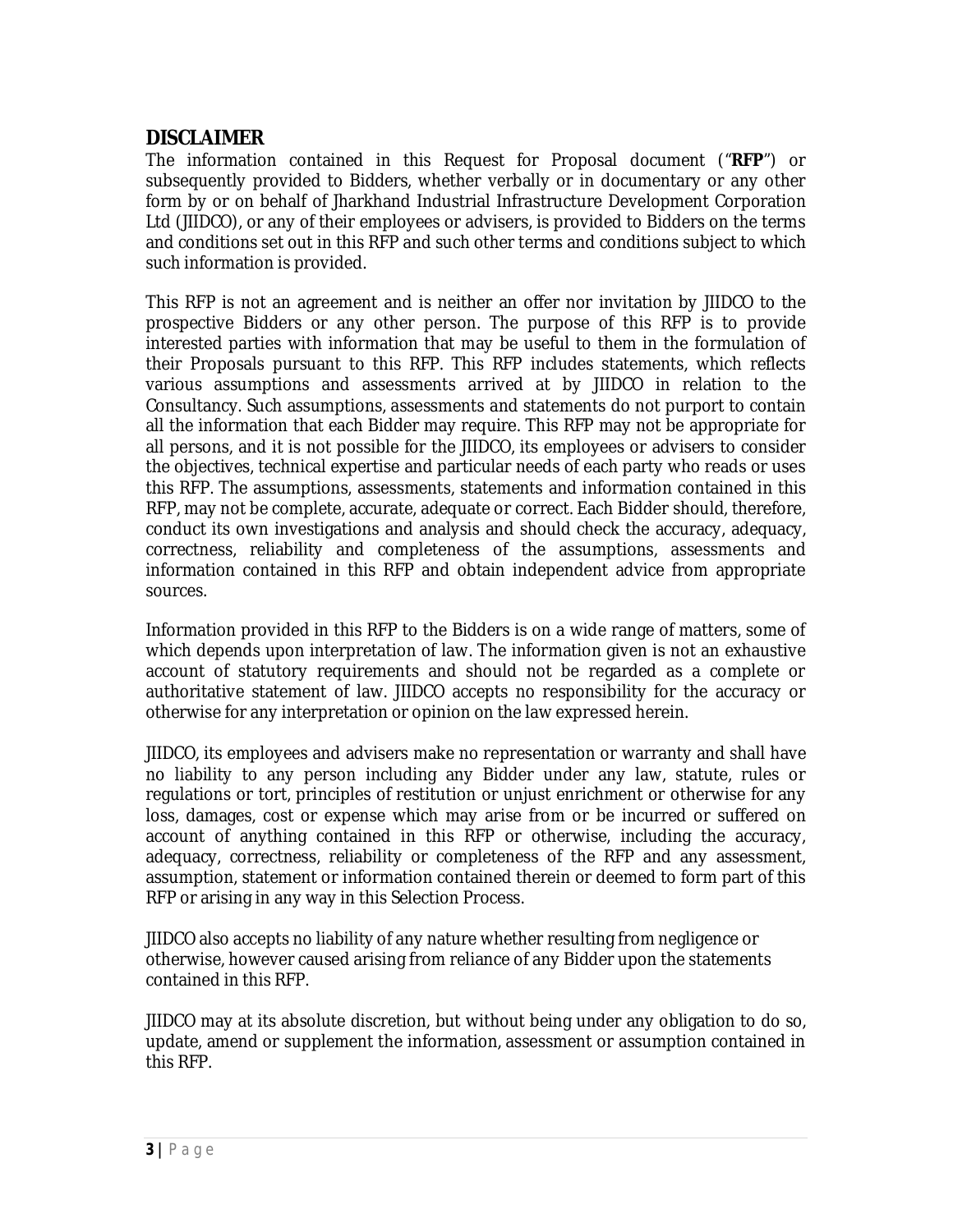The issue of this RFP does not imply that JIIDCO is bound to select anBidder or to appoint the selected Bidder, as the case may be, for the Consultancy and JIIDCO reserves the right to reject all or any of the Proposals without assigning any reasons whatsoever

| SI.<br>No. | <b>Key Information</b>                   | <b>Details</b>                                                                                                                                                                                                 |
|------------|------------------------------------------|----------------------------------------------------------------------------------------------------------------------------------------------------------------------------------------------------------------|
| 01         | Name of the Project                      | A. Barhi Logistic Park, Barhi, Hazaribagh<br>B. Export Processing Zone, Bijupara<br>Ranchi,<br>&<br>C. Export Processing Zone cum Dry Port,<br>Bokaro Industrial Area, Bokaro.                                 |
| 02         | Name and Address of the<br>Authority     | <b>Managing Director</b><br>Jharkhand Industrial Infrastructure<br>Development Corporation Ltd (JIIDCO)<br>3rd Floor RIADA, Building,<br>Namkum Industrial Area,<br>Ranchi-834010                              |
| 03         | <b>Contact Person</b>                    | General Manager, Infra,<br>Jharkhand Industrial Infrastructure<br>Development Corporation Ltd (JIIDCO)<br>3rd Floor RIADA, Building,<br>Namkum Industrial Area.<br>Ranchi-834010<br>Contact No: +91-9835504544 |
| 04         | RFP/Tender Fees Cost (Non<br>Refundable) | 10,000/-(Ten Thousand Only)                                                                                                                                                                                    |
| 05         | <b>EMD (Earnest Money Deposit)</b>       | Rs. 1, 00, 000/- (One Lakh Only)                                                                                                                                                                               |
| 06         | <b>RFP Document Availability</b>         | 25/04/2018                                                                                                                                                                                                     |
| 07.        | Last Date of receiving query             | 10/05/2018                                                                                                                                                                                                     |
| 08.        | Pre-Bid Meeting                          | 12/05/2018                                                                                                                                                                                                     |
| 09.        | Proposed Due Date of<br>receiving Bid    | 24/05/2018 till 16:00 Hrs                                                                                                                                                                                      |
| 10.        | Opening of the Technical<br>Proposals    | 24/05/2018 at 16:30 Hrs                                                                                                                                                                                        |
| 11.        | Opening of the Financial<br>Proposals    | Shall be intimated Later                                                                                                                                                                                       |
| 12.        | Validity of the proposals                | 180 days from the Bid Due Date                                                                                                                                                                                 |

## **Proposal Data Sheet**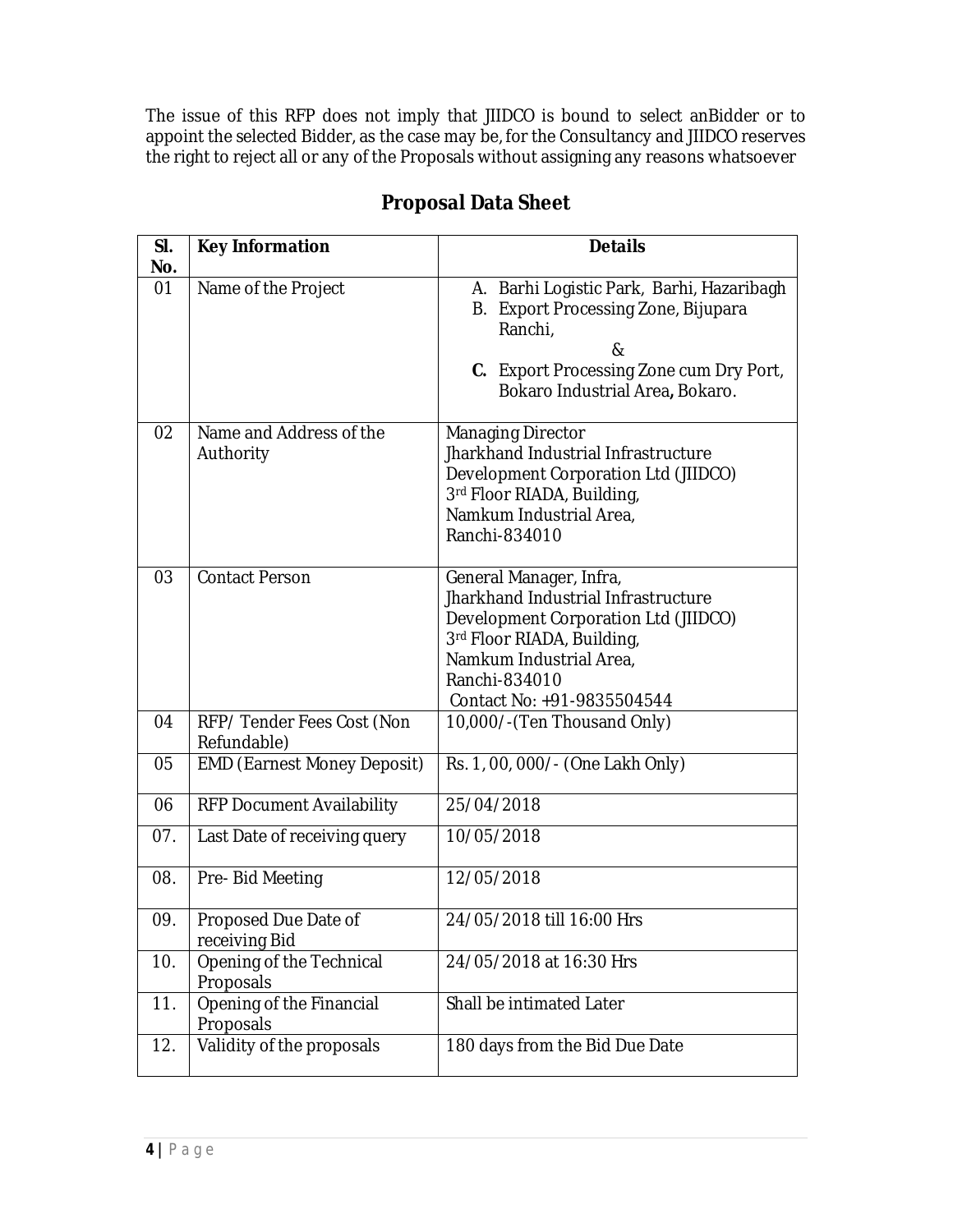## **1. Letter of Invitation**

Date: ………..

## **Sub: Invitation to bid for selection of Transactional Advisor for Public Private Partnership (PPP) Projects by Jharkhand Industrial Infrastructure Development Corporation Ltd.'s (JIIDCO)**

Dear All,

 On Behalf of Jharkhand Industrial Infrastructure Development Corporation (JIIDCO), a government of Jharkhand Undertaking, the Managing Director invites proposals to provide Transaction Advisory Services for the Development of Export infrastructure projects on Public Private Partnership (PPP) Basis in BOT (Built Operate & Transfer) Mode.

 JIIDCO is seeking to appoint a consultancy Firm as Transaction Advisor for carrying out various activities as mentioned in the RFP enclosed herewith.

The RFP includes the following documents

Section 1: Letter of Invitation Section 2: Instructions to bidders. Section 3: Terms of Reference. Section 4: Standard Format- Technical Sectional 5: Standard Format- Financial.

Please note the last date for the submission of your proposal is 24/05/2018 till 16:00 Hrs

Yours faithfully,

(K Ravi Kumar, IAS) MD JIIDCO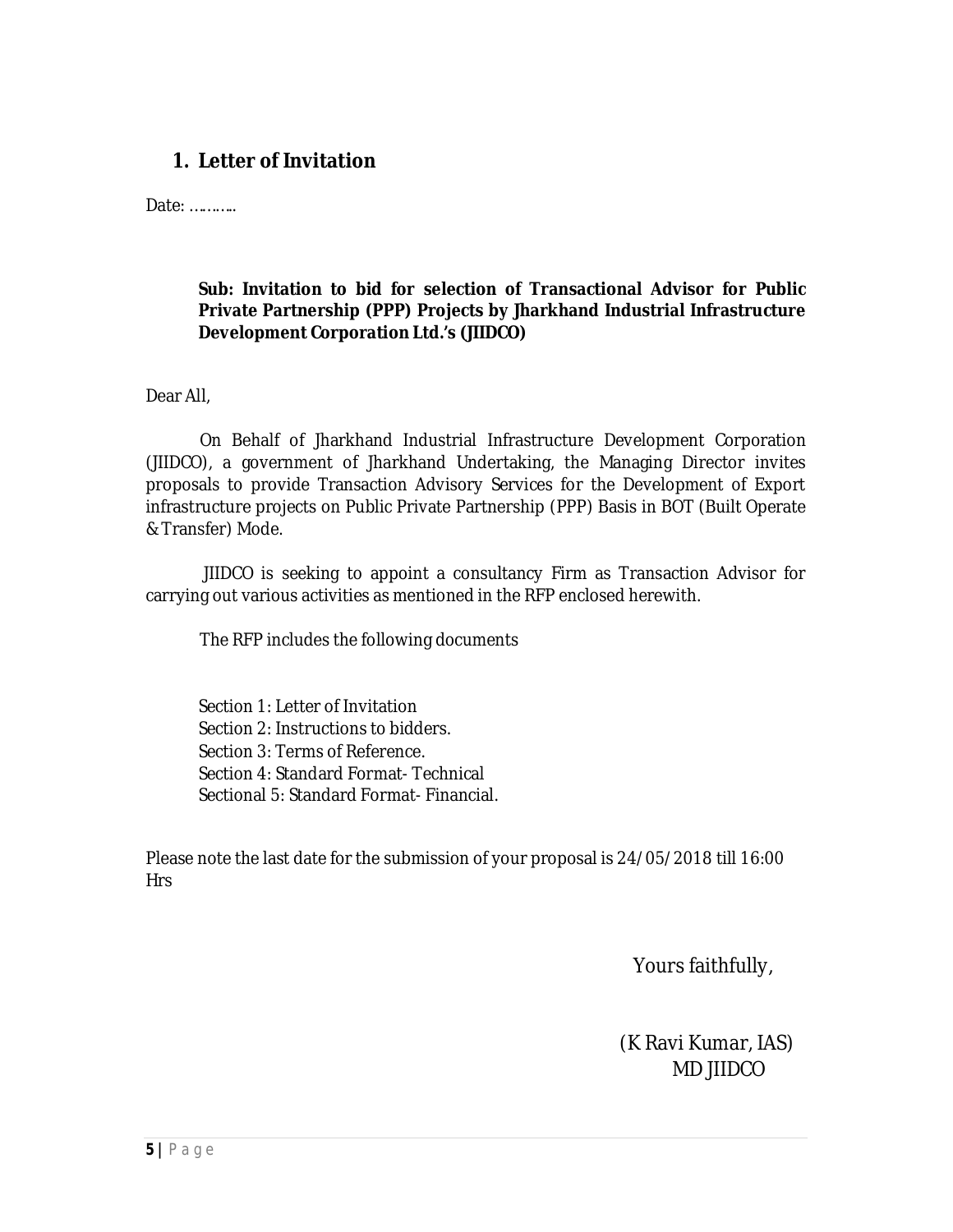## **2. Introduction**

2.1. Jharkhand Industrial Infrastructure Development Corporation Ltd (JIIDCO), intends to select a consultant as a Transaction Advisor (TA) for the development of export infrastructure projects under TIES scheme. The Transaction Advisor should be able to prepare documents i.e. feasibility study reports, financial assessment study, preparation of RFPs or other required bidding documents, Evaluation of technical bids, contract processing. Periodic monitoring of outsources activities. Evaluation of outsources activities for effective decision making and any other consultancy jobs to be preferred on behalf of the Department. The TA should have skills and experience of Trade sector. The TA should design and help execute projects in PPP mode in line with TIES scheme of Ministry of commerce & Industry, Govt of India.

Jharkhand Industrial Infrastructure Development Corporation (JIIDCO), is the **implementing agency** for the projects.

JIIDCO desires to promote development of identified projects through BOT (Built Operate & Transfer) mode in Public-Private-Partnership (PPP) framework.

JIIDCO would also endeavour to avail grants from Government of India under Trade Infrastructure for Export Scheme (TIES)

## 2.2. **The details of the projects**

## **A. Name of the Project: Barhi Logistic Park**

**Proposed Location: Barhi Industrial Area, Hazaribagh.** *Area: Approximately 40-60 Acre*

## **Project Description:**

Barhi is at a strategic location and is going to be growth centre for Jharkhand. BLP is strategically located on the GT road and equidistant from Bihar, UP and West Bengal. This logistic park will be developed under Public Private Partnership. It will have the following facilities like 60 feet wide road with 8 feet higher boundary wall, huge Parking area for trucks and four wheeler, 24 hours Loading unloading facility, Weight bridge facility at the campus, World class drainage system, Separate electricity connection for each blocks in warehouse, DG equipped building to maintain uninterrupted power supply, Flat light for 24 hours operations inside and outside campus, Security services, Minimal Processing Centers at different locations in Jharkhand with Sorting and Grading, Weighing scale, Packaging, Cold Storage, Warehouse and Basic Infrastructure, Distribution Hub, Refrigerated van for supply of perishable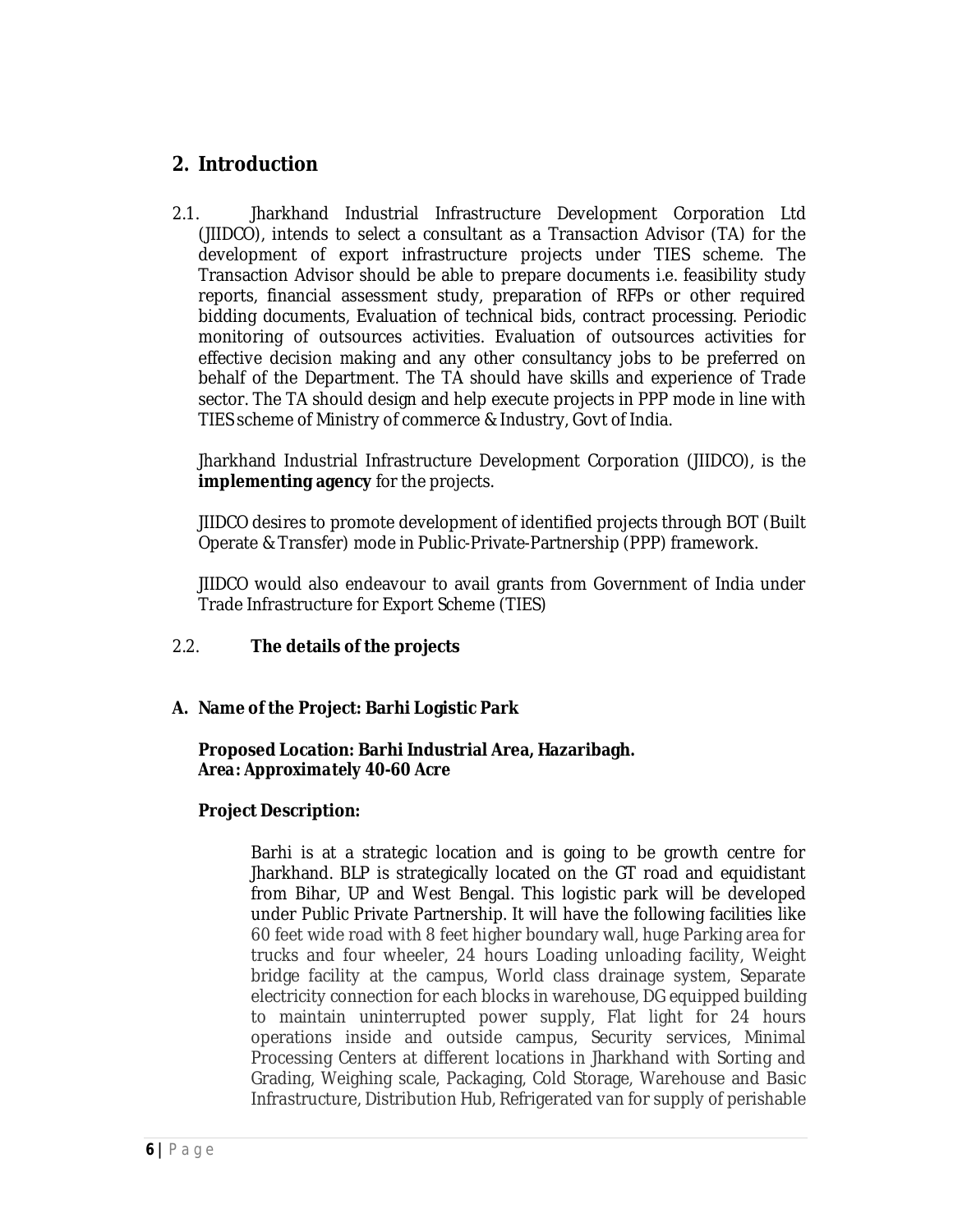products, Wi-Fi equipped green campus with Cafeteria and dining facility, Waiting room and rest room with bedding facility for transporters and visitors, Commercial complex to shop essential items. It will be developed with Public Private Partnership mode on BOT model. BLP will be developed under the TIES Scheme of Ministry of Commerce and Industry, Govt. of India.

## **B. Name of the Project: Export Processing Zone**

## **Proposed Location: Bijupara, Ranchi** *Area: Approximately 40-60 Acre*

## **Project Description:**

The component of Export Processing Zone would have Custom Clearance, Warehousing, Less Container Load (LCL) / AIR Export, Handling of containers, Canteen, Weighbridge, and Export Import Facilities. Computerized operations and business transactions. Modern Communication, Office space with telephones for Railway Side-lines, Custom House Agents and Surveyors and Factory stuffing and de-stuffing facility. The export zone will have the facility of Quarantine. It will be developed under PPP model. Export Processing Zone will also in house some export oriented industries.

## **C. Name of the Project: Export Processing Zone cum Dry Port,**

#### **Proposed Location: Bokaro Industrial Area.** *Area: Approximately 40-60 Acre*

## **Project Description**

The component of Export Processing Zone would have the facility like Custom Clearance, Warehousing, LCL / AIR Export, Survey of cargo and containers from reputed surveyors, Handling of containers, Canteen, Weighbridge, and Export Import Facilities under all Export promotion schemes, computerized operations and business transactions and railway sliding.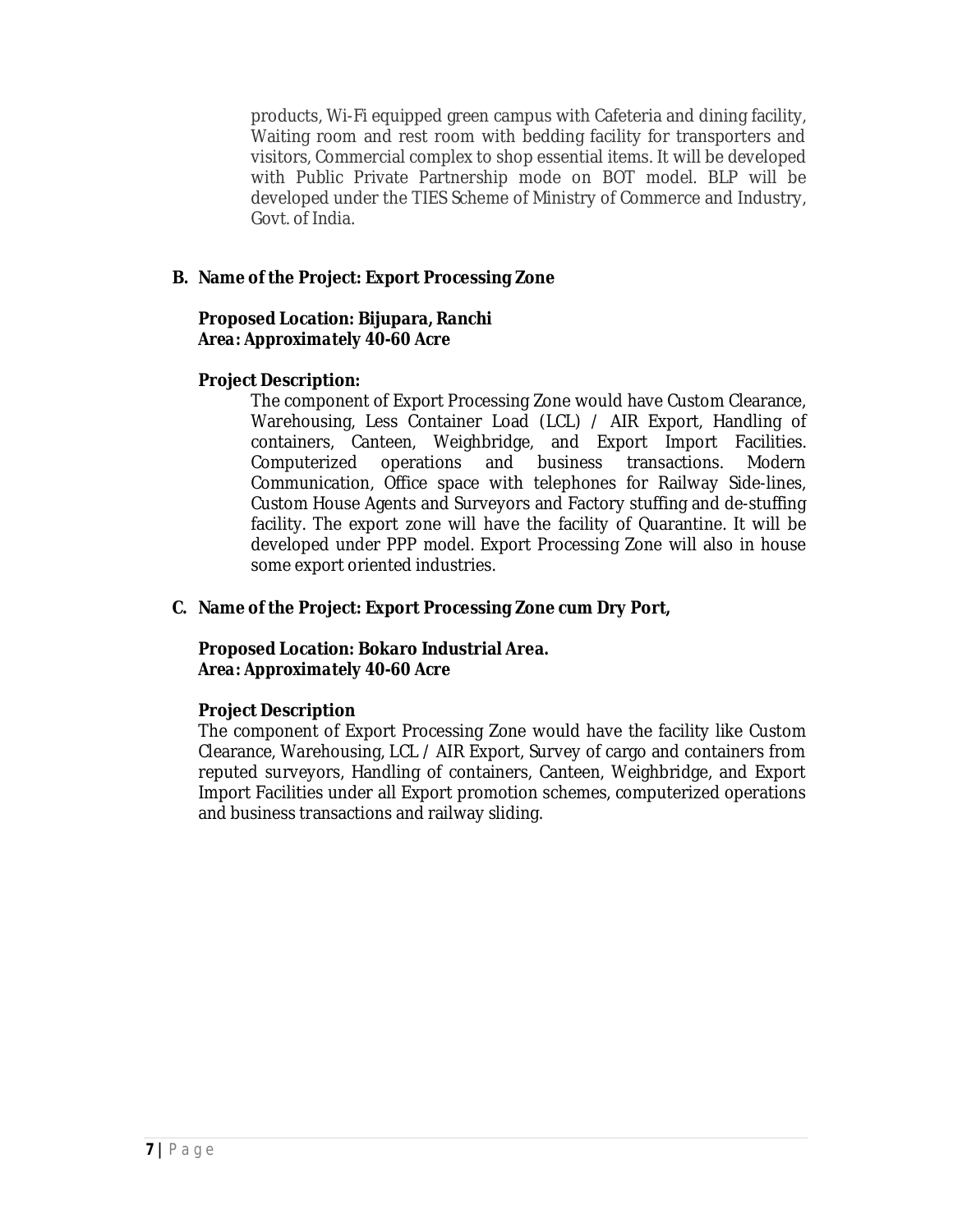## **3. Instructions to Bidders.**

## **3.1. General Instructions**

Each Bidder shall submit a maximum of one (1) Proposal for all the three projects as mentioned above. In response to this RFP document. Any Bidder, who submits more than one Proposal for the Assignment shall be disqualified.

## **3.2.** Bid process

i. The financial Bid would be assessed on the basis of the **least amount (L1)** quoted by a Bidder for the assignment.

Generally, the lowest Bidder shall be the "Selected Bidder". The remaining Bidders shall be kept in reserve and may be invited for negotiations in case such lowest Bidder withdraws or is not selected for any reason. In the event that the lowest Bidder withdraws or is not selected for any reason in the first instance, the Authority may invite the second lowest bidder for negotiation. If the second lowest bidder also withdraws or is not selected for any reason, then the next lowest bidder shall be invited for the negotiations and so on.

- ii. In the event that the Authority rejects or annuls all the Bids, it may, in its discretion, invite all eligible Bidders to submit fresh Bids hereunder.
- **iii.** At any time prior to the Bid Due Date, JIIDCO may, for any reason, whether at its own initiative or in response to clarifications requested by any Bidder, modify the RFP document by the issuance of Addenda, or amendment
- **iv.** The Proposal shall remain valid for a period not less than 180 days from the Bid Due Date. JIIDCO reserves the right to reject any Proposal, which does not meet this requirement.

## **3.3. General Obligations of the TRANSACTION ADVISOR**

- (i) The personnel shall perform the services and carry out its obligations with all due diligence, efficiency and economy, in accordance with generally accepted professional standards and practices, and shall observe sound management practices, and employ appropriate technology and safe and effective equipment, machinery, materials and method.
- (ii) The deployed personnel shall be dedicated for providing services to the Authority from the location specified by The Authority.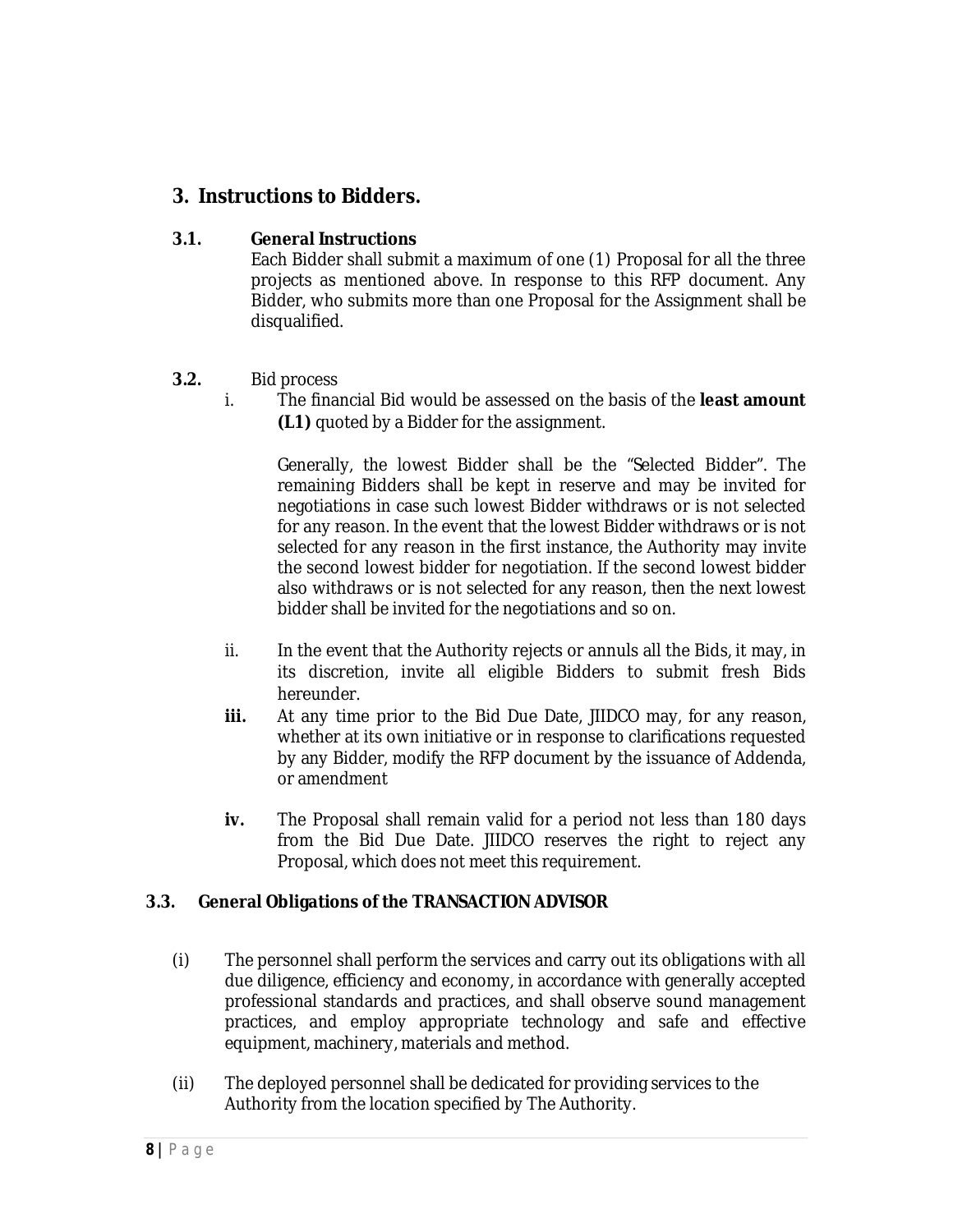There will be another team of experts at the back office of the consultant for providing specific services, as stated in this RFP.

- (iii) The personnel shall always act, in respect of any matter relating to the Contract or to be Services, as faithful advisor to JIIDCO, and shall at all times support and safeguard JIIDCO legitimate interests in any dealings with Sub-Consultants or third parties.
- (iv) The personnel shall hold JIIDCO's interests paramount, without any consideration for future work, and strictly avoid conflict with other assignments or their own corporate interest.
- (v) The personnel shall individually be responsible for up-keeping the files, records, documents etc. for projects they are working with

## **3.4. Opening of Technical proposal**

In this stage, only the envelopes containing technical proposals of the bidders will be opened and bids of only eligible proposals will be evaluated

## **3.5. RFP Cost/Tender Fees.**

The Bidder has to submit a tender fees of Rs 10,000/- (Ten Thousand Only) in the form of DD (Demand Draft) of any nationalised bank payable to JIIDCO at Ranchi and it should be attached in envelope with the technical part i.e. PART I SUBMISSION.

## **3.6. Earnest Money Deposit (EMD)**

- 3.6.1. Proposal should necessarily be accompanied by Earnest Money Deposit of an amount of Rs.1, 00, 000/- (Rs. One Lakh only) in the form of a Demand Draft or Bank Guarantee issued by any nationalised bank in favour of The MD,JIIDCO payable at Ranchi.
- 3.6.2. EMD shall be returned to the unsuccessful bidders within a period of four (4) weeks from the date of signing of Consultancy Agreement between JIIDCO and the Successful Bidder. EMD submitted by the Successful Bidder shall be released upon completion of one month of the providing services after actual deployment of all resources.

## **3.6.3. EMD shall be forfeited in the following cases:**

i. If any information or document furnished by the Bidder is found to be misleading or untrue in any material respect; and.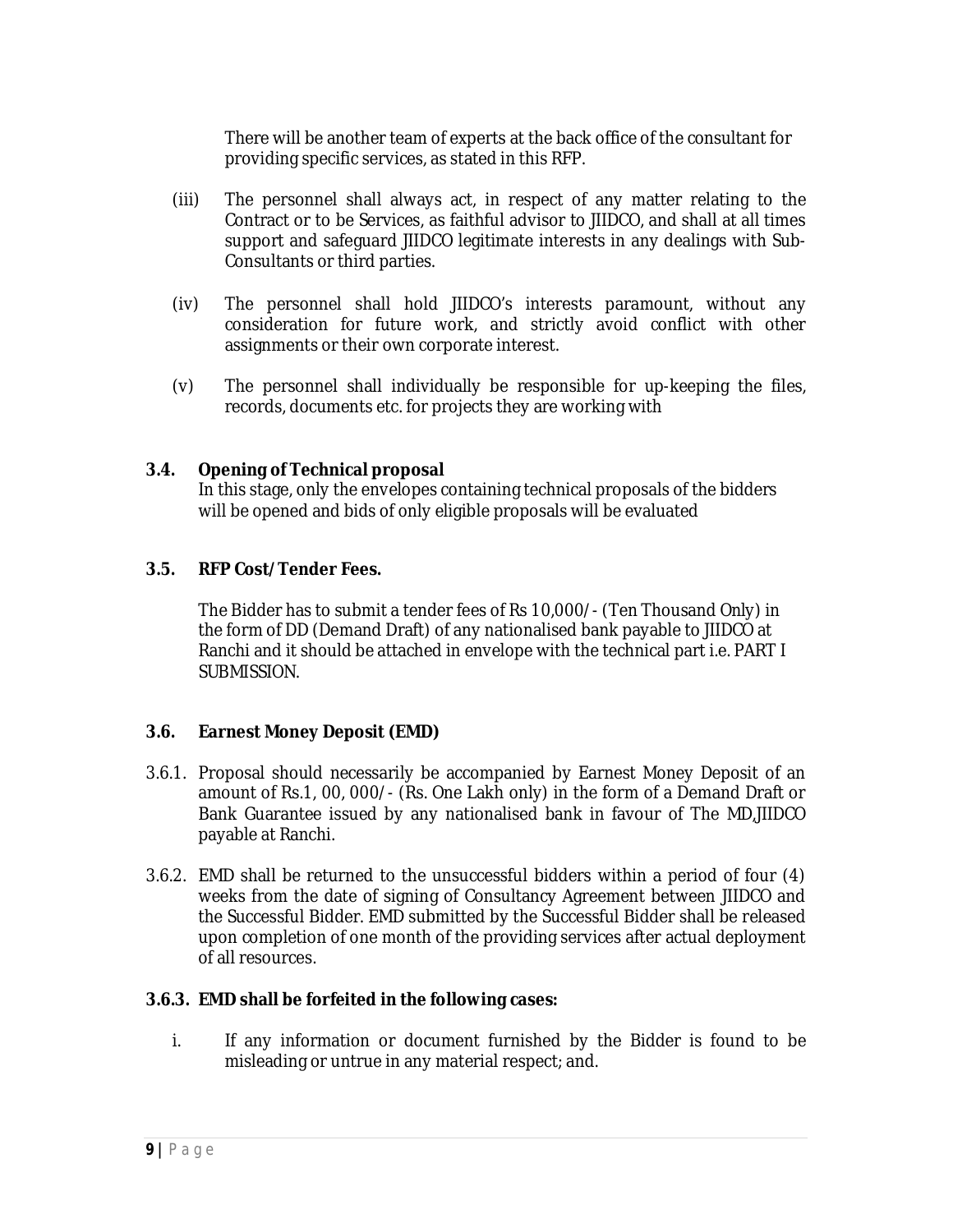- ii. If the successful Bidder fails to execute the Consultancy Agreement within the time, stipulated in the Letter of Award or any extension thereof provided by JIIDCO.
- iii. If the Advisor engages in a corrupt practice, fraudulent practice, coercive practice, undesirable practice or restrictive practice.
- iv. If the Advisor withdraws its Proposal during the period of its validity as specified in this RFP and as extended by the Bidder from time to time.
- v. If the Selected Bidder fails to provide the Performance Security within the specified time limit.

Authority will not be liable to pay any interest on Earnest Money Deposits under any circumstances.

## 3.7.**Performance Security**

- i. Performance Security for an amount of 2,00,000/-, (Rupees two Lacs) only shall be furnished before signing of the contract in form of a Bank Guarantee substantially in the form specified in this document.
- ii. For the successful bidder, the Performance Security shall be retained by the Authority until the completion of the Assignment by the Advisor and be released within 180 days after the completion of the assignment.
- iii. The Bidder, by submitting its Bid pursuant to this RFP, shall be deemed to have acknowledged that without prejudice to the Authority's any other right or remedy hereunder or in law or otherwise, the Performance Security, shall be forfeited and appropriated by the Authority and effort of the Authority in regard to the RFP including the consideration and evaluation of the Proposal under the following conditions:

a. If any Bidder engages in any of the Prohibited Practices specified in this RFP

b. If the Bidder is found to have a Conflict of Interest as specified in this RFP

c. If the Selected Bidder commits a breach of the Agreement

#### **3.8. The roles, responsibilities and broad scope of work of Transaction Advisor are set out in Section 4.3.**

The scope of services may be extended on mutually agreed terms and conditions.

3.9. **Clarifications:** A prospective Bidder requiring any clarification on the RFP document may notify JIIDCO in writing to the address as specified in the RFP. The Bidders should send in their queries so as to reach JIIDCO latest by the **Last Date for receiving queries in the following format** mentioned in the Schedule of Bidding Process.

| I SI.<br>No. | <b>RFP Reference</b> | Content of RFP | <b>Point of Clarification</b> |
|--------------|----------------------|----------------|-------------------------------|
|              |                      |                |                               |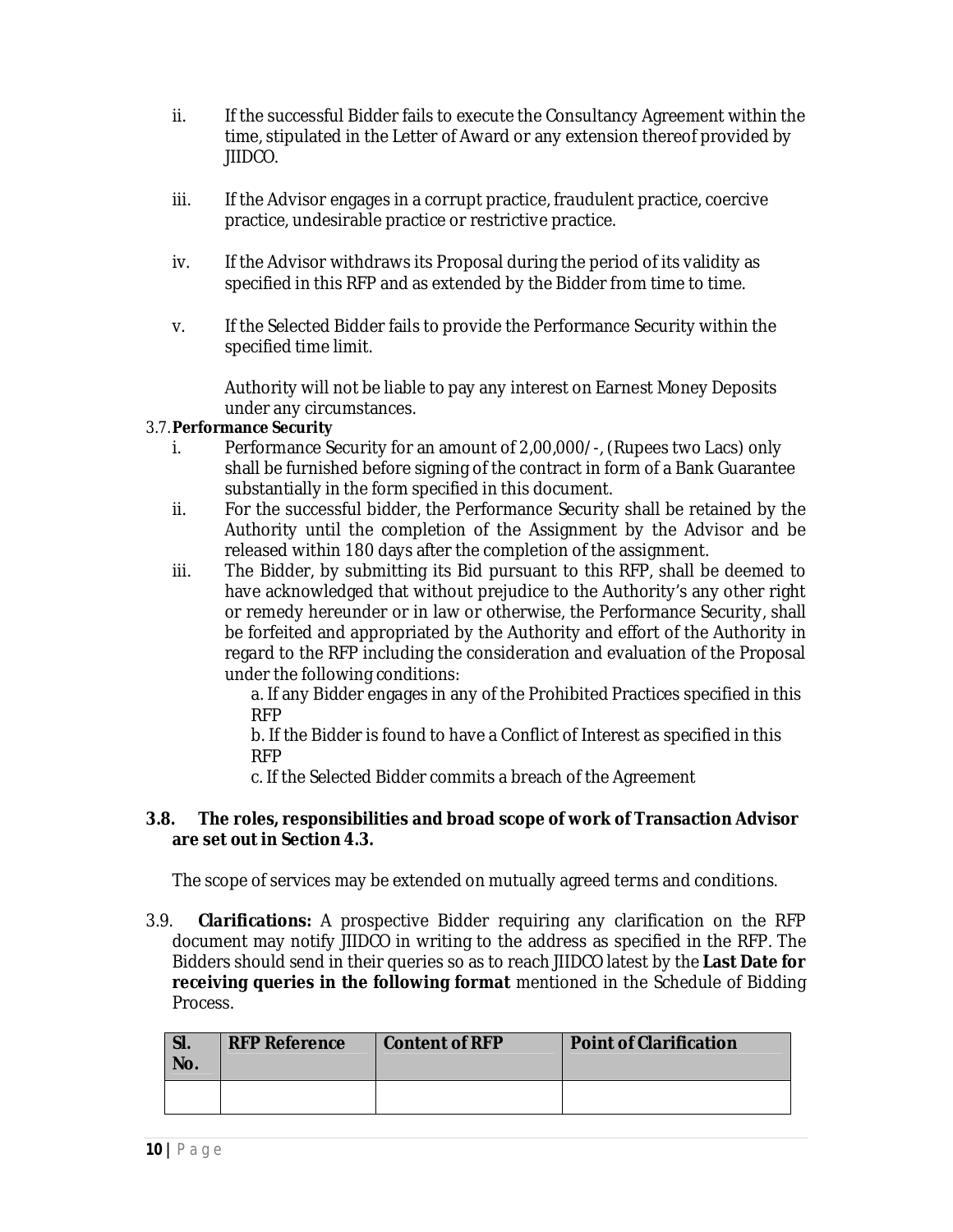JIIDCO may, on its own discretion may forward its responses to all the Bidders. Responses would include a description of the enquiry without identifying its source at its sole discretion.

The corrigendum (if any) and clarifications to the queries from all the bidders will be posted on the official website of JIIDCO and e-mailed to all the participants of Pre bid meeting.

3.10. **Format and Signing of Proposal:** The Bidder is required to provide all the information as per this RFP document. JIIDCO shall evaluate only those proposals that are received within the due date & time and complete in all respects in the required format.

## **3.11. Details of submissions:**

## **3.11.1. Part I Technical Proposal Submission details**

- i. Covering letter in the format set out in Appendix A
- ii. Details of the Bidder in the format set out in **Appendix B**
- iii. Power of Attorney as per **Appendix C**, authorising the signatory of the Proposal to submit the proposal.
- iv. RFP cost / Tender fees of Rs 10,000/- (Ten Thousand Only)
- v. Completed project descriptions in the format set out in **Appendix D1 and Appendix D2**, with supporting proof
- vi. Approach, Way forward and work plan methodology for the envisaged project in **Appendix E**
- vii. Format of CV of proposed Project Manager deployed at JIIDCO, Ranchi, in **Appendix F**
- viii. **CV's** of back office key personnel.
- ix. Financial capability and Professional Fee received in last three FY by the Bidder in **Appendix G**
- x. Earnest Money Deposit in the manner described above.

*All necessary documents to support eligibility criteria need to be furnished*

## **3.11.2. Part II Financial Proposal Submission**

- a. Financial proposal in the format as set out in **Appendix H.**
- b. The Financial Proposal shall be quoted as a lump sum amount which shall be payable to the consultant for the Transaction Advisor/TA under the agreement. It shall be inclusive of
	- i. The Cost to Company expenses of the experts and personnel to be deployed in JIIDCO and the back office team.
	- ii. All other out of pocket expenses.
- c. The Financial Proposal shall be exclusive of GST.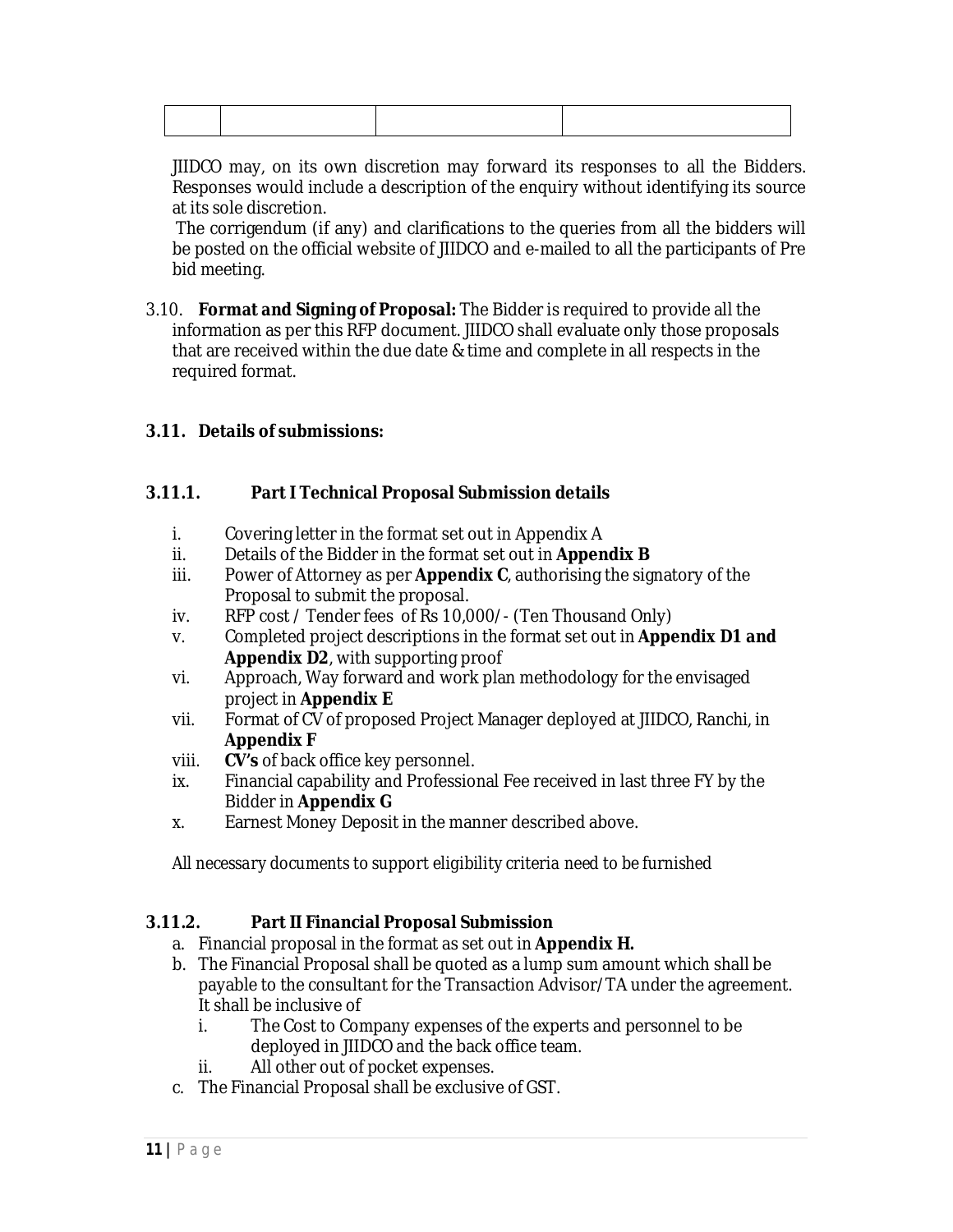- 3.12. Financial Proposal shall not include GST, Cess, Surcharge levied on such services which shall be reimbursed by JIIDCO at the prevailing rate. Income tax as applicable shall be deducted at source from every payment towards fees.
- 3.13. The Bidder shall submit properly indexing technical i.e. Part I submission duly bounded or spiral and the Part II Submission separately in two envelopes, marking the envelopes as "**PART I SUBMISSION** and "**PART II SUBMISSION**

These envelopes shall then be sealed in a single **third** outer envelope super scribing SELECTION OF TRANSACTION ADVISOR FOR:

- **A. ESTABLISHMENT OF INTEGRATED LOGISTIC PARK AT BARHI HAZARIBAGH. &**
- **B. ESTABLISHMENT OF EXPORT PROCESSING ZONE, BIJUPARA RANCHI.**

**&**

- **C. ESTABLISHMENT OF EXPORT PROCESSING ZONE CUM DRY PORT AT BOKARO INDUSTRIAL AREA BOKARO.**
- 3.14. The appointment of Transaction Advisor shall be for all the three projects and a single bid shall be submitted.
- 3.15. The Bidder shall prepare (1) one original in hard copy and (1) duplicate of the Proposal in soft version in USB in PDF format clearly marked "ORIGINAL" (Hard Copy) and "Soft Copy". In the event of any discrepancy between the original and the soft copy, the original shall prevail.
- 3.16. The original Proposal shall be typed or written in indelible ink and each page shall be **initialled by the authorised signatory** of the Bidder. All the alterations, omissions, additions, or any other amendments made to the Proposal shall also be initialled by the person(s) signing the Proposal

## 3.17. **Sealing and Marking of Proposal**.

- 3.17.1. The Bidder shall seal the original and soft copy of the Proposal in separate envelopes, duly marking the envelopes as "ORIGINAL" and "SOFT COPY". The envelopes shall then be sealed in a single outer envelope.
- 3.17.2. Each of the envelopes, both outer and inner, must be super scribed with the following information:
	- a. Name and Address of Bidder
	- b. Contact person and phone numbers:

## **Name of Project: "Selection of Transaction Advisor "for**

**A. ESTABLISHMENT OF INTEGRATED LOGISTIC PARK AT BARHI HAZARIBAGH.**

**&**

**B. ESTABLISHMENT OF EXPORT PROCESSING ZONE, BIJUPARA RANCHI.**

**&**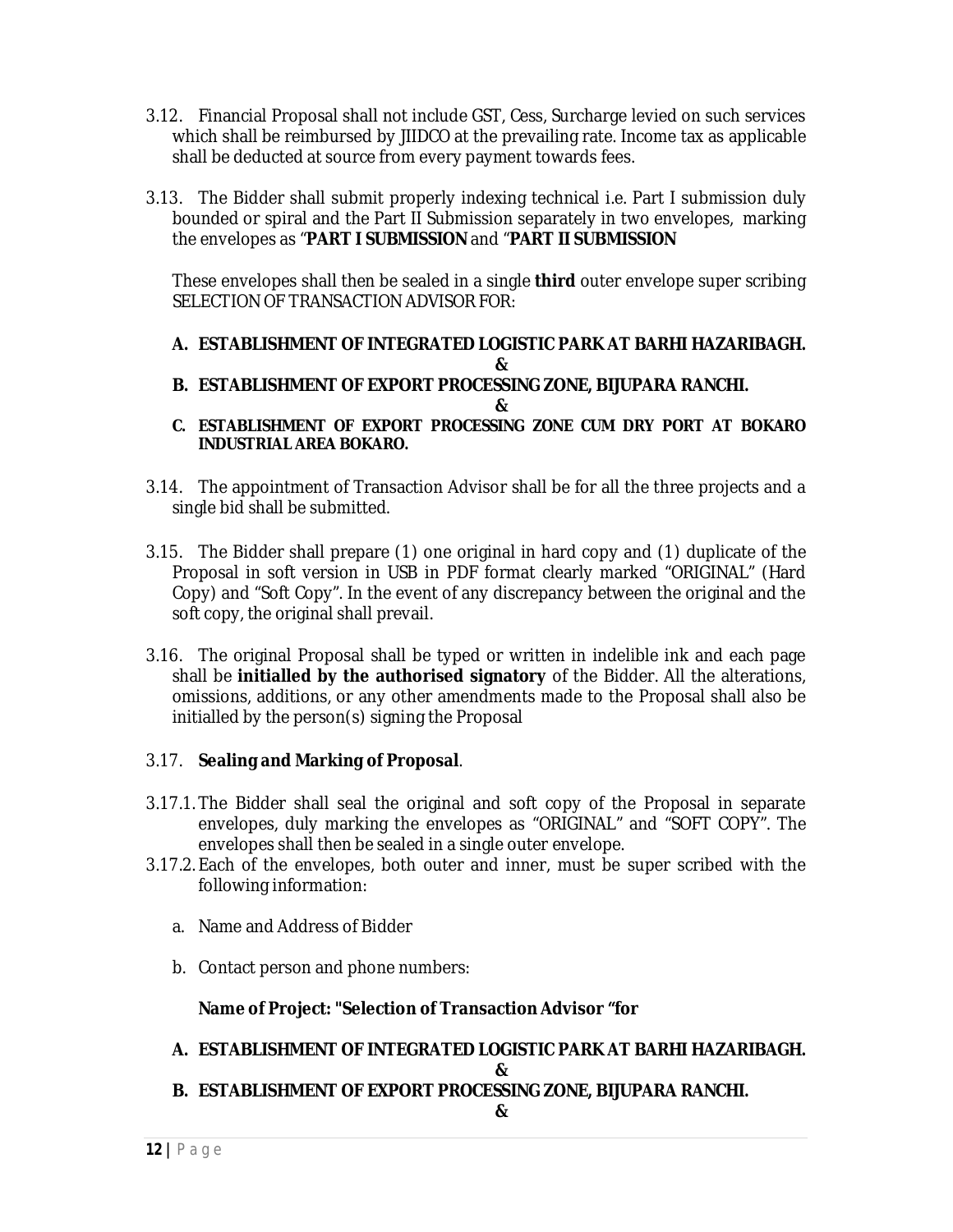## **C. ESTABLISHMENT OF EXPORT PROCESSING ZONE CUM DRY PORT AT BOKARO INDUSTRIAL AREA BOKARO**

**Under TIES Scheme of Ministry of Commerce and Industry of Government of India.**

**3.17.3.** All communications including the submission of bid should be addressed to:

#### **Managing Director**

Jharkhand Industrial Infrastructure Development Corporation Ltd Government of Jharkhand Undertaking 3<sup>rd</sup> Floor, RIADA Building, Namkum Industrial Area, Lowadih Ranchi- 834010. **Jharkhand** Email: jiidcoltd@gmail.com; jhr-doi@nic.in;

**Contact Person**: General Manager (Infra), Jharkhand Industrial Infrastructure Development Corporation Ltd 3rd Floor, RIADA Building, Namkum Industrial Area, Lowadih Ranchi- 834010. Jharkhand, Mobile No: +91-9835504544.

- 3.17.4. If the envelope is not sealed and marked as instructed above, JIIDCO assumes no responsibility for the misplacement or premature opening of the contents of the Proposal submitted and such Proposal, may, at the sole discretion of JIIDCO, be rejected
- 3.17.5. The Bidder is expected to examine carefully the c**ontents of all the documents provided**. Failure to comply with the requirements of RFP shall be at the Bidder's own risk.
- 3.17.6. It shall be deemed that prior to the submission of the Proposal, the Bidder has:
	- a. made a complete and careful examination of terms and conditions / requirements, and other information as set forth in this RFP document;
	- b. received all such relevant information as it has requested from JIIDCO; and
	- c. Made a complete and careful examination of the various aspects of the Projects for which the consultancy services are to be provided.
- 3.17.7. JIIDCO shall not be liable for any mistake or error or neglect by the Bidder in respect of the above.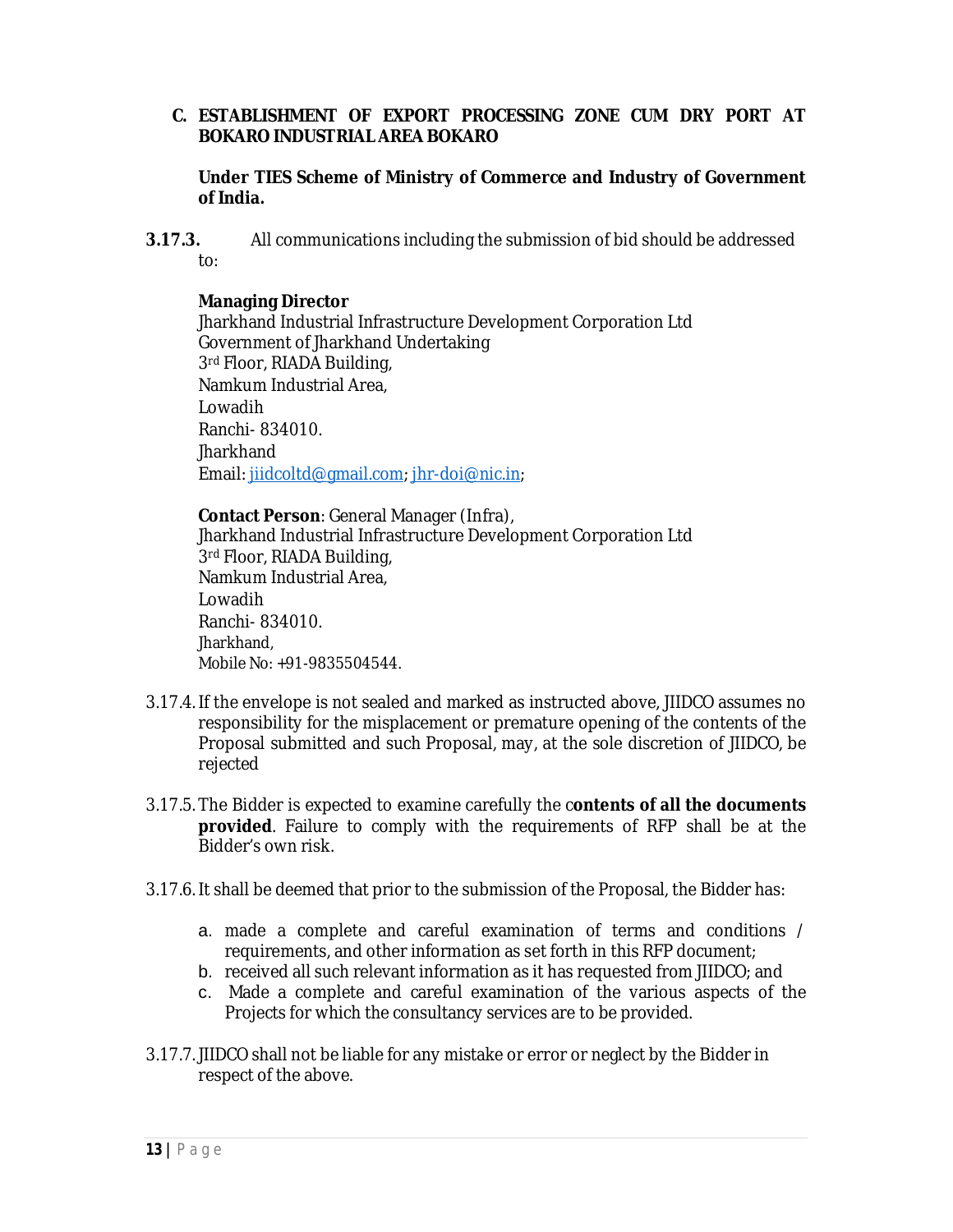## *3.17.8.* Bids from single entity*/Company/ Consortium/ Joint Venture shall be considered*

#### **3.18. Bid Due Date:**

- 3.18.1. Proposals should be submitted within the time as mentioned in the Schedule of Bidding Process, at the address and in the manner and form as detailed in this RFP document. Proposals submitted by either facsimile transmission or telex will not be accepted.
- 3.18.2. JIIDCO may, at its sole discretion, extend Proposal Due Date by issuing a corrigendum.

## 3.19. **Opening of Proposals and Clarifications**

3.20. **JIIDCO** would open the

**Part I Submission** of the Proposals on or any earliest convenient working day after the Bid Due Date for the purpose of evaluation.

**Part II Submission** of the short listed Bidders shall be opened after intimation of the date, time and venue of such opening in presence of Bidders or their representatives, who choose to remain present.

- 3.21. JIIDCO reserves the right to reject any Proposal not submitted on time and/or which does not contain the information/documents as set out in this RFP document.
- 3.22. To facilitate evaluation of Proposals, JIIDCO may, at its sole discretion, seek clarifications in writing from any Bidder regarding its Proposal.

## **4. Terms of Reference.**

**4.1.** JIIDCO has a limited in-house manpower capacity. JIIDCO therefore needs human resource and intellectual support to conceptualise, carry out necessary documentation, analyse, procure consultants and developers / implementing agencies and monitor them for development of the projects. JIIDCO intends to select and appoint a Transaction Advisor for deployment of personnel with specific skills and experiences through this RFP for providing the services described in the scope of services in this RFP.

## **4.2. The details of the projects are mentioned below:**

**A. Name of the Project: Barhi Logistic Park**

**Proposed Location: Barhi Industrial Area, Hazaribagh.**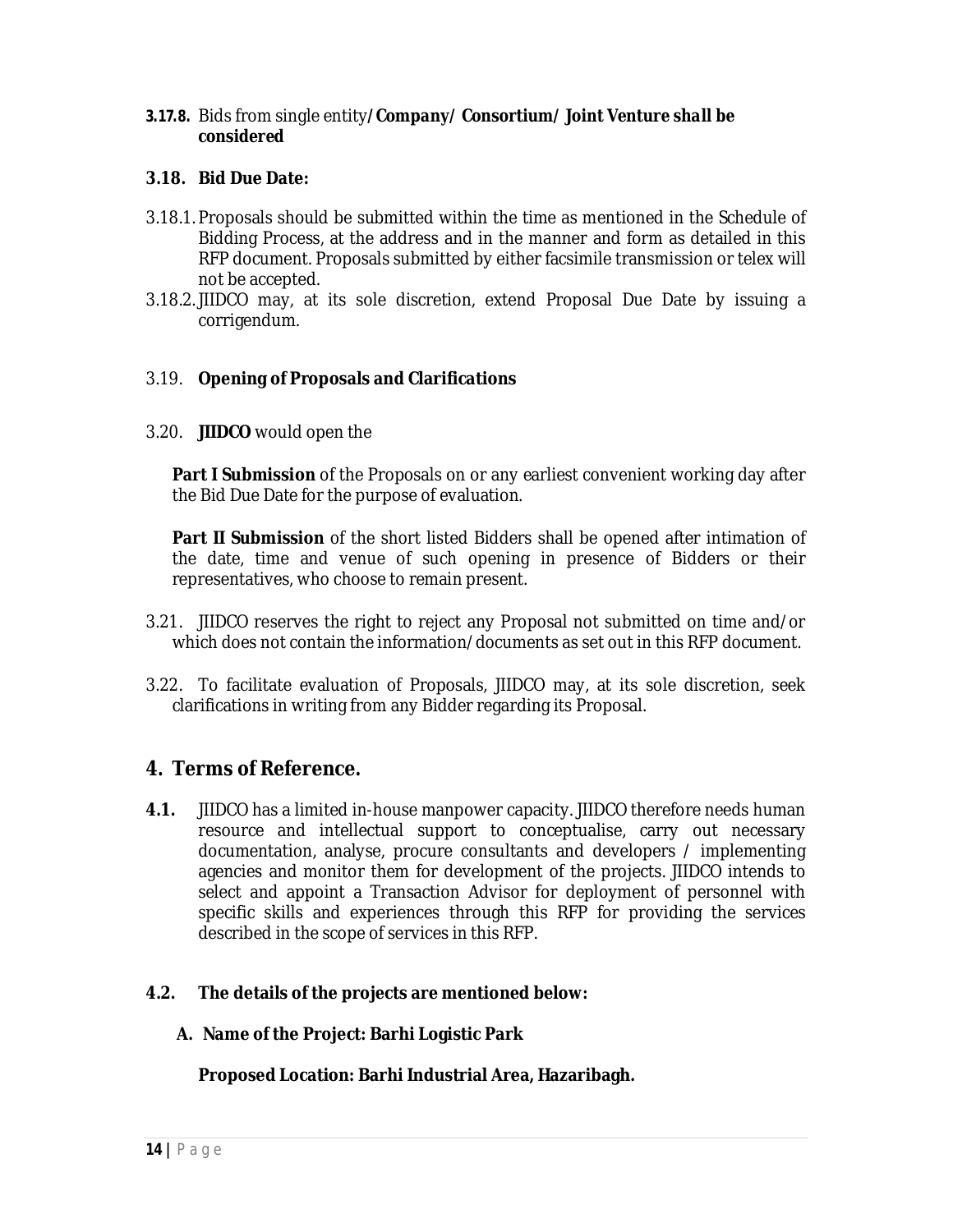#### **Project Description:**

Barhi is at a strategic location and is going to be growth centre for Jharkhand. BLP is strategically located on the GT road and equidistant from Bihar UP and West Bengal. This logistic park will be developed under Public Private Partnership. It will have the following facilities like 60 feet wide road with 8 feet higher boundary wall, huge Parking area for trucks and four wheeler, 24 hours Loading unloading facility, Weight bridge facility at the campus, World class drainage system, Separate electricity connection for each blocks in warehouse, DG equipped building to maintain uninterrupted power supply, Flat light for 24 hours operations inside and outside campus, Security services, Minimal Processing Centres at different locations in Jharkhand with Sorting and Grading, Weighing scale, Packaging, Cold Storage, Warehouse and Basic Infrastructure, Distribution Hub, Refrigerated van for supply of perishable products, Wi-Fi equipped green campus with Cafeteria and dining facility, Waiting room and rest room with bedding facility for transporters and visitors, Commercial complex to shop essential items. It will be developed with Public Private Partnership mode on BOT model. BLP will be developed under the TIES Scheme of Ministry of Commerce and Industry, Govt. of India.

## **B. Name of the Project: Export Processing Zone**

## **Proposed Location: Bijupara, Ranchi**

## **Project Description:**

The component of Export Processing Zone would have Custom Clearance, Warehousing, Less Container Load (LCL) / AIR Export, Handling of containers, Canteen, Weighbridge, and Export Import Facilities. Computerized operations and business transactions. Modern Communication, Office space with telephones for Railway Side-lines, Custom House Agents and Surveyors and Factory stuffing and de-stuffing facility. The export zone will have the facility of Quarantine. It will be developed under PPP model. Export Processing Zone will also in house some export oriented industries.

## **C. Name of the Project: Export Processing Zone cum Dry Port,**

## **Proposed Location: Bokaro Industrial Area. Project Description**

The component of Export Processing Zone would have the facility like Custom Clearance, Warehousing, LCL / AIR Export, Survey of cargo and containers from reputed surveyors, Handling of containers, Canteen, Weighbridge, export Import Facilities under all Export promotion schemes, computerized operations and business transactions and railway sliding.

The deployed personnel shall be dedicated for providing services to JIIDCO from the location specified by JIIDCO.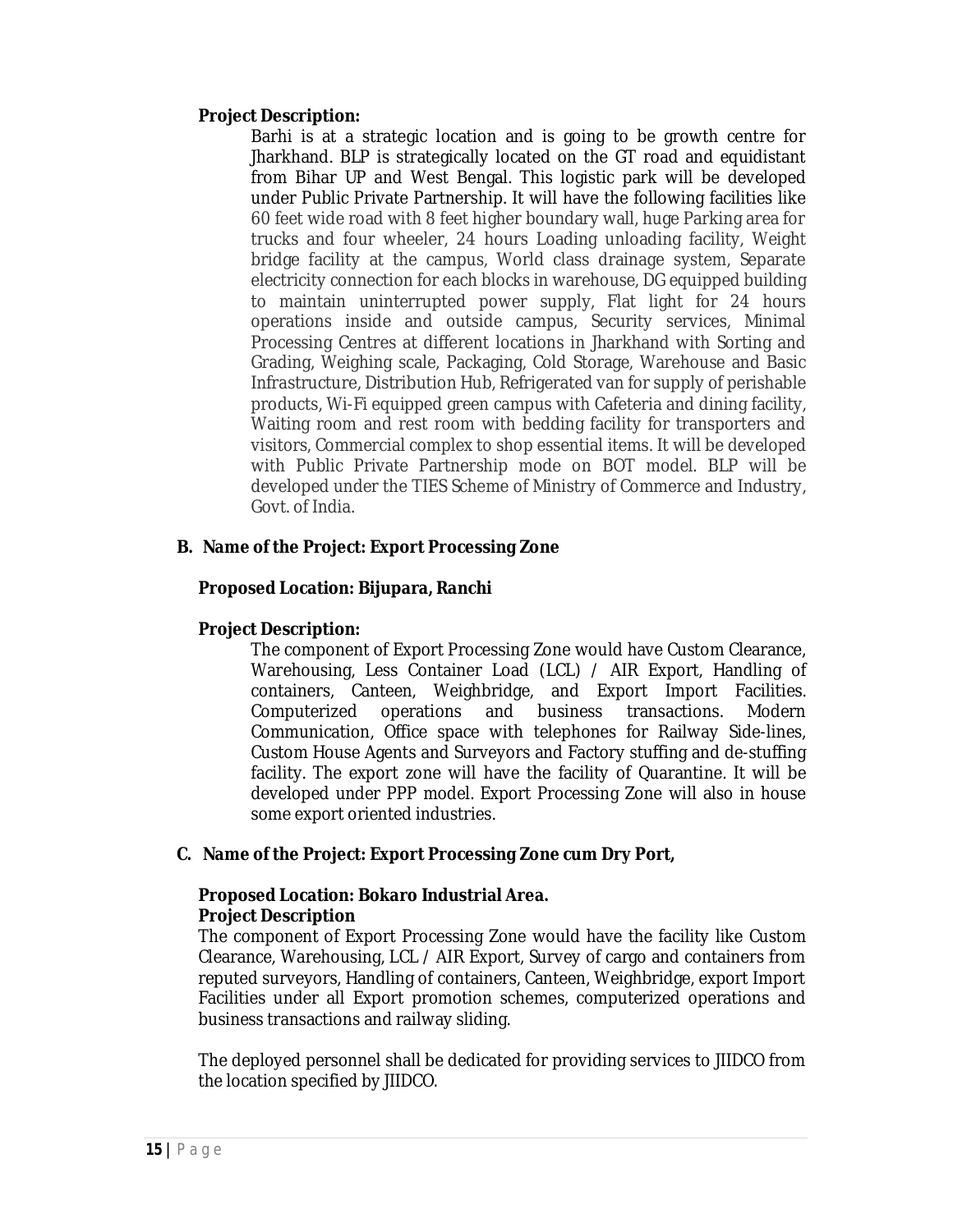## **4.3. Roles, Responsibilities and Scope of Services of Transaction Advisor**

The Transaction Advisor, as a self-sufficient team of professionals shall provide services under the general guidance of JIIDCO for the activities enlisted here under. The Project Manager shall have control over their team members to allocate works and to get the same done by them with right quality and within agreed time frame. Essentially, the Transaction Advisor will perform the following work:

- a. The Transaction Advisor will be retained up-to the signing of an effective PPP concession agreement for each of the proposed projects and release of total subsidy by GoI (Govt. of India) under TIES scheme. The objective of this Consultancy service is to produce a financially viable concession that would address the principal issues related to project risks and adequate returns to the concessionaire.
- b. The selected bidder shall undertake detailed surveys including primary and secondary from all sources to establish a solid reason to develop the Projects.
- c. All necessary site investigation surveys etc. shall be conducted to establish the type of structure which can be provided in such a land. The site survey shall also include all soil surveys, geo-technical surveys etc. Identifying issues that could have technical, environmental, commercial and financial implications
- d. The bidder shall also conduct a detailed market assessment study related to demand analysis, future needs, impact of future policies etc.
	- The bidder shall submit a pre-feasibility report based on the various analysis done and shall be submitting a report thereon including the market analysis report, undertake Sensitivity Analysis for understanding the financial impact of various provisions in the Concession Agreement.
	- Optimize the project structure under various implementation options.
	- Estimate the values of basic bidding criteria, for evaluation of the reasonableness of the financial proposals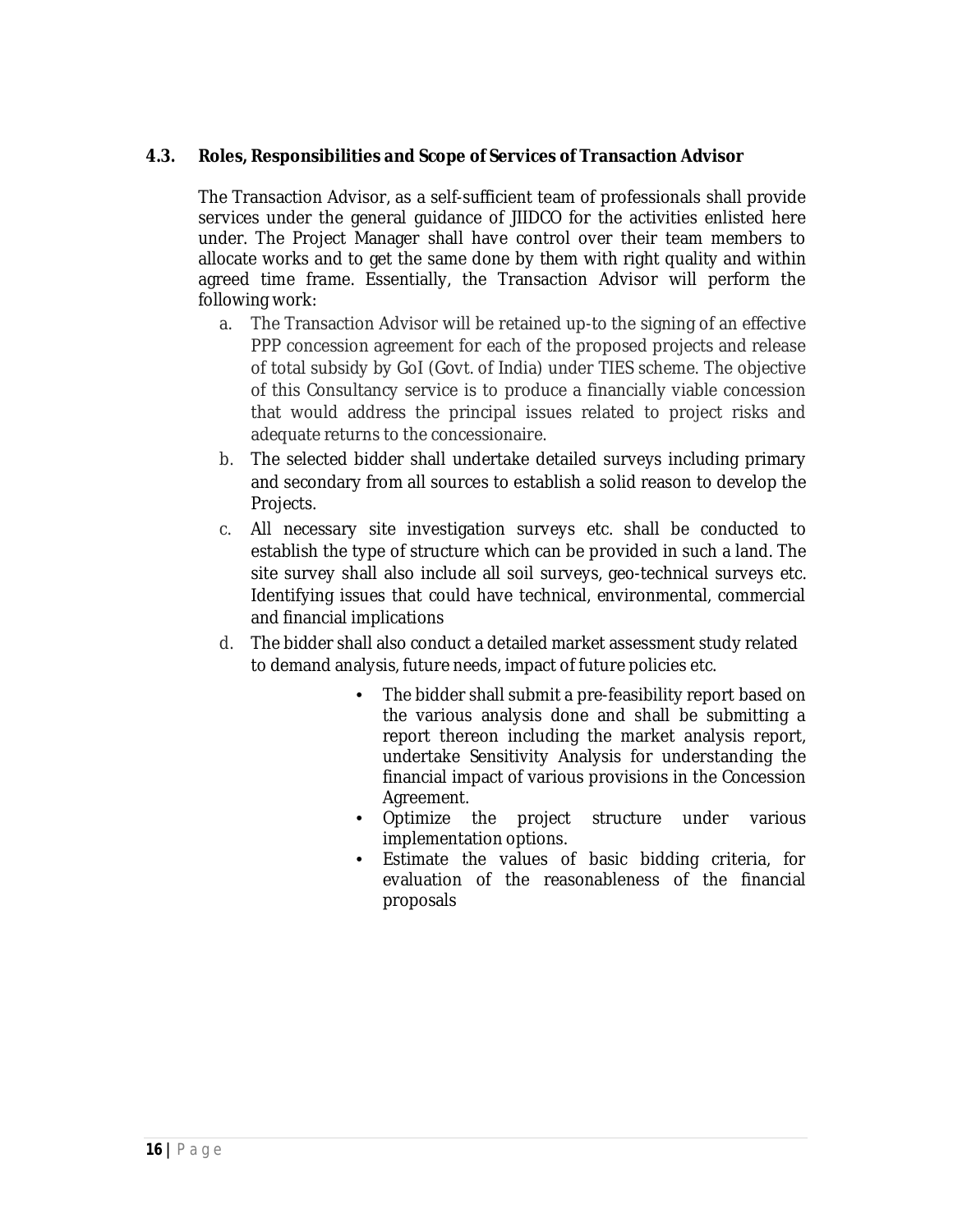- e. Develop a cash flow model to maximise the return to the concessionaire;
- f. The Bidder has to ensure compliance of all applicable Govt. laws including compliance of Building bye-laws, or any other laws applicable for the Project.
- g. The bidder shall prepare the final feasibility report based on the discussions, suggestions etc. which may also include any other analysis, surveys which may be required for better understanding of the Project.
- h. Based on the accepted feasibility study, the bidder shall prepare and submit alternative, (not less than 3) revenue models to way forward the project. It shall include the following:

• To forecast revenues for the Project based on Market benchmarking of similar facilities.

• Conduct risk assessment by and identifying the allocation of risks, proposing changes in the risk allocation that will make the concessions more attractive to the private sector without significantly increasing the liabilities on the concessionaire.

> Finalise a framework for the bidding package in consideration of a variety of specific factors including:

- $\checkmark$  the requirements for a fixed time schedule performance parameters; and
- $\checkmark$  The terms for early termination.
- i. *Preparation of DPR and EIA shall be taken up by the concessionaire for separate bid process or EoI*
- j. **The Scope of Services specified in this Clause are not exhaustive and the Transaction Advisor shall undertake such other tasks as may be necessary to appraise the project financially, prepare the Revenue Model and successfully complete the bid process for the Project**.

## **4.4. The Transaction Advisor shall also carry out:**

#### **1. Project conceptualization feasibility/ planning, project modelling**

a. Conceptualization and preliminary assessment of projects (new/proposed) including project components, objective, market study (demand supply assessment), target market, location requirement/ identification, etc.

b. Post conceptualisation and assessment, JIIDCO will take decision on elaborating the projects further. Transaction Advisor will prepare project feasibility and financial modelling for the project to present the detailed approach for the project.

c. As part of the study, Transaction Advisor is also expected to identify sources of funds from various central and state govt. schemes, private parties and evaluate various revenue options.

e. Identify skills which would be required for these projects and gap in these.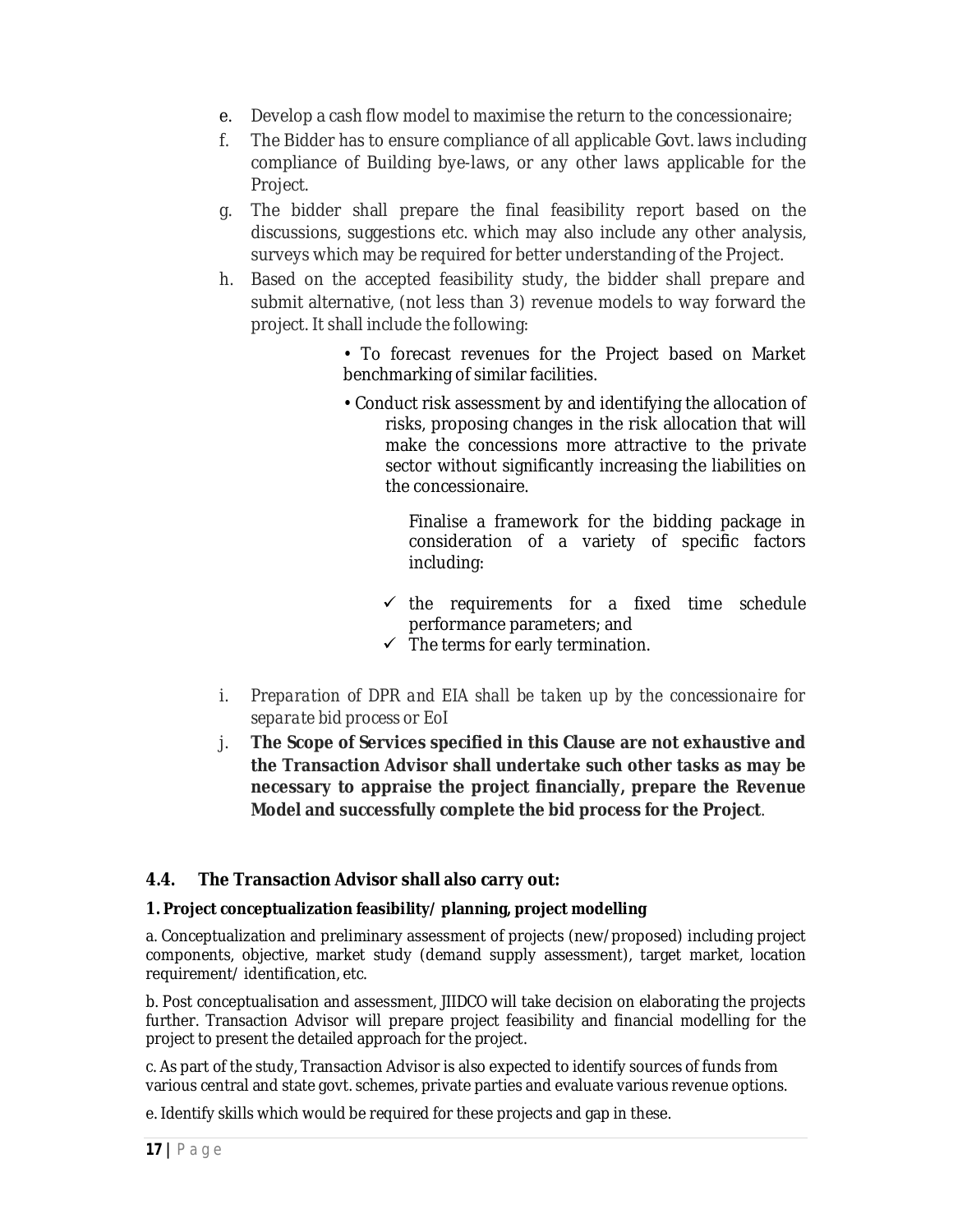f. Recommendation of the project should be based on best practices elsewhere.

## **2. Bid process management**

a. Preparation of bid documents (EOI/ RFQ/RFP)

b. Assistance in bid process management (pre-bid meetings, bid evaluation, negotiation assistance etc.)

c. Preparation of Concession Agreement

#### **3. Providing project management support**

a. Wherever required, Transaction Advisor will assist/ coordinate JIIDCO in preparing for getting approval of the projects from required Departments (Central/State).

b. Monitor time bound utilization of funds disbursed.

c. Assistance in review and monitoring of projects under execution as per the project plan decided and submit periodical progress reports.

d. Attract private investors.

## **4.5. Alternative Location (If Necessary)**

JIIDCO through its available manpower identified the above mentioned locations for the proposed projects under TIES scheme. During the prefeasibility study if Transaction Advisor (TA) finds it unsuitable it may suggest any other suitable location for the projects mentioned above under TIES.

## **5. Eligibility Criteria:**

## **5.1. Minimum Eligibility Criteria.**

#### **Conditions of Eligibility of Bidders**

Bidders must read carefully the minimum conditions of eligibility (the "Conditions of Eligibility") provided herein. Proposals of only those Bidders who satisfy the Conditions of Eligibility will be considered for Evaluation. To be eligible for evaluation of its Proposal, the Bidder shall fulfil / furnish the following:

- i. Tender Fee of Rs. 10,000/- (Ten Thousand Only) in the form of Demand Draft in favour of JIIDCO Ltd, payable at Ranchi.
- ii. Earnest Money Deposit of Rs. 1,00,000/- (One Lakh Only) in the form of a Demand Draft or Bank Guarantee drawn on any nationalised/ scheduled bank in favour of JIIDCO Ltd payable at Ranchi.
- iii. Company/Firm Registration Details with certificates
- iv. PAN card details and GST. No.
- v. Turnover details of last three years along with CA Certificates
- vi. Audited Balance Sheet for the last three years
- vii. Copy of Income Tax Return (ITR) of last three years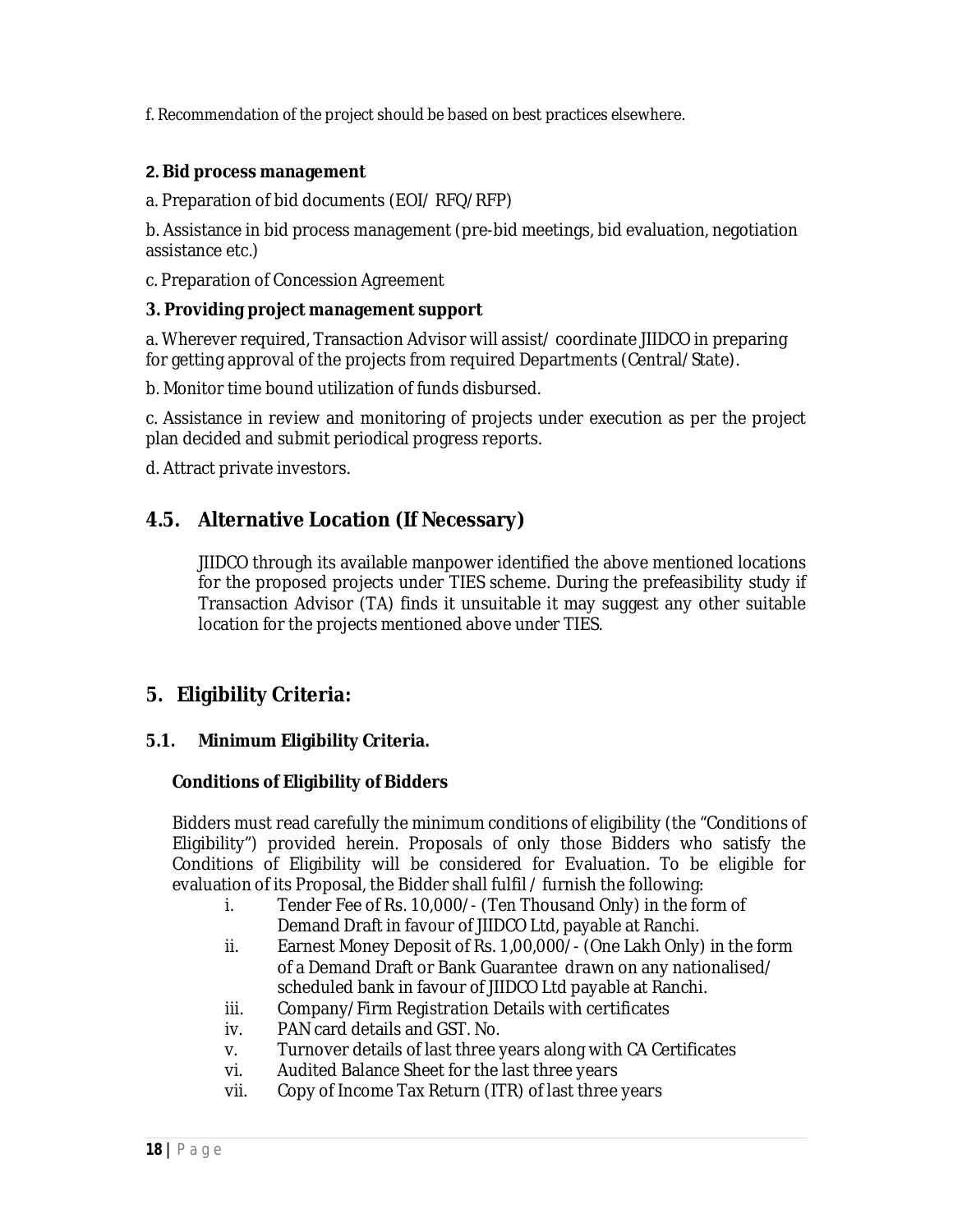- viii. In case the Bidder firm possesses the requisite experience and capabilities required for undertaking the Consultancy, it may participate in the Selection process.
- **ix.** The Bidder firm can be a sole / a Partnership firm/ a Company incorporated under the Companies Act. **Consortia, joint ventures may** *participate***.**
- x. The Company should have been providing Consultancy services for last at least 04 years in India.

## **5.2. Minimum Eligibility Criteria:**

The Bidder shall meet the below mentioned criteria:

## **a). Technical Capacity:**

The Bidder shall have undertaken a minimum of 5 (five) eligible assignments as specified hereafter out of which at least 3 should be Transaction Advisory Services for PPP Projects.

Eligible assignments: Experience of providing consultancy/advisory services to any State Government/Departments/ *Private entities* in India for **infrastructure** projects like port, SEZ, Export Processing zone, logistics export Infrastructure/ Tourism/ Hospitality/ Entertainment etc. projects undertaken through Public Private Partnership (**PPP**) or other forms of private participation and having project cost of at least INR 50 crore for each **(the PPP Projects)**

## **b) Financial Capacity:**

The Bidder shall have received a minimum of Rs. 3 Crores (Rupees Three Crores) per annum as professional fees during each of the three financial years preceding the Bid Due Date. Professional fees here refers to fees received by the Bidder for providing advisory or consultancy services to its clients.

## 6. **KEY PERSONNEL**

- 6.1. The Transaction Advisor will be required to provide required qualified personnel including experts in the relevant sector, public private partnerships, investment promotion, project preparation and appraisal, policy and legal issues.
- 6.2. The Transaction Advisory team shall consist of a PPP expert who have the requisite qualifications and experience. PPP Expert shall be the leader and executer of the project **shall be deployed at JIIDCO office for***50% of Working Days till signing of concessionaire agreement*. The back office team shall work on the above assignments, while the back office

personnel shall be deployed under the Transaction Advisor and shall provide transaction advisory services for developing PPP projects, as per the instruction of the Authority (JIIDCO)with co-ordination.

6.3. The following key personnel whose responsibilities and expected deployment time are briefly described herein would be part of Advisory team: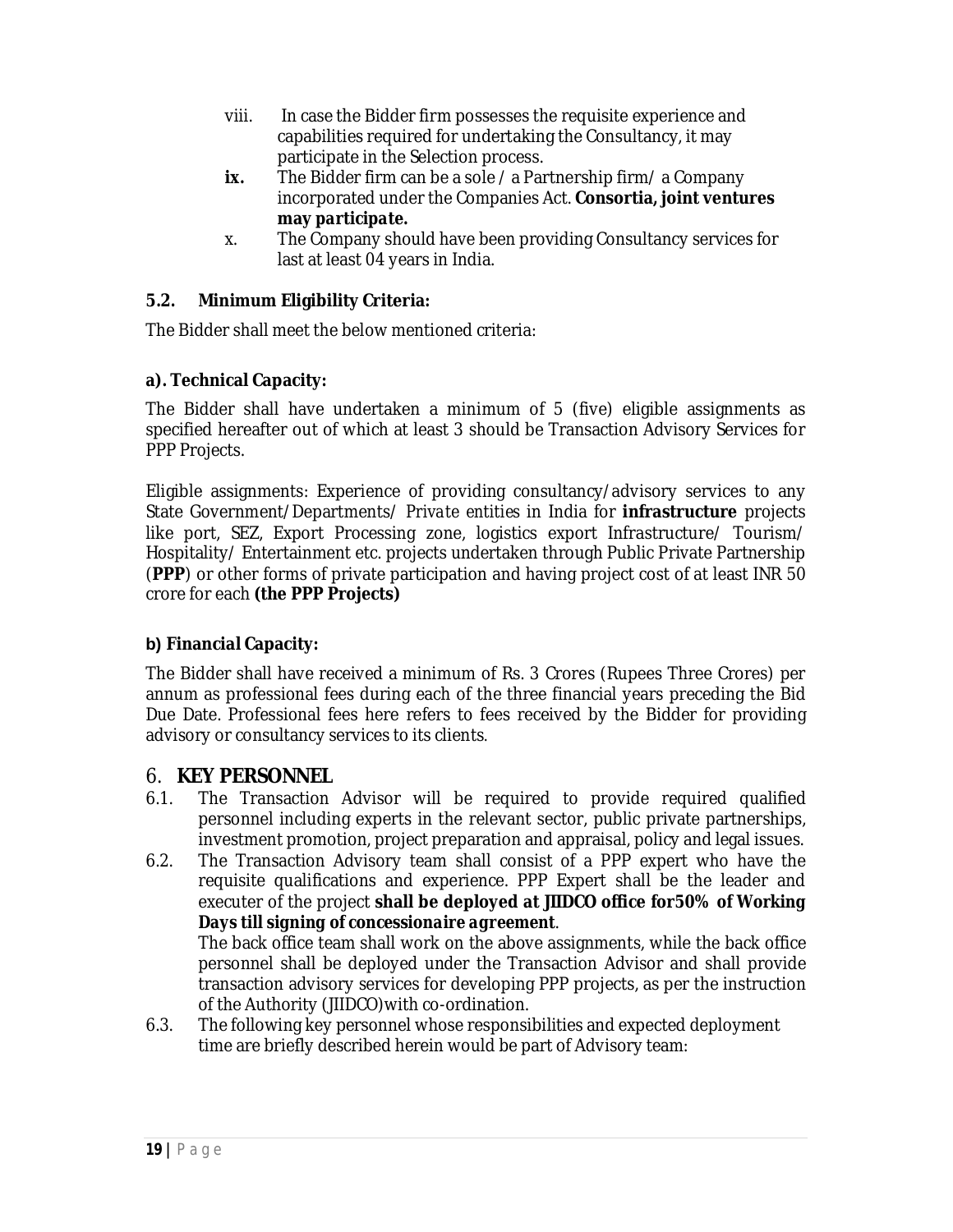| <b>Key Personnel</b><br>(KP)             | Number of Key<br><b>Personnel to be</b><br><b>Deployed</b>        | <b>Responsibilities</b>                                                                                                                                                                                                                                                                                                                                                                                                                                                                                                 |  |  |  |  |  |  |  |  |  |
|------------------------------------------|-------------------------------------------------------------------|-------------------------------------------------------------------------------------------------------------------------------------------------------------------------------------------------------------------------------------------------------------------------------------------------------------------------------------------------------------------------------------------------------------------------------------------------------------------------------------------------------------------------|--|--|--|--|--|--|--|--|--|
| Project Manager<br>Cum PPP Expert.       | 01                                                                | familiar with<br>Should<br>be<br>the<br>requirements for PPP Projects from<br>perspective<br>the<br>the<br>of both<br>Authority and the<br>investors.<br>Familiarity with the<br>Indian<br>investment environment<br>and<br>regulations is<br>essential.<br>Lead,<br>coordinate and supervise the team<br>for delivering services in timely<br>manner. Attend the major meetings/<br>workshops. Provide practical advice<br>on PPP policies and practices and<br>other activities as specified in the<br>scope of work. |  |  |  |  |  |  |  |  |  |
|                                          |                                                                   | Shall be responsible for compliance<br>of all the technical aspects of this<br>assignment.                                                                                                                                                                                                                                                                                                                                                                                                                              |  |  |  |  |  |  |  |  |  |
|                                          |                                                                   | The Bidder shall deploy Project<br>Manager cum PPP expert in JIIDCO<br>office at Ranchi<br>and<br>shall<br>spent50% of Working Days till<br>signing<br>concessionaire<br><b>of</b><br>agreement there                                                                                                                                                                                                                                                                                                                   |  |  |  |  |  |  |  |  |  |
|                                          |                                                                   | He shall be responsible for all<br>aspects of all the projects. He shall<br>also be responsible for overall co-<br>ordination and project development<br>and shall regularly communicate<br>with the authorised person in<br>JIIDCO and work in close co-<br>ordination with JIIDCO.                                                                                                                                                                                                                                    |  |  |  |  |  |  |  |  |  |
| <b>Key Personnel</b><br>from back office | <b>Number of Key</b><br><b>Personnel to be</b><br><b>Deployed</b> | Responsibilities.                                                                                                                                                                                                                                                                                                                                                                                                                                                                                                       |  |  |  |  |  |  |  |  |  |
| Infrastructure<br>Expert                 | 01                                                                | To assist JIIDCO in infrastructure<br>advisory<br>and<br>experience<br><b>PPP</b><br>projects on Export Processing Zone.                                                                                                                                                                                                                                                                                                                                                                                                |  |  |  |  |  |  |  |  |  |
| <b>Financial Expert</b>                  | 01                                                                | To assist in budgeting, analysis,<br>estimation,<br>cost<br>evaluation,<br>expenditure planning,<br>preparing<br>cash flow statements etc.<br>To review the out financial analysis                                                                                                                                                                                                                                                                                                                                      |  |  |  |  |  |  |  |  |  |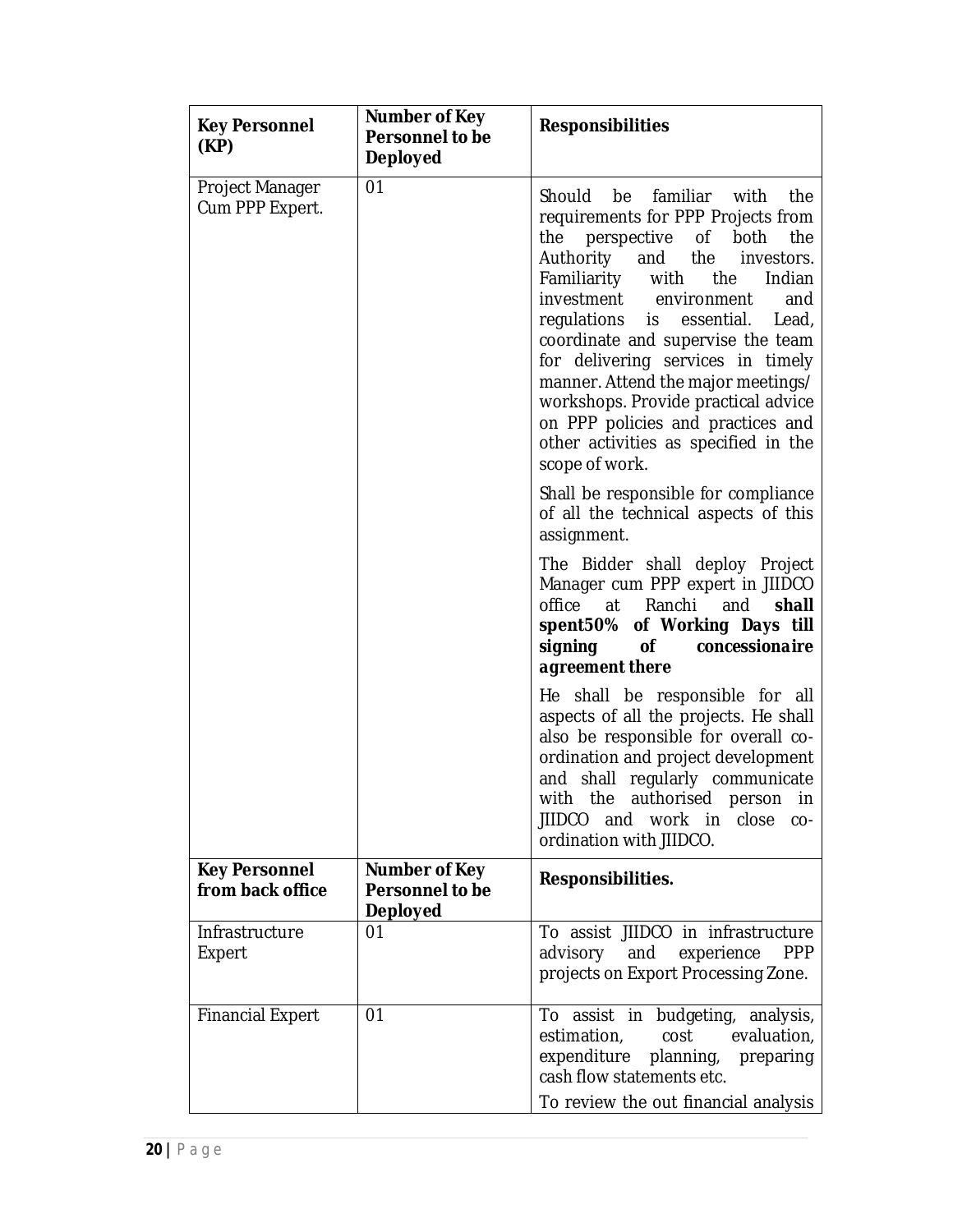|                                     |    | for different scenario / project<br>structures and recommend<br>the<br>appropriate structure<br>Assist JIIDCO in any other financial<br>analysis<br>and<br>procurement<br>documentation Any other activity<br>assigned by the Team Leader                                                                                                                                                                                                                                                                                                                          |
|-------------------------------------|----|--------------------------------------------------------------------------------------------------------------------------------------------------------------------------------------------------------------------------------------------------------------------------------------------------------------------------------------------------------------------------------------------------------------------------------------------------------------------------------------------------------------------------------------------------------------------|
| Legal Expert                        | 01 | Responsible for all the legal and<br>regulatory aspects of the project.<br>also<br>Will<br>be<br>responsible<br>for<br>recommending standard contracting<br>provisions and<br>drafting<br>and<br>reviewing of project agreements<br>and compliance with regulatory<br>requirements. Vet and comment on<br>specific contracts and agreements.<br>Manage the preparation<br>οf<br>Standardized<br><b>PPP</b><br>Contract<br>Provisions and other activities as<br>specified in the scope of work                                                                     |
| <b>Public Procurement</b><br>Expert | 01 | Assist<br>in<br>οf<br>empanelment<br>consultants, architects, planners To<br>write RFPs for procurement<br>οf<br>consultants, architects, planners<br>To write contract document<br>To assist in all procurement related<br>documentation<br>To assist JIIDCO in evaluation of<br>Eols, RFQs, technical and financial<br>proposals<br>To write evaluation reports<br>review EOIs, RFQs,<br>To<br>RFP <sub>S</sub><br>evaluation reports prepared<br>and<br>submitted by other consultants<br>Any other activity assigned by the<br>Team Leader or project Manager. |

6.4. The bidder shall submit the CV of Project Manager cum PPP expert along with their commitment letter to be available for the projects. In addition to Key Personnel, the prospective Advisors should have sufficient qualified personnel and resources to accomplish all the services described herein with the prescribed time. The Advisor should be capable of furnishing all necessary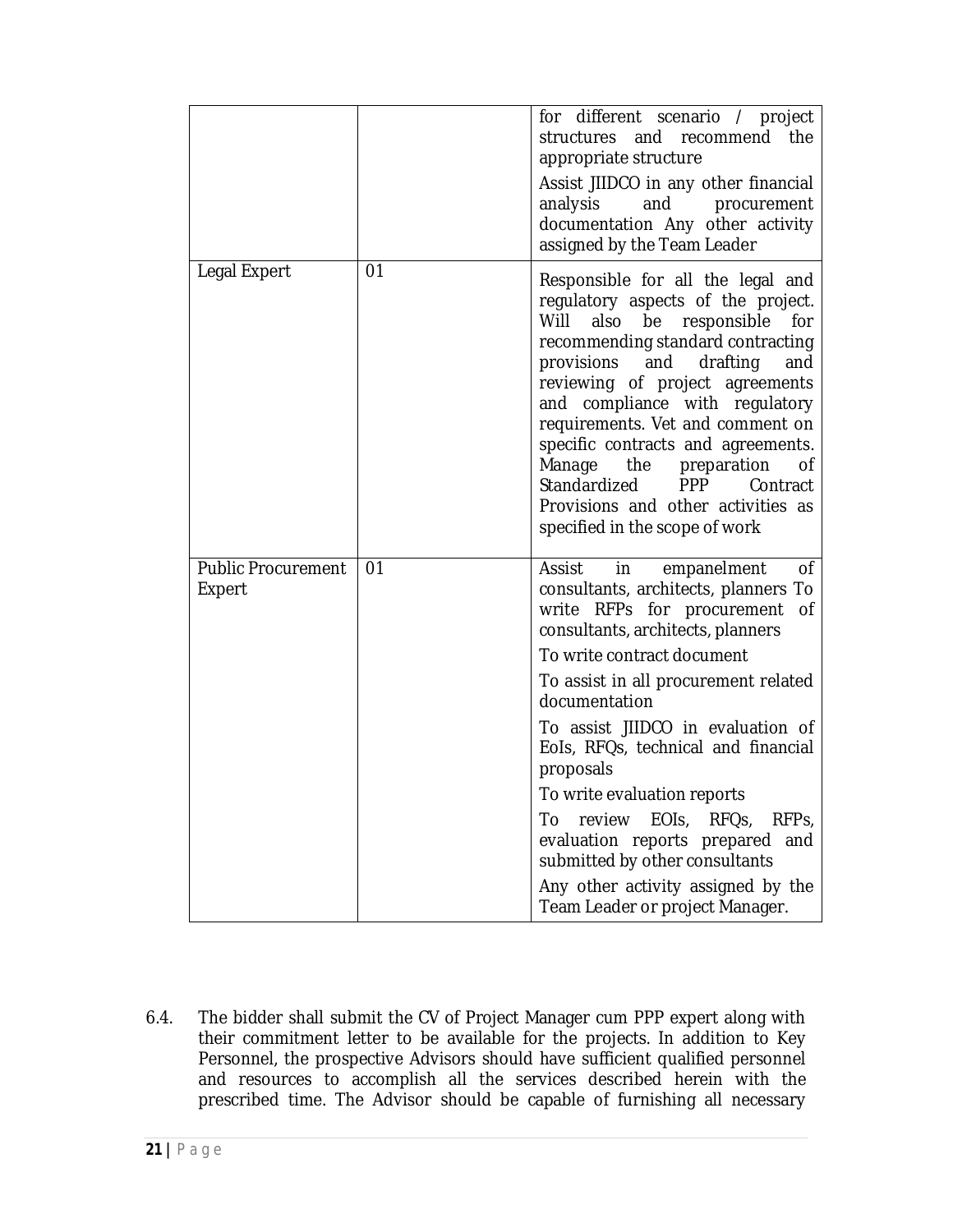professional, technical and expert services as required to complete all the elements of assignment described in the Scope of Work. JIIDCO is seeking an Advisor who can be capable of completing all aspects of the assignment. This will require a high degree of management and technical expertise directly related to structuring of Public Private Partnership of similar projects.

6.5. The Bidder shall make available Key Personnel, meeting the requirements specified below at JIIDCO Office:

| <b>Key Personnel</b><br>(stationed at<br>JIIDCO office) | <b>Educational</b><br><b>Qualification</b>                                                            | <b>Professional</b><br><b>Experience</b><br>(in years) | <b>Relevant</b><br><b>Experience on</b><br>Eligible<br><b>Assignments</b>                                                                                                   |
|---------------------------------------------------------|-------------------------------------------------------------------------------------------------------|--------------------------------------------------------|-----------------------------------------------------------------------------------------------------------------------------------------------------------------------------|
| Project Manager<br>cum PPP Expert.                      | Graduation in<br>Engineering &<br><b>Post-Graduation MBA</b><br>from Institute of<br>National Repute. | 12 years                                               | Minimum 8 years of<br>experience in PPP<br><b>Transaction Advisory</b><br>Services & at least 02<br>successfully<br>completed similar<br>projects in<br><b>PPP</b><br>mode. |

6.6. The Bidder shall make available back office Key Personnel meeting the requirements specified below:

| <b>Key Personnel</b><br>(stationed at<br>back office) | <b>Educational</b><br>Qualification                  | Professional<br><b>Experience</b><br>(in years) | <b>Relevant</b><br><b>Experience on</b><br>Eligible<br><b>Assignments</b> |
|-------------------------------------------------------|------------------------------------------------------|-------------------------------------------------|---------------------------------------------------------------------------|
| <b>Infrastructure</b>                                 | <b>Graduation: Civil</b><br><b>Engineering Post-</b> | 08 years                                        | Minimum 08 years of<br>experience                                         |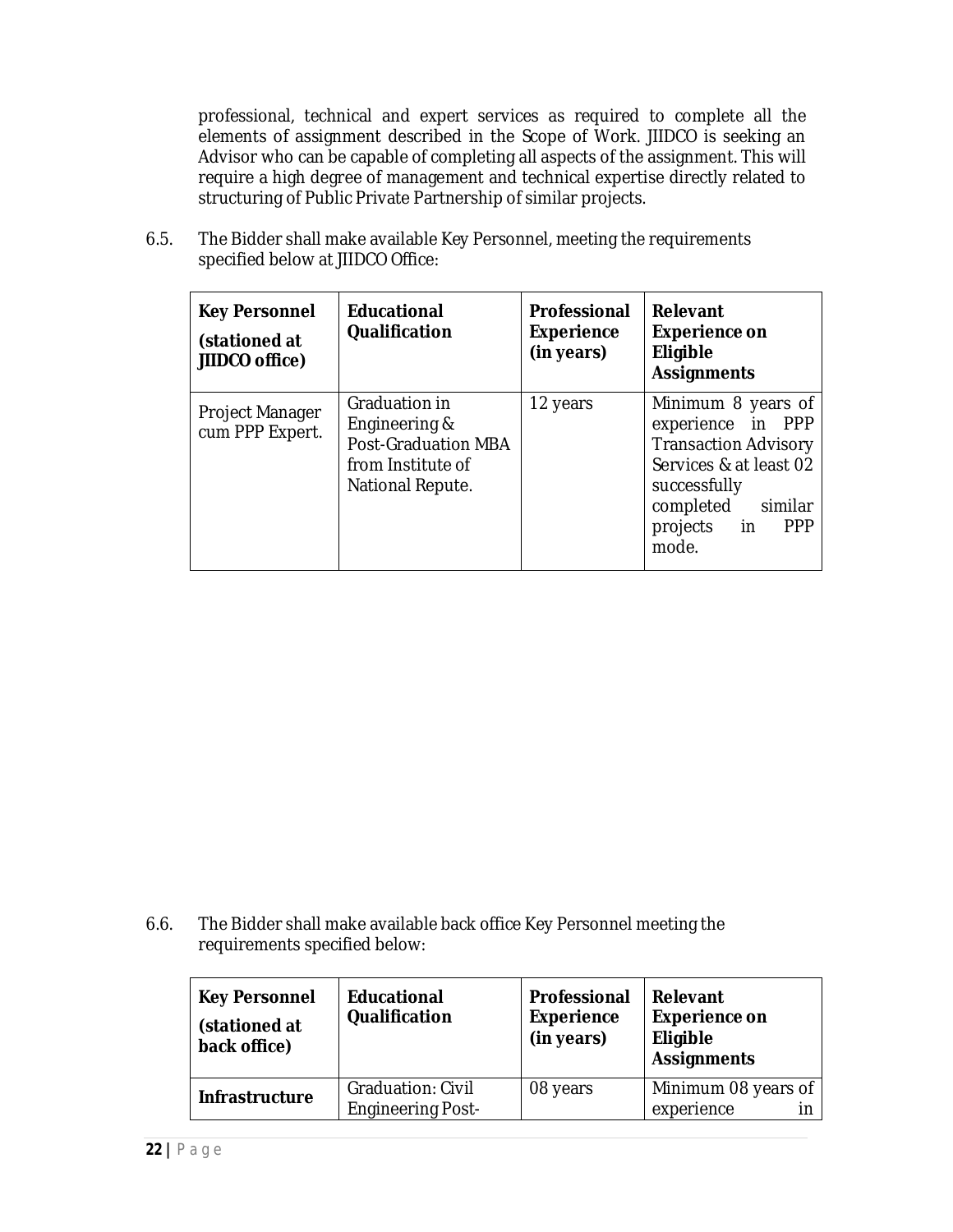| <b>Expert</b>                   | <b>Graduation: Business</b><br>Management                                                              |          | infrastructure<br>advisory.<br>Minimum 03 years of<br>experience<br>in.<br>Transaction advisory<br>infrastructure sector<br>and experience PPP<br>projects.                                      |
|---------------------------------|--------------------------------------------------------------------------------------------------------|----------|--------------------------------------------------------------------------------------------------------------------------------------------------------------------------------------------------|
| <b>Finance Expert</b>           | CA / ICWA/ MBA in<br>Finance                                                                           | 08 yrs   | Minimum 08 years of<br>experience<br>in<br><b>PPP</b><br><b>Transaction Advisory</b><br><b>Services</b><br>Minimum 03 sectoral<br>project of similar in<br>nature                                |
| Legal Expert                    | Post-Graduation: law                                                                                   | 08 years | Minimum 08 years of<br>experience<br>in.<br>infrastructure<br>advisory<br>and<br>experience<br><b>PPP</b><br>projects.<br>ii. Minimum 03 years<br>Sectoral<br>project<br>0f -<br>experience      |
| Public<br>Procurement<br>Expert | A graduate degree in<br>Public<br>Administration,<br>Public Finance,<br>Management or<br>similar field | 08 years | Minimum 08 years of<br>experience<br>in<br>infrastructure<br>advisory<br>and<br><b>PPP</b><br>experience<br>projects<br>or<br>experience<br>in<br>supporting<br>public<br>procurement<br>reforms |

6.7. The Project Manager cum PPP Expert shall be stationed at JIIDCO **for***50% of Working Days till signing of concessionaire agreement* and will further work for 03 (Three) years or till the final release of subsidy under TIES by GoI (Govt of India) whichever is later.

## **7. Evaluation of bids**

- 7.1. Evaluation of Technical bid:
- 7.1.1. In the first stage, the Technical Proposal will be evaluated on the basis of Bidder's experience, understanding of scope of work and proposed methodology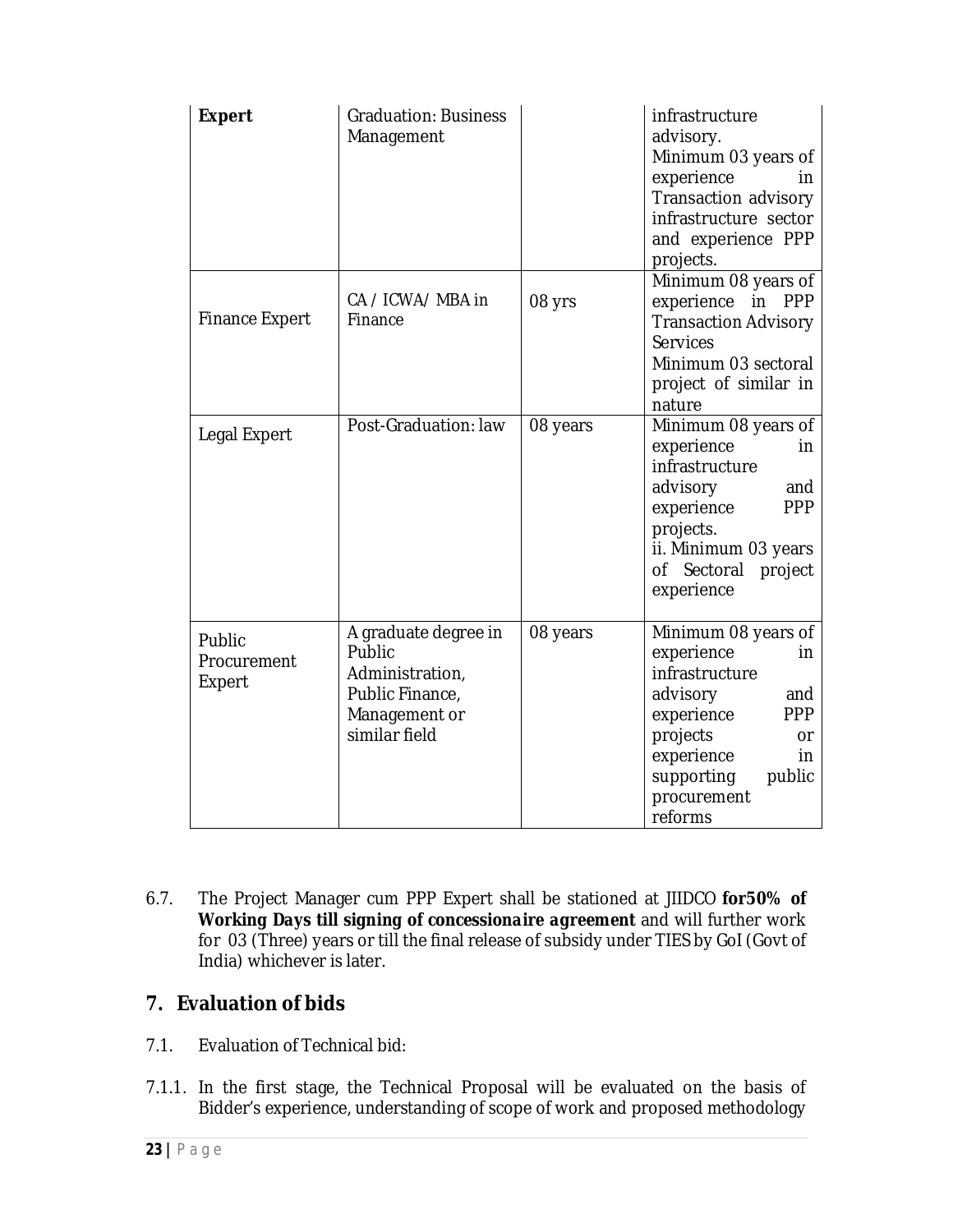and the qualification and experience of Key Personnel. Only those bids which qualifies in technical evaluation shall be considered for financial bid opening.

- 7.1.2. The Authority will open the Bids at 04.30 PM (IST) on the specified date for opening as in TENDER DOCUMENT at the place specified and in the presence of the Bidders who choose to attend.
- 7.1.3. The Authority will subsequently examine and evaluate the Bids in accordance with the provisions set out in this RFP.
- 7.1.4. To facilitate evaluation of Bids, the Authority may, at its sole discretion, seek clarifications in writing from any Bidder regarding its Bid.
- 7.1.5. The Authority reserves the right to reject any Bid which is non-responsive and no request for alteration, modification, substitution or withdrawal shall be entertained by the Authority in respect of such Bid.

## **7.2. Evaluation of Financial Bid:**

- (i) The financial Bid would be assessed on the basis of the **least amount (L1)**quoted by a Bidder for the assignment.
- (ii) Generally, the lowest Bidder shall be the "Selected Bidder". The remaining Bidders shall be kept in reserve and may be invited for negotiations in case such lowest Bidder withdraws or is not selected for any reason.
- (iii) In the event that the lowest Bidder withdraws or is not selected for any reason in the first instance, the Authority may invite the second lowest bidder for negotiation. If the second lowest bidder is also withdraws or is not selected for any reason, then the next lowest bidder shall be invited for the negotiations and so on.
	- a. In the event that the Authority rejects or annuls all the Bids, it may, in its discretion, invite all eligible Bidders to submit fresh Bids hereunder.

## **7.3. Negotiation:**

The eligible bidder quoted **lowest rate (L1)** may be called for negotiations which may be scheduled with prior intimation. Negotiations will commence with a discussion on the proposal, proposed methodology, staffing, financial bids and any other suggestions on improving the TOR.

## **7.4. POST EVALUATION**

After selection, a Letter of Award (the "LOA") shall be issued, by JIIDCO to the Selected Bidder. The Selected Bidder in turn has to conclude an agreement with the Authority with the stipulated time duly furnishing the performance security in the shape of Bank Guarantee for an amount as specified in para3.7. If the selected bidder fails to conclude the agreement with the Authority within the stipulated period, the Authority shall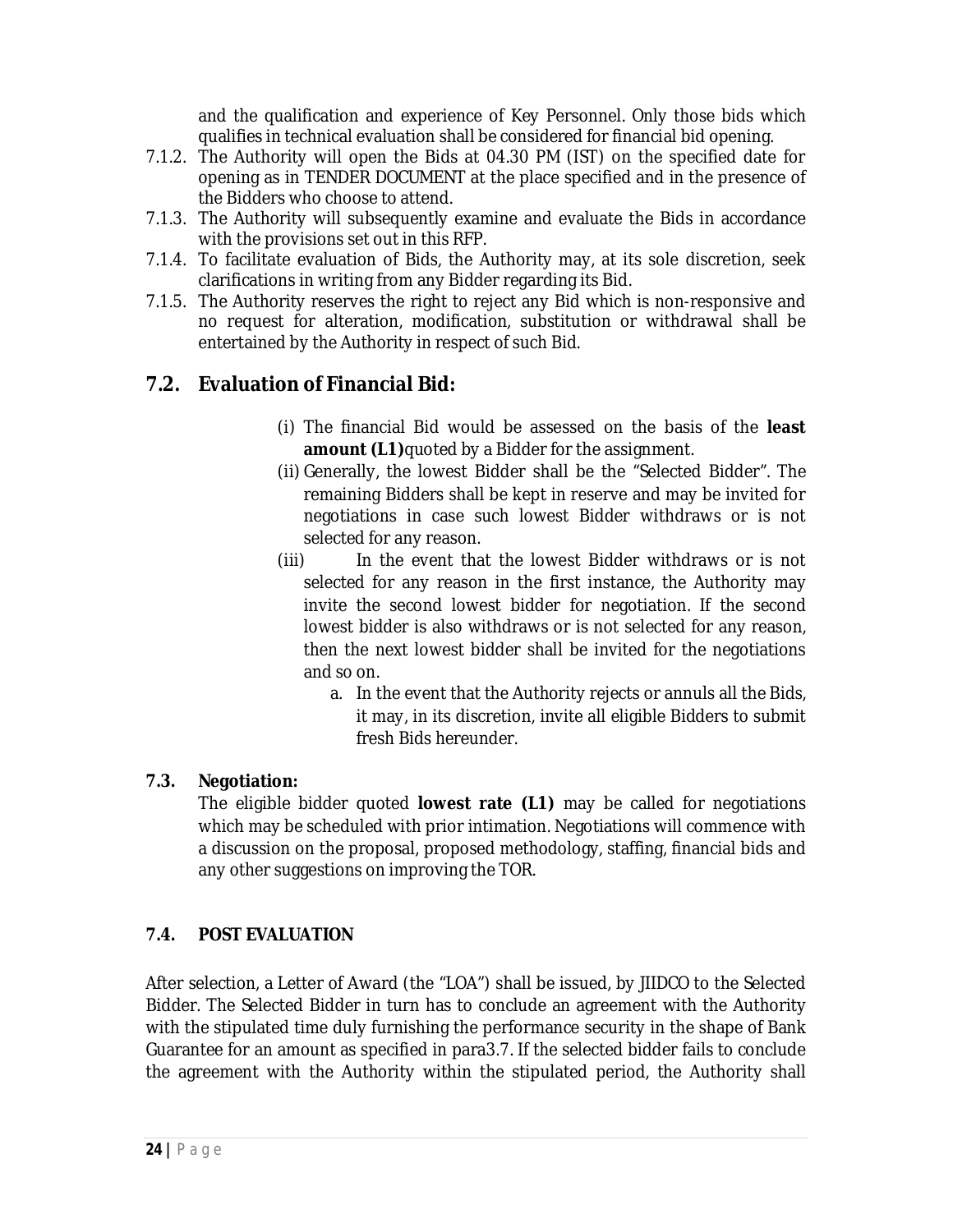forfeit the Bid Security of such Bidder as Damages and the next eligible Bidder may be considered for appointment.

## 7.5. **Commencement of services**

The bidder with whom the negotiation is successful shall be issued a LoA. On issue of LoA the bidder shall have to enter into a contract with Authority on or before next 30 days from the date of receipt of such LoA. (Letter of Award).

## 8. **PAYMENT**

The Selected Advisor shall be paid overall fees quoted by them per project as per following schedule after approval of the same by the Competent Authority.

## 8.1. **Fee**

The bidder shall quote the Fee in appendix H (Financial Proposal) as per the scope of work defined in the RFP:

## 8.2. **Payment schedule and Time Line**

The Selected Transaction Advisor shall be paid overall fees quoted by themper project as per following schedule after approval of the Competent Authority.

## **Note: After achieving one milestone for one project one third (1/3rd) of the scheduled payment shall be released and so on.**

| <b>Deliverable</b>                                                                                                          | Payment                                |  |  |  |  |  |  |
|-----------------------------------------------------------------------------------------------------------------------------|----------------------------------------|--|--|--|--|--|--|
| On Acceptance of Feasibility Report                                                                                         | 15% of the Fee quoted<br>by the bidder |  |  |  |  |  |  |
| Finalisation of Revenue Model and<br>bidding<br>document publication.                                                       | 15% of the Fee quoted<br>by the bidder |  |  |  |  |  |  |
| On Evaluation of bids                                                                                                       | 15% of the Fee quoted<br>by the bidder |  |  |  |  |  |  |
| On Signing of Concession Agreement.                                                                                         | 30% of the Fee quoted<br>by the bidder |  |  |  |  |  |  |
| On release of subsidy under TIES scheme                                                                                     | 15% of the Fee quoted<br>by the bidder |  |  |  |  |  |  |
| Hand holding after signing of Concession Agreement<br>(For three years from the date of signing of<br>concession Agreement) | 10% of the Fee quoted<br>by the Bidder |  |  |  |  |  |  |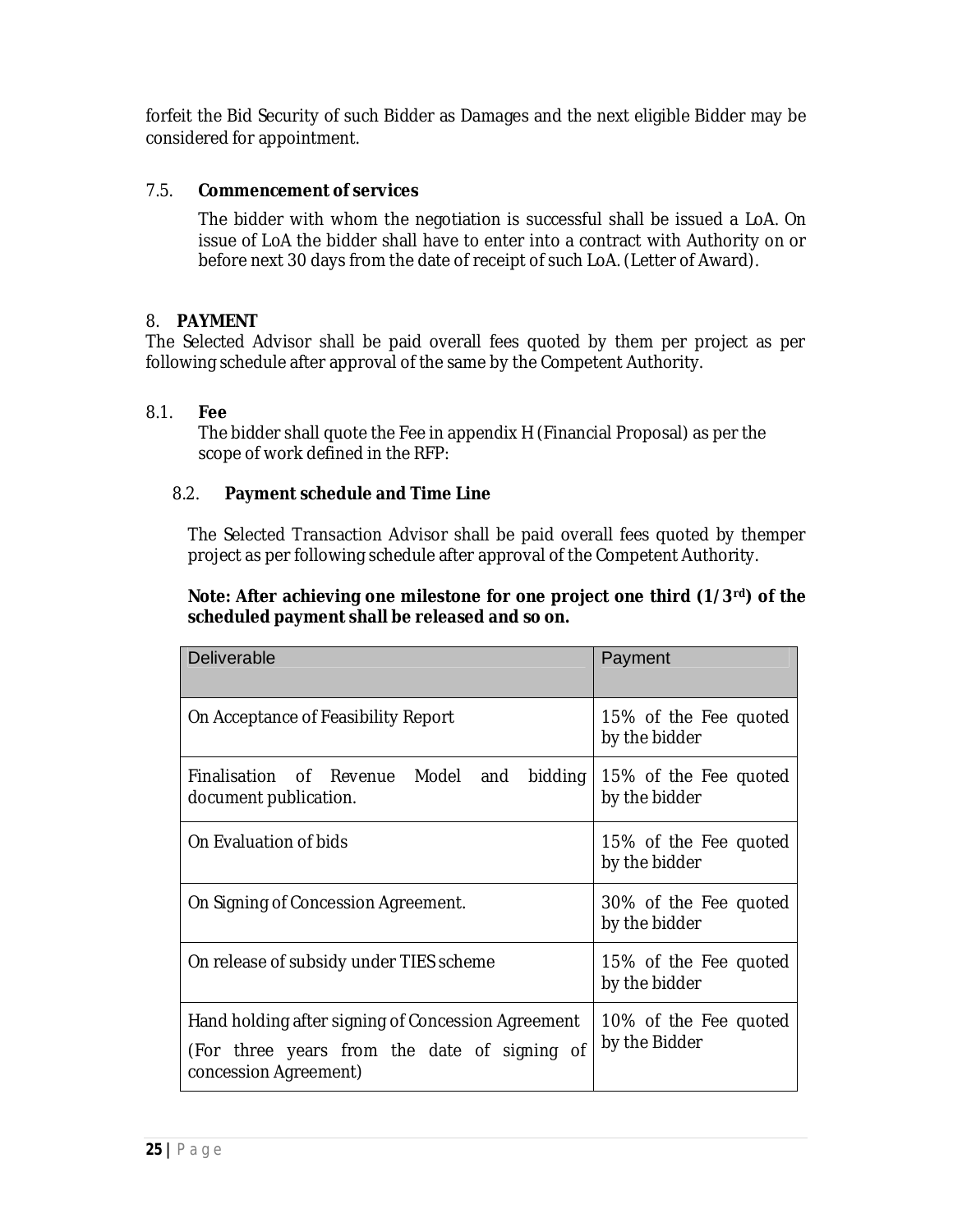## 8.3. **Additional work**

If, in the opinion of the Authority, it is necessary to carry out any work outside of the Terms of Reference for the purposes of the Project in addition to the Services, the Bidder, shall carry out such additional work and with the prior authorization of the Authority. Personnel required and the fees for such projects shall be decided by mutual agreement at rate similar to that finalized for other similar project.

## 9. **Miscellaneous**

- 9.1 The Selection Process shall be governed by, and construed in accordance with, the laws of state and the Courts at Jharkhand shall have exclusive jurisdiction over all disputes arising under, pursuant to and/or in connection with the Selection Process.
- 9.2 The JIIDCO Ltd, in its sole discretion and without incurring any obligation or liability, reserves the right, at any time, to:
	- a. suspend and/or cancel the Selection Process and/or amend and/or supplement the Selection Process or modify the dates or other terms and conditions relating thereto;
	- b. consult with any Bidder in order to receive clarification or further information;
	- c. retain any information and/or evidence submitted to the JIIDCO Ltd by, on behalf of and/or in relation to any Bidder; and/or.
	- d. Independently verify, disqualify, reject and/or accept any and all submissions or other information and/or evidence submitted by or on behalf of any Bidder.
- 9.3 It shall be deemed that by submitting the Proposal, the Bidder agrees and releases the JIIDCO Ltd, its employees, agents and advisers, irrevocably, unconditionally, fully and finally from any and all liability for claims, losses, damages, costs, expenses or liabilities in any way related to or arising from the exercise of any rights and/or performance of any obligations hereunder, pursuant hereto and/or in connection herewith and waives any and all rights and/or claims it may have in this respect, whether actual or contingent, whether present or future.
- 9.4 All documents and other information supplied by the JIIDCO Ltd or submitted by anBidder shall remain or become, as the case may be, the property of the JIIDCO Ltd. The JIIDCO Ltd will not return any submissions made hereunder. Bidders are required to treat all such documents and information as strictly confidential.
- 9.5 The JIIDCO Ltd reserves the right to make inquiries with any of the clients listed by the Bidders in their previous experience record.
- 9.6 After selection, a Letter of Award (LOA) shall be issued in duplicate, by JIIDCO to the Selected Bidder and the Selected Bidder shall sign and return the duplicate copy of the LOA in acknowledgement thereof. In the event of the duplicate copy of the LOA duly signed by the Selected Bidder is not received by the stipulated date, the Authority may, unless it consents to extension of time for submission thereof, cancel the LOA and the same may be awarded to next eligible Bidder.
- 9.7 After award of the LOA as aforesaid to the Selected Bidder, it shall execute the Agreement within 15 working days and the Selected Bidder shall not be entitled to seek any deviation in the Agreement.
- 9.8 The Consultant shall commence the Consultancy within fifteen days of the date of the Agreement, or such other date as may be mutually agreed. If the Consultant fails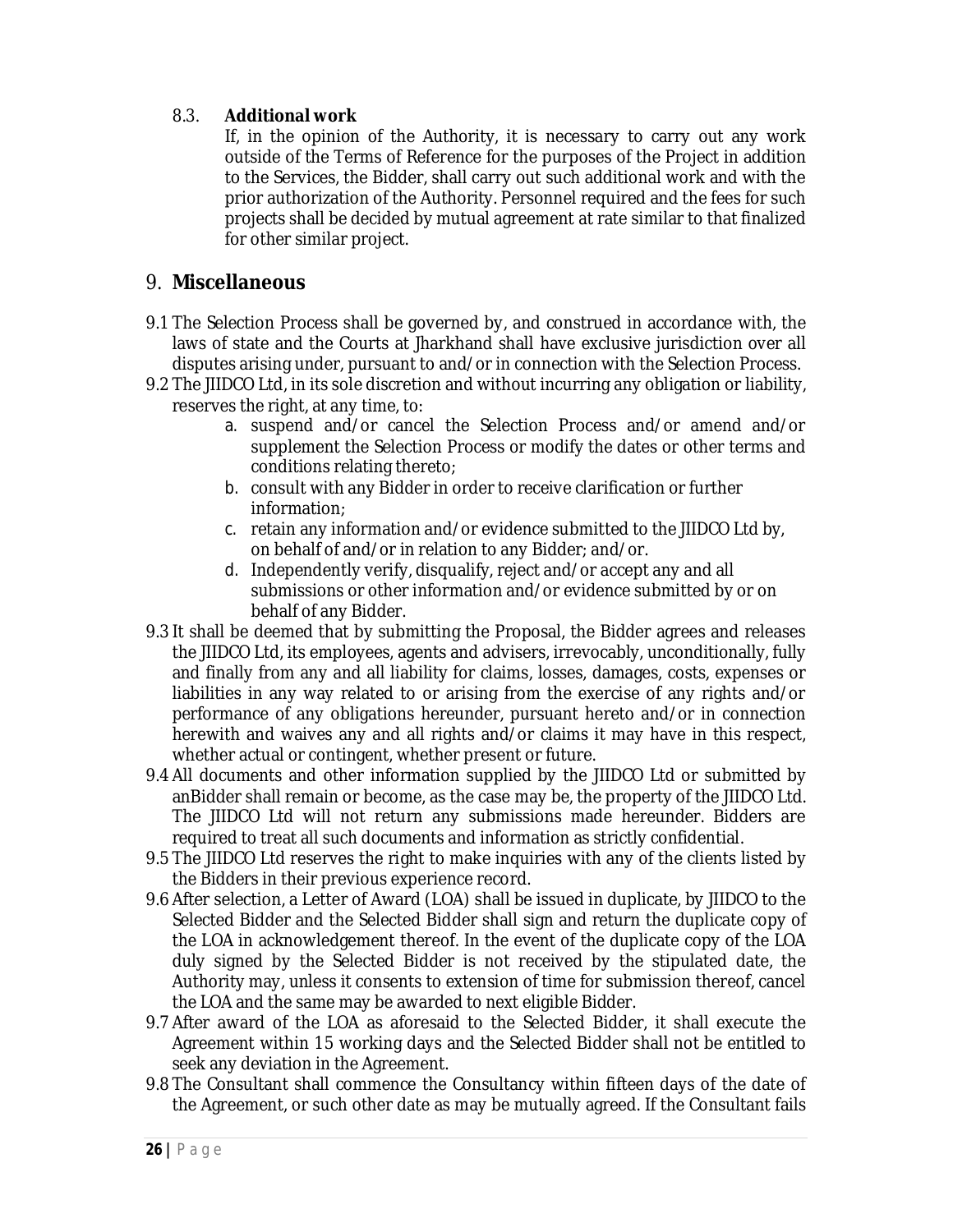to either sign the Agreement or commence the assignment as specified, the JIIDCO may invite the second ranked Bidder for negotiations. In such an event, the LOA or the Agreement, as the case may be, may be cancelled / terminated.

- 9.9 Information relating to evaluation of Proposals and recommendations concerning awards shall not be disclosed to the Bidders who submitted the Proposals or to other persons not officially concerned with the process, until the publication of the award of Contract. The undue use by any Bidder of confidential information related to the process may result in the rejection of its Proposal and may be subject to the provisions of the Authority's antifraud and corruption policy.
- 9.10 Authority will have the right to terminate the contract by giving thirty (30) days written notice. If the contract is terminated due to the fault of the Advisor or in case of termination of the contract by the Advisor not attributable to the Authority, the Authority will forfeit the performance security of the Advisor.
- 9.11 JIIDCO Ltd reserves the right to add similar projects and delete similar projects at its discretion.
- 9.12 Any entity which has been barred by the Central Government, any State Government, a statutory authority or a public sector undertaking, as the case may be, from participating in any project and the bar subsists as on the date of the Proposal Due Date, would not be eligible to submit a Proposal.
- 9.13 Bidder should have, during the last three years, neither failed to perform on any agreement, as evidenced by imposition of a penalty by an arbitral or judicial authority or a judicial pronouncement or arbitration award against the Bidder, nor been expelled from any project or agreement nor have had any agreement terminated for breach by such Bidder.

## 10. **Liquidated demurrage and penalties.**

## **10.1 Liquidated demurrage**

- 10.1.1. Liquidated demurrage for error/variation In case any error or variation is detected in the reports submitted by the TA and such error or variation is the result of negligence or lack of due diligence on the part of the TA, the consequential damages thereof shall be quantified by the JIIDCO Ltd in a reasonable manner and recovered from the TA by way of deemed liquidated damages, subject to a maximum of 50% (fifty per cent) of the Agreement Value.
- 10.1.2. **Encashment and appropriation of Performance Security** The JIIDCO Ltd shall have the right to invoke and appropriate the proceeds of the Performance Security, in whole or in part, without notice to the TA in the event of breach of this Agreement or for recovery of liquidated damages specified in this Clause 10
- 10.1.3. **Penalty for deficiency in Services** In addition to the liquidated damages not amounting to penalty, as specified in Clause 10.1.1, warning may be issued to the TA for minor deficiencies on its part. In the case of significant deficiencies in Services causing adverse effect on the Project or on the reputation of the JIIDCO Ltd, civil, criminal and other penal actions including debarring for a specified period may also be initiated as per policy of the JIIDCO Ltd and blacklist the agency for all future projects.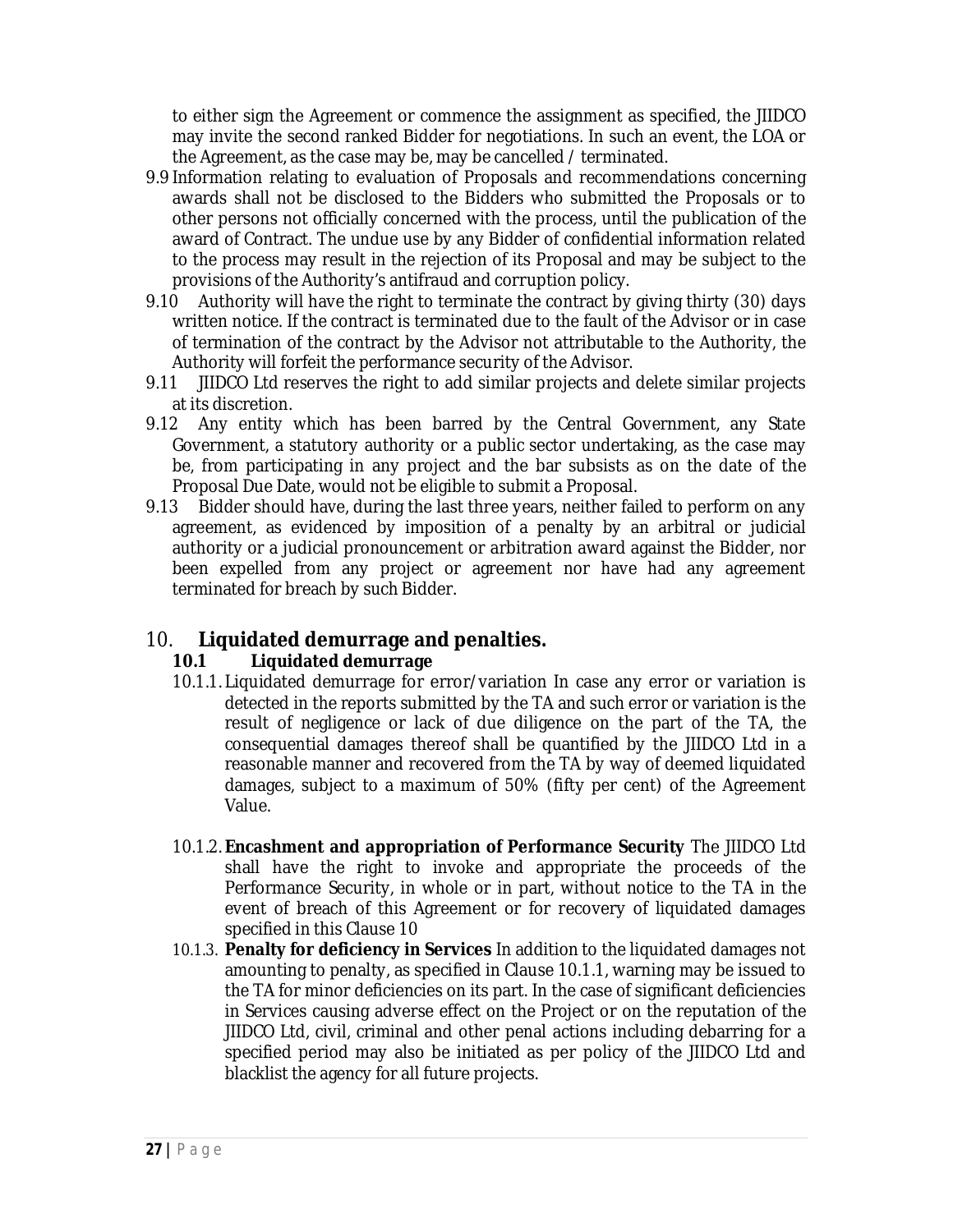## 11. **Conflict of interest**

- 11.1.1. The Consultant shall not have a Conflict of Interest and any breach hereof shall constitute a breach of the Agreement.
- 11.1.2. Consultant and Affiliates not be otherwise interested in the Project

The Consultant agrees that, during the term of this Agreement and after its termination, the Consultant or any Associate thereof, as well as any Sub-Consultant and any entity affiliated with such Sub-Consultant, shall be disqualified from providing goods, works, services, loans or equity for any project resulting from or closely related to the Services and any breach of this obligation shall amount to a Conflict of Interest; provided that the restriction therein shall not apply after a period of three years from the completion of this assignment or to consulting assignments granted by banks / lenders at any time; provided further that this restriction shall not apply to consultancy / advisory services provided to the Authority in continuation of this Consultancy or to any subsequent consultancy / advisory services provided to the Authority in accordance with the rules of the Authority. For the avoidance of doubt, an entity affiliated with the Consultant shall include a partner in the firm of the Consultant or a person who holds more than 5% (five percent) of the subscribed and paid up share capital of the Consultant, as the case may be& any associate thereof.

## 11.1.3. **Prohibition of conflicting activities**

Neither the Consultant nor its Sub-consultant nor the Personnel of either of them shall engage, either directly or indirectly, in any of the following activities:

(a) During the term of this Agreement, any business or professional activities which would conflict with the activities assigned to them under this Agreement

(b) After the termination of this Agreement, such other activities as may be specified in the Agreement; or

(c) At any time, such other activities as have been specified in the RFP as Conflict of Interest.

## 11.1.4 **Consultant not to benefit from commissions, discounts etc.**

The remuneration of the Consultant pursuant to this RFP hereof shall constitute the Consultant's sole remuneration in connection with this Agreement or the Services and the Consultant shall not accept for its own benefit any trade commission, discount or similar payment in connection with activities pursuant to this Agreement or to the Services or in the discharge of its obligations hereunder, and the Consultant shall use its best efforts to ensure that any Sub-Consultant, as well as the Personnel and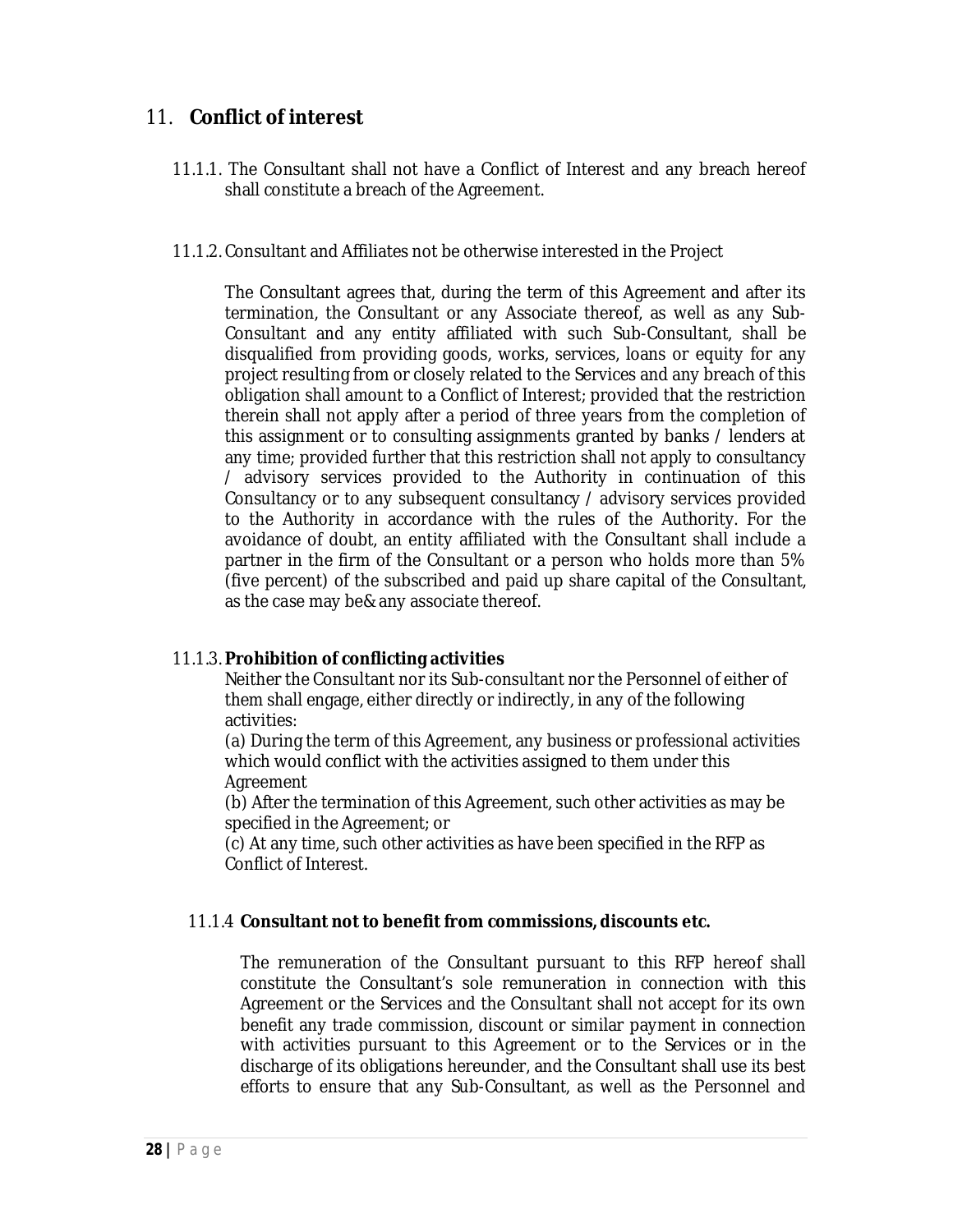agents of either of them, similarly shall not receive any such additional remuneration.

- 11.1.5. The Consultant and its Personnel shall observe the highest standard of ethics and should not have engaged in and shall not hereafter engage in any corrupt practice, fraudulent practice, coercive practice, undesirable practice or restrictive practice (collectively the "Prohibited Practices"). Notwithstanding anything to the contrary contained in this Agreement, the Authority shall be entitled to terminate this Agreement forthwith by a communication in writing to the Consultant, if it determines that the Consultant has directly or indirectly or through an agent, engaged in any Prohibited Practices in the Selection Process or before or after entering into of this Agreement. In such an event, the Authority shall forfeit and appropriate the Performance Security, if any, as mutually agreed genuine pre-estimated compensation and damages payable to the Authority towards, inter alia, time, cost and effort the Authority, without prejudice to the Authority's any other rights or remedy hereunder or in law.
- 11.1.6. Without prejudice to the rights of the Authority under Clause above and the other rights and remedies which the Authority may have under this Agreement, if the Consultant is found by the Authority to have directly or indirectly or through an agent, engaged or indulged in any Prohibited Practices, during the Selection Process or before or after the execution of this Agreement, the Consultant shall not be eligible to participate in any tender or RFP issued during a period of 3 (three) years from the date the Consultant is found by the Authority to have directly or indirectly or through an agent, engaged or indulged in any Prohibited Practices.
- 11.1.7. The following terms shall have the meaning hereinafter respectively assigned to them:
- a. "corrupt practice" means the offering, giving, receiving or soliciting, directly or indirectly, of anything of value to influence the actions of any person connected with the Selection Process (for removal of doubt, offering of employment or employing or engaging in any manner whatsoever, directly or indirectly, any official of the Authority who is or has been associated in any manner, directly or indirectly with the Selection Process or LOA or dealing with matters concerning the Agreement before or after the execution thereof, at any time prior to the expiry of one year from the date such official resigns or retires from or otherwise ceases to be in the service of the Authority, shall be deemed to constitute influencing the actions of a person connected with the Selection Process); or (ii) engaging in any manner whatsoever, whether during the Selection Process or after the issue of LOA or after the execution of the Agreement, as the case may be, any person in respect of any matter relating to the Project or the LOA or the Agreement, who at any time has been or is a legal, financial or technical adviser to the Authority in relation to any matter concerning the Project.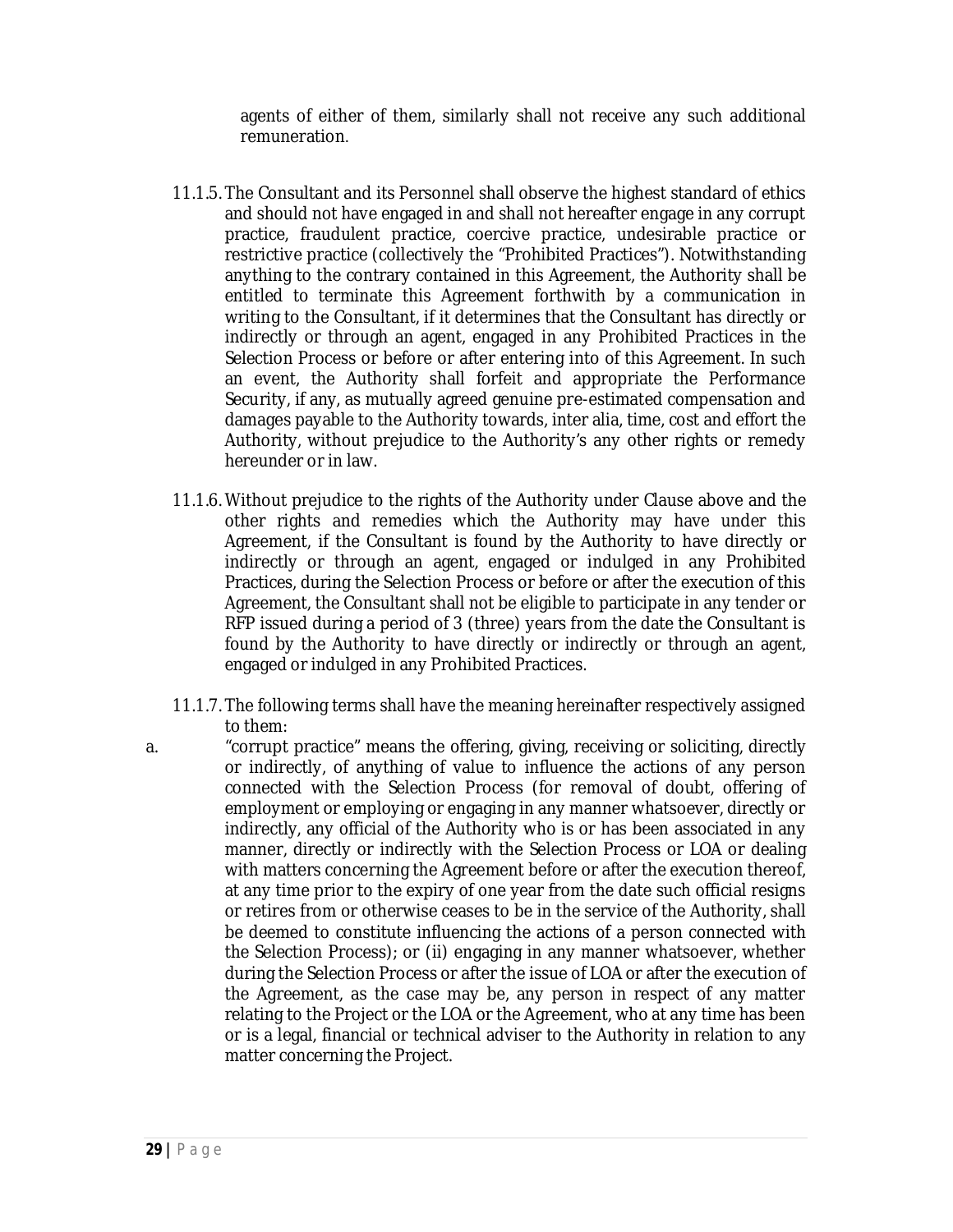- b. fraudulent practice" means a misrepresentation or omission of facts or suppression of facts or disclosure of incomplete facts, in order to influence the Selection Process;
- c. "coercive practice" means impairing or harming, or threatening to impair or harm, directly or indirectly, any person or property to influence any person's participation or action in the Selection Process or the exercise of its rights or performance of its obligations by the Authority under this Agreement;
- d. "undesirable practice" means

(i) establishing contact with any person connected with or employed or engaged by the Authority with the objective of canvassing, lobbying or in any manner influencing or attempting to influence the Selection Process; or

(ii) Having a Conflict of Interest; and

e. "Restrictive practice" means forming a cartel or arriving at any understanding or arrangement among Bidders with the objective of restricting or manipulating a full and fair competition in the Selection Process.

#### 11.1.8. **Disclosure obligation**

Bidders have an obligation to disclose any situation of actual or potential conflict that impacts their capacity to serve the best interest of their Authority, or that may reasonably be perceived as having this effect. Failure to disclose said situations may lead to the disqualification of the Bidder or the termination of its Contract.

#### 11.1.9. **Agency or employees of the Authority**

No agency or current employees of the Authority shall work as Bidders under their own Ministries, departments or agencies. Recruiting former Government employees of the Authority to work for their former Ministries, Departments or Agencies is acceptable provided no conflict of interest exists. When the Bidder nominates any Government employee as Personnel in their Technical Proposal, such Personnel must have written certification from their Government or Authority confirming that they are on leave without pay from their official position and allowed to work full-time outside of their previous official position. Such certification shall be provided to the Authority by the Bidder as part of his Technical Proposal.

## 11.1.10. **Unfair advantage:**

If Bidders could derive a competitive advantage from having provided advisory services related to the assignment in question, the Authority shall make available to all Bidders together with this RFP all information that would in that respect give such Bidder any competitive advantage over competing Bidders.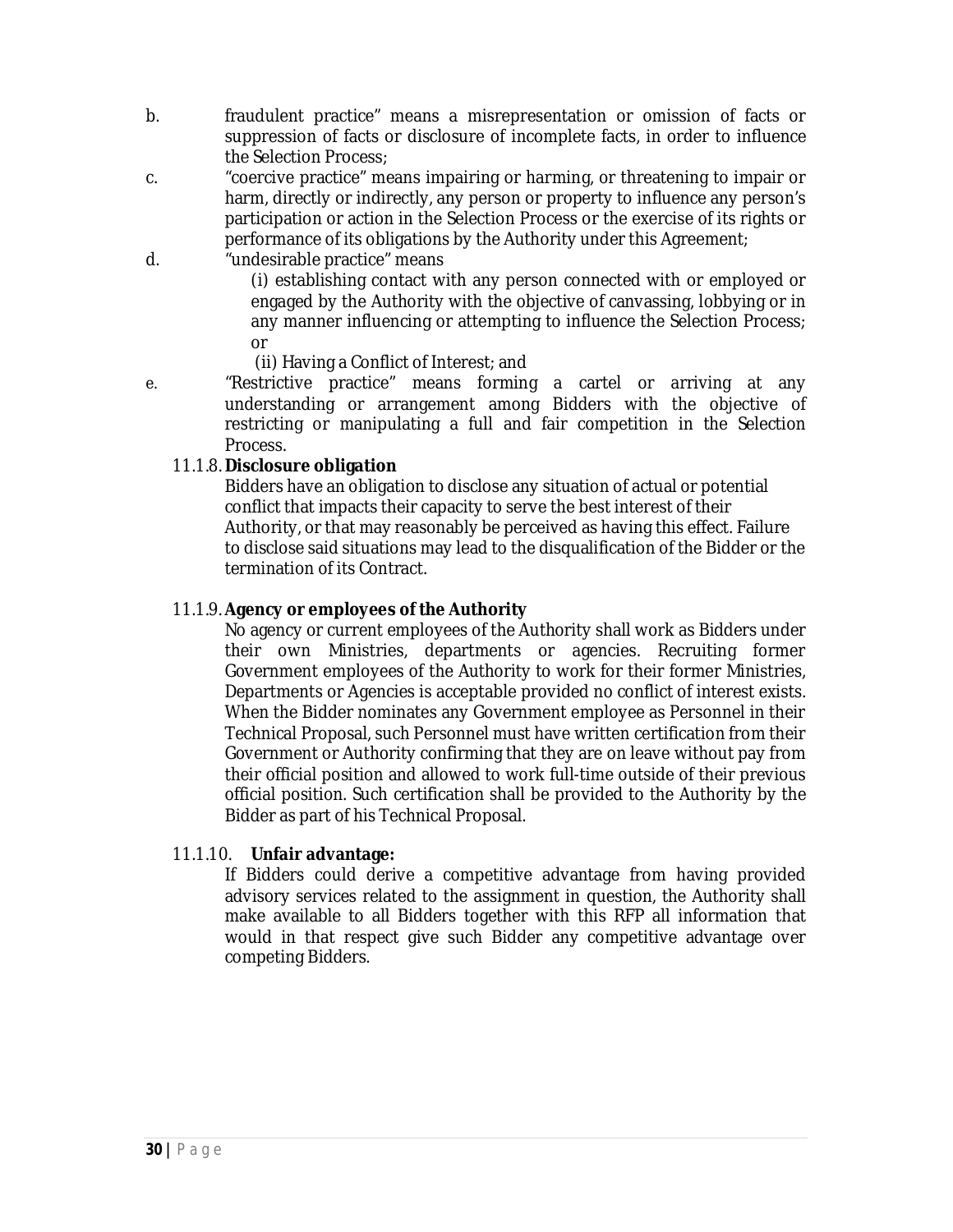## 12. **Technical Proposal: Standard Forms**

**Appendix-A**

**Covering Letter (On the Letterhead of the Bidder)**

To Managing Director JIIDCO, Namkum Industrial Estate, Ranchi 834010 Jharkhand.

**Subject: Proposal for the Selection of Transaction Advisor for Export oriented Infrastructure projects in Jharkhand under TIES Scheme of Ministry of Commerce and Industry, Govt. of India.**

Dear Sir,

Being duly authorised to represent and act on behalf of ……………………. (herein after referred to as "the Bidder "), and having reviewed and fully understood all of the Proposal requirements and information provided and collected, the undersigned hereby submits the Proposal on behalf of \_\_\_\_\_\_\_\_\_ (Name of Bidder ) for the captioned

Project with the details as per the requirements of the RFP, for your evaluation. We confirm that our Proposal is valid for a period of 180 days from the Bid Due Date.

2. It is hereby agreed confirmed that –

a. that notwithstanding any qualifications or conditions, whether implied or otherwise, contained in our Proposal, we hereby represent and confirm that our Proposal is unconditional in all respects and we agree to the terms of the proposed Agreement, a draft of which also forms a part of the RFP document provided to us.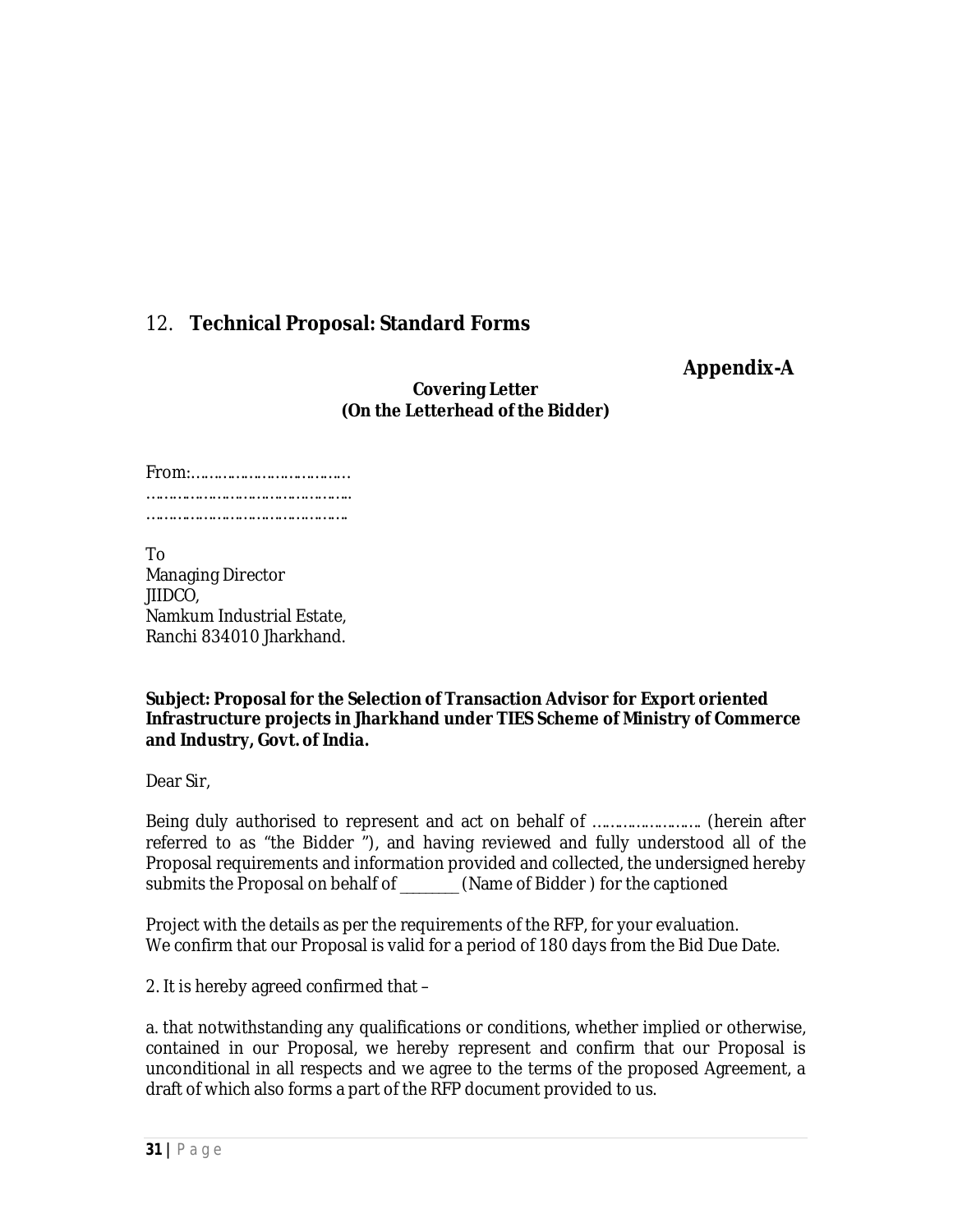b. that in the preparation and submission of our Proposal, we have not acted in concert or in collusion with any other Bidder or other person(s) and also not done any act, deed or thing which is or could be regarded as anti-competitive.

Yours faithfully, For and on behalf of (Name of Bidder) Duly signed by the Authorised Signatory of the Bidder **(Name, Title and Address of the Authorised Signatory)Seal of the bidder.**

## **Appendix-B**

## **Details of Bidder (On the Letter Head of the Bidder)**

1. Details:

(a) Name of Bidder

(b) Address of the registered and corporate office(s)

(c) Date of incorporation and/or commencement of business

(d) Company Registration no.

(e) Company Phone/fax Number

(f) Email Add:

2. Details of individual(s) who will serve as the point of contact / communication for JIIDCO with the Bidder:

i. Name:

ii. Designation:

iii. Company/Firm:

iv. Address:

v. Telephone number:

vi. E-mail address:

vii. Fax number:

viii. Mobile number:

**Note:**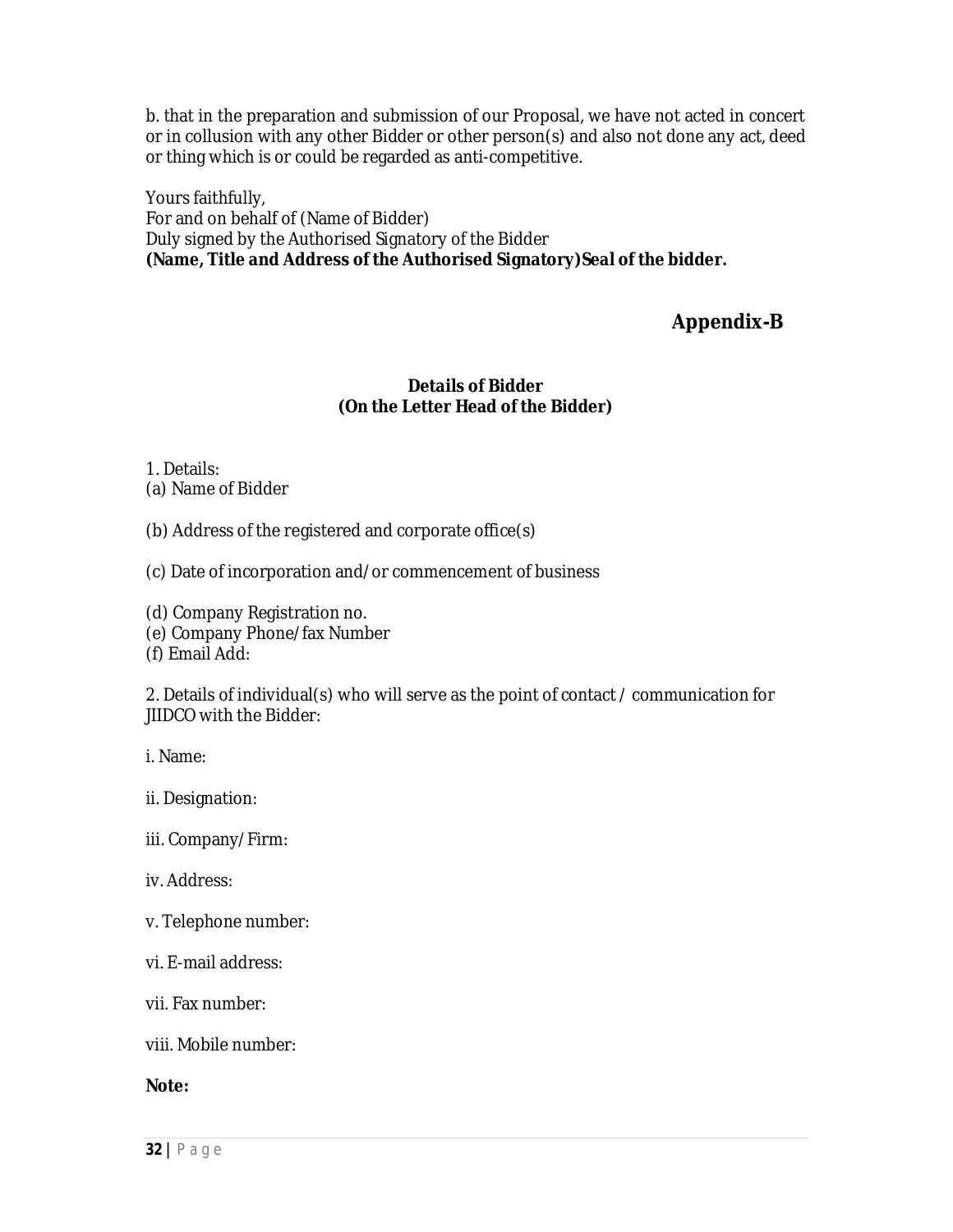Notarised copies of following documents to be enclosed:

i. PAN

ii. Certificate of incorporation and commencement of business OR certificate of registration

## **Appendix C**

## **POWER OF ATTORNEY**

## **(On Stamp paper of relevant value duly notarised)**

Know all men by these presents, we.......................................................... (Name and address of the registered office) do hereby constitute, appoint and authorise Mr / Ms........................……… ……............ (Name and residential address) who is presently employed with us and holding the position of

.................................................... As our attorney, to do in our name and on our behalf, all such acts, deeds and things necessary in connection with or incidental to our Proposal for selection of consultant for Infrastructure as Transaction Advisor for projects under TIES scheme to be undertaken Jharkhand including signing and submission of all documents and providing information/responses to JIIDCO in all matters in connection with our Proposal for the said Assignment.

We hereby agree to ratify all acts, deeds and things lawfully done by our said attorney pursuant to this Power of Attorney and that all acts, deeds and things done by our aforesaid attorney shall and shall always be deemed to have been done by us.

| Accepted                                               | Signature)                       | Dated this the _____ Day of ______2018<br>For the contract of the contract of the contract of the contract of the contract of the contract of the contract of the contract of the contract of the contract of the contract of the contract of the contract of the contra                                                   |                              |  |
|--------------------------------------------------------|----------------------------------|----------------------------------------------------------------------------------------------------------------------------------------------------------------------------------------------------------------------------------------------------------------------------------------------------------------------------|------------------------------|--|
| (Name, Title and Address of the Attorney)<br>person(s) |                                  |                                                                                                                                                                                                                                                                                                                            | (Name and designation of the |  |
| Date:<br>(Note):                                       | signing on behalf of the Bidder) | a. The mode of execution of the Power of<br>Attorney should be in accordance with the<br>procedure, if any, laid down by the applicable<br>law and the charter documents of the<br>executants (s) and when it is so required the<br>same should be under common seal affixed in<br>accordance with the required procedure. |                              |  |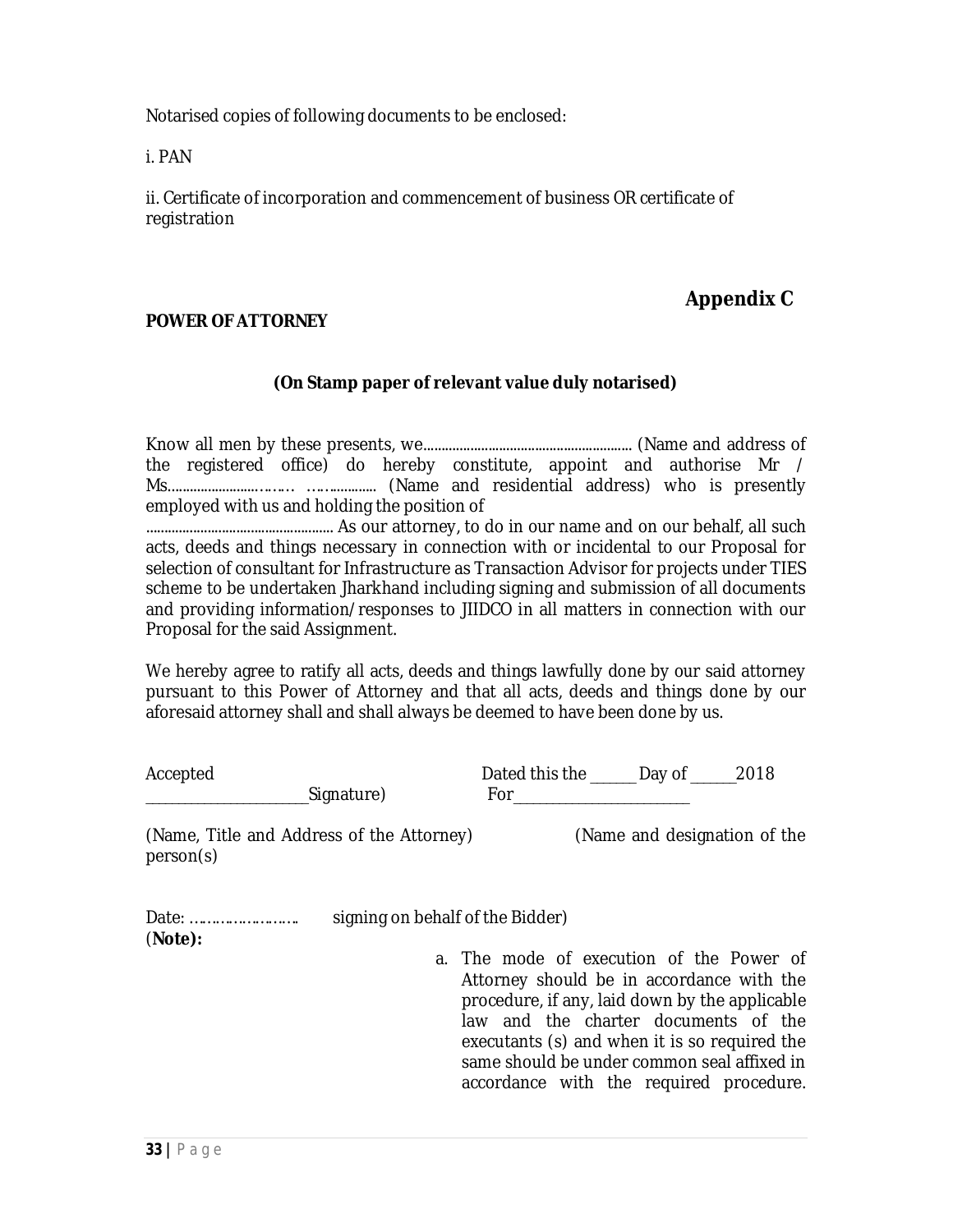Copy of such document should be submitted along with the power of Attorney.

b. Also, wherever required, the Bidder should submit for verification the extract of the charter documents and documents such as a resolution/power of attorney in favour of the Person executing this Power of Attorney for the delegation of power hereunder on behalf of the Applica

# **Appendix-D1**

#### **Format for providing Technical Experience for services provided by the firm (in not more than 2 pages for each project, in the given tabular format only)**

| 1.  | Project Name and Location                                                                                                 |  |
|-----|---------------------------------------------------------------------------------------------------------------------------|--|
| 2.  | Name and address of client organisation.                                                                                  |  |
| 3.  | Brief Description of Project / assignment:                                                                                |  |
| 4.  | <b>Brief Description of Actual Services</b><br>provided:                                                                  |  |
| 5.  | Professional Staff Provided by the firm<br>No. of Person & Project duration.                                              |  |
| 6.  | Name of Associated Firm(s) if any                                                                                         |  |
| 7.  | Professional Staff provided by each of<br>Associated Firm(s)<br>a. Name of Associated Firm(s)<br>b. No. of Person Months: |  |
| 8.  | Date of $-$<br>a. commencement of advisory services<br>b. completion of advisory services                                 |  |
| 9.  | Project Cost (excluding the cost of land):<br>(not applicable for policy advisory<br>services)                            |  |
| 10. | Present status of the assignment                                                                                          |  |

## Signature of the Authorized Signatory

Seal of the firm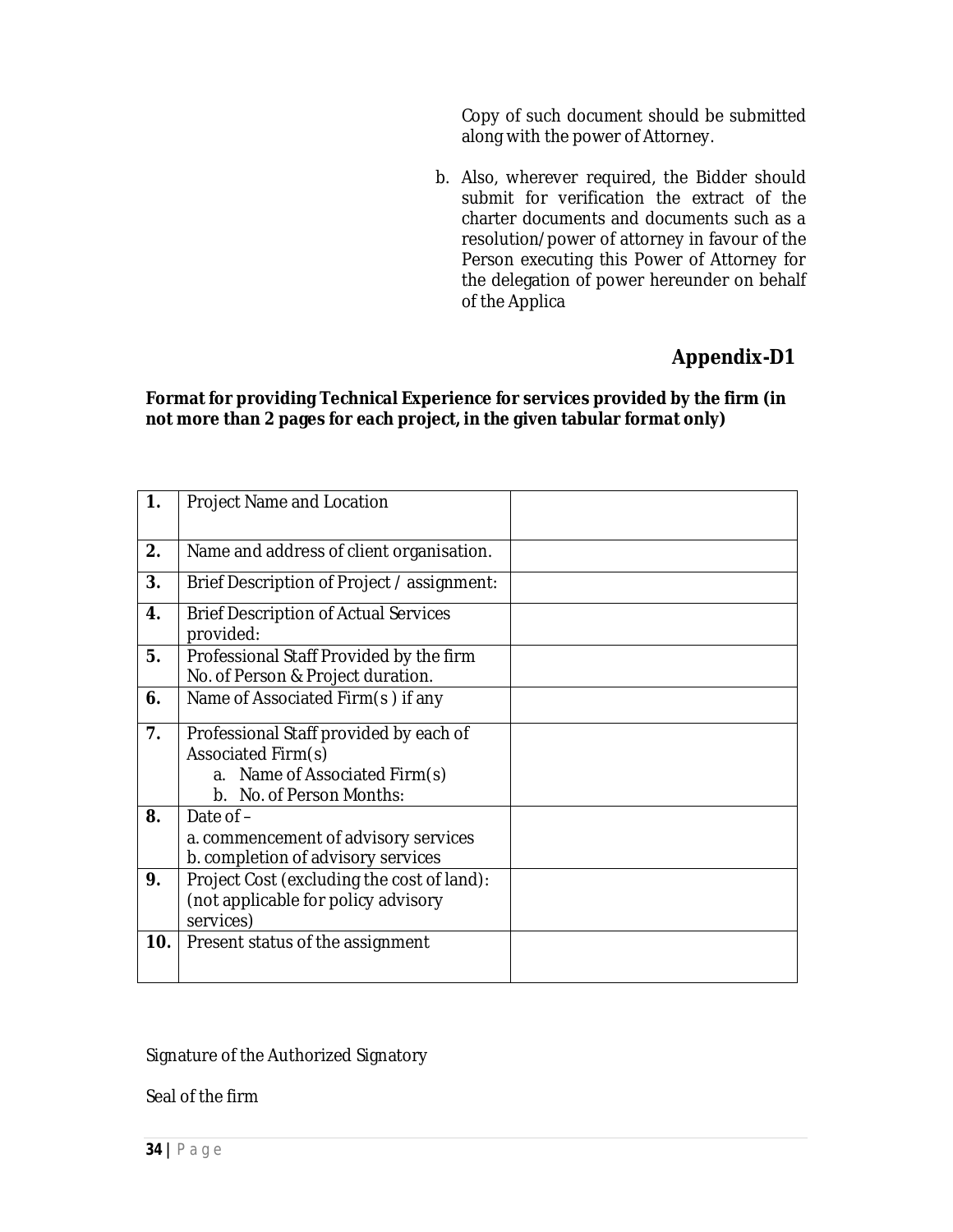## **Appendix D2 Format for providing financial details for services provided by the firm for the project experiences submitted.**

|    | Project Name and Location                  |  |
|----|--------------------------------------------|--|
| 2. | Name and address Client organisation.      |  |
| 3. | Brief Description of Project / assignment: |  |
| 4  | <b>Total Project Cost in INR</b>           |  |
| 5. | Value of Services in Indian Rupees:        |  |

Signature of the Authorized Signatory Seal of the firm

This is to certify that the above information has been examined by us on the basis of relevant documents & other relevant information and the information submitted above is as per record and as per details of documents annexed herewith.

Signature, Address,

Seal & Membership No. of Chartered Accountant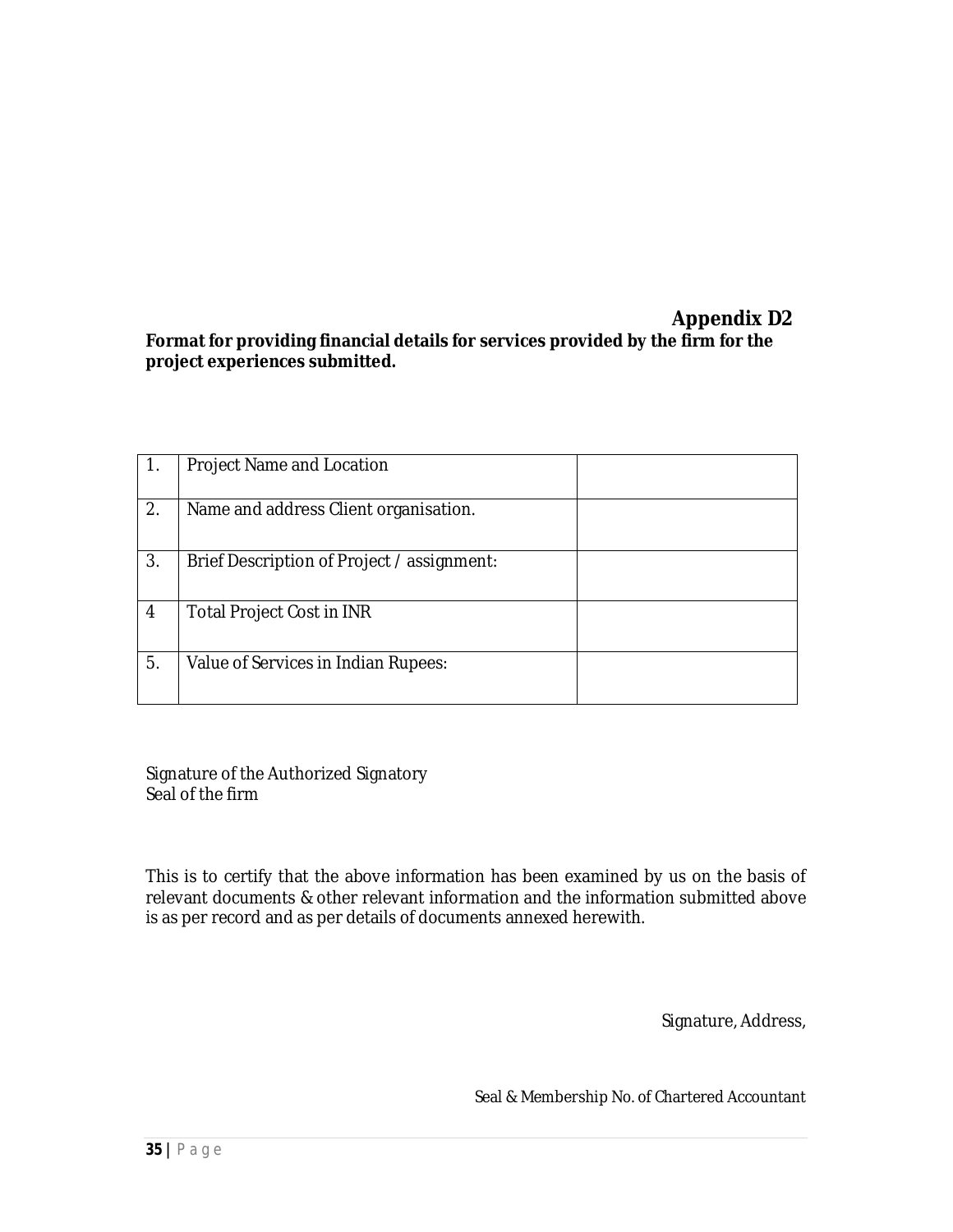**Appendix-E**

## **Methodology Statement and Approach**

(Not more than 2 pages)

## **Appendix-F**

**Qualifications and competence of the team of personnel to be deployed (In tabular form only)**

| <b>Description</b> | <b>Minimum</b><br><b>Qualification</b> | <b>Total</b><br><b>Experience</b><br>in<br><b>Years</b> | <b>Minimum</b><br>experience in<br><b>PPP</b><br><b>Transaction</b><br><b>Advisory</b><br><b>Services</b> | No of successfully<br>completed similar<br>projects in PPP<br>mode. |
|--------------------|----------------------------------------|---------------------------------------------------------|-----------------------------------------------------------------------------------------------------------|---------------------------------------------------------------------|
|                    |                                        |                                                         |                                                                                                           |                                                                     |

Note:

1. In support of the experience in PPP Transaction advisor & successful projects please give the details of the projects indicating location, cost, role in the project and others of each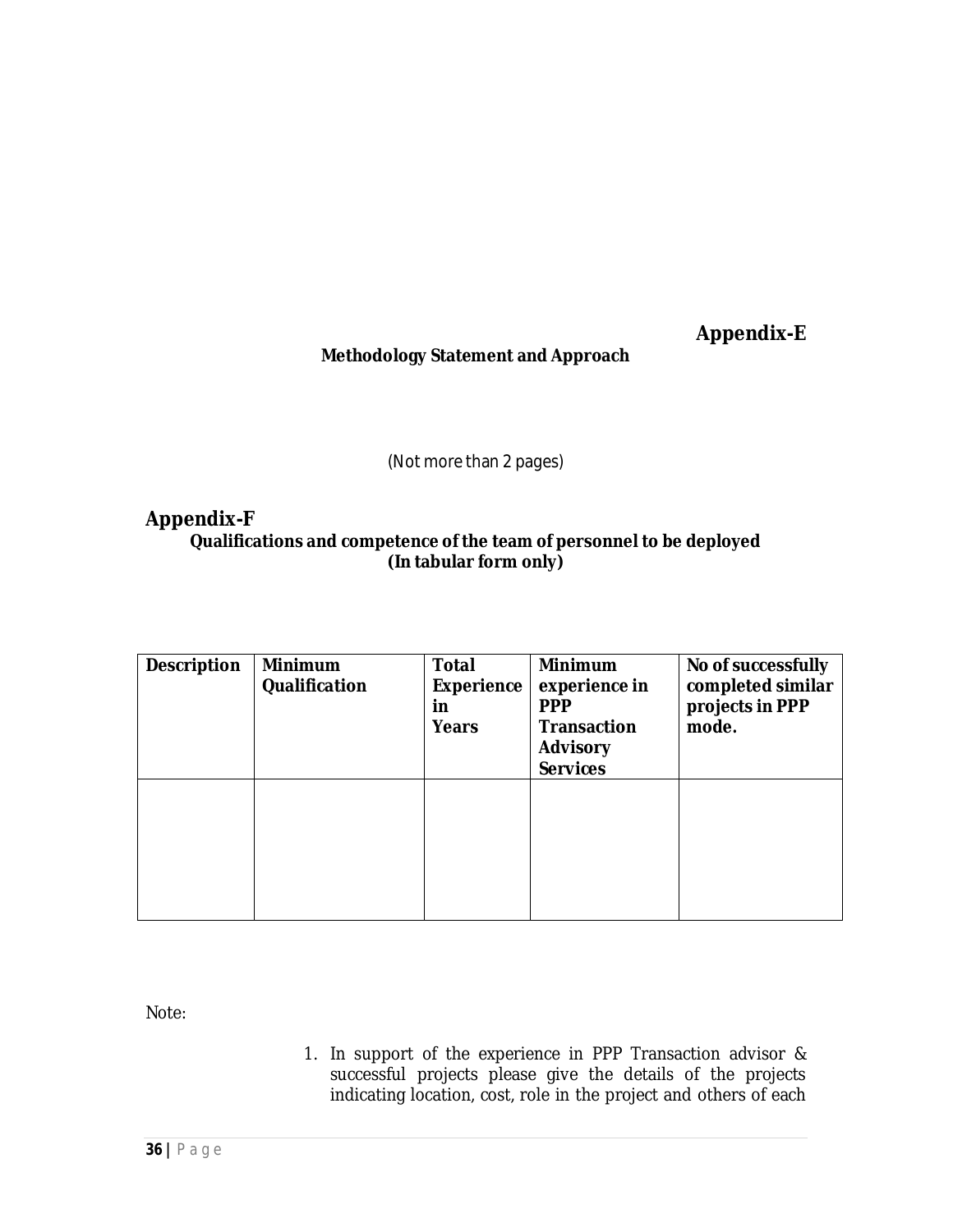personnel in separate sheets duly self-attested and signed by the Authorised Signatory.

2. Please attach the curriculum vitae of the above personnel, duly signed by the personnel and by the Authorised Signatory.

# **Appendix-G**

## **Financial Capacity**

The information regarding the turnover of Bidder in Transaction advisory/consultancy services in Last three years FY-2014-15 to 2016-17 should be provided in the format below:

| Financial year ended in | <b>Turnover in crores of INR</b> | <b>Professional Fee</b><br>received in crores of<br><b>INR</b> |
|-------------------------|----------------------------------|----------------------------------------------------------------|
| <b>March 2015</b>       |                                  |                                                                |
| March 2016              |                                  |                                                                |
| <b>March 2017</b>       |                                  |                                                                |
| Average                 |                                  |                                                                |

Signature of the Authorized Signatory

This is to certify that the above information has been examined by us on the basis of relevant documents & other relevant information and the information submitted above is as per record and as per details of documents annexed herewith. Signature, Address,

Seal & Membership

No. of Chartered Accountant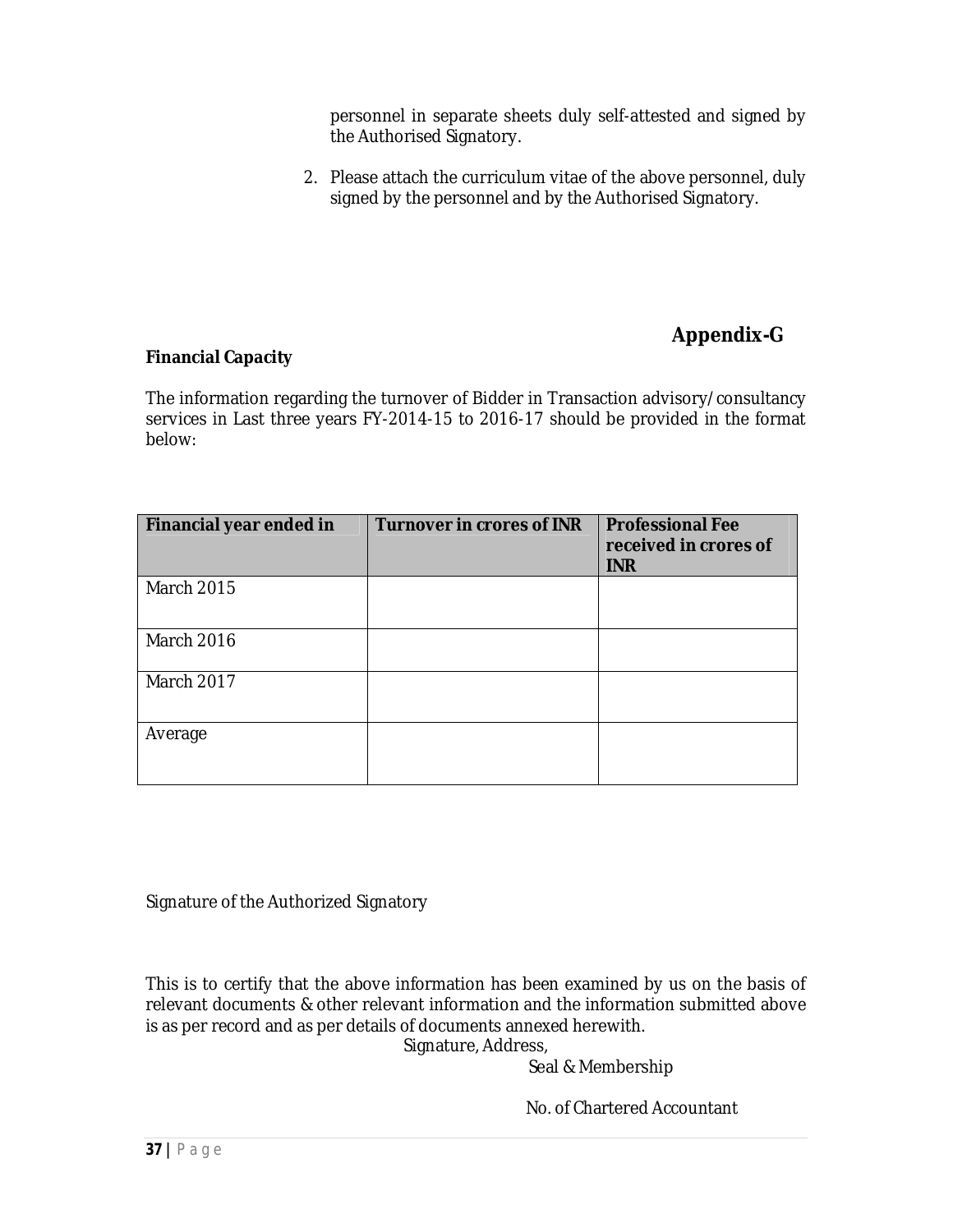## **Appendix-H**

## **Format for Financial Proposal**

(On the letterhead of the Bidder)

[Location, Date]

FROM: [Name of Consultant]

……………………………………… ……………………………………. ………………………………………… ………………………………

To

## **Managing Director**

Jharkhand Industrial Infrastructure Development Corporation Ltd Government of Jharkhand Undertaking 3rd Floor, RIADA Building, Namkum Industrial Area, Lowadih Ranchi- 834010. **Jharkhand** Email: jiidcoltd@gmail.com; jhr.doi@nic.in

Dear Sir,

## **Sub: Selection of Transaction Advisor for development of projects under TIES schemes by Jharkhand Industrial Infrastructure Development Corporation Ltd, Ranchi**

We, the undersigned, having gone through this RFP document and Draft Consultancy Agreement and having fully understood the scope of services, as set out in this RFP document, offer to provide the consulting services for the above in accordance with your RFP. Our Financial Proposal for all projects is as below: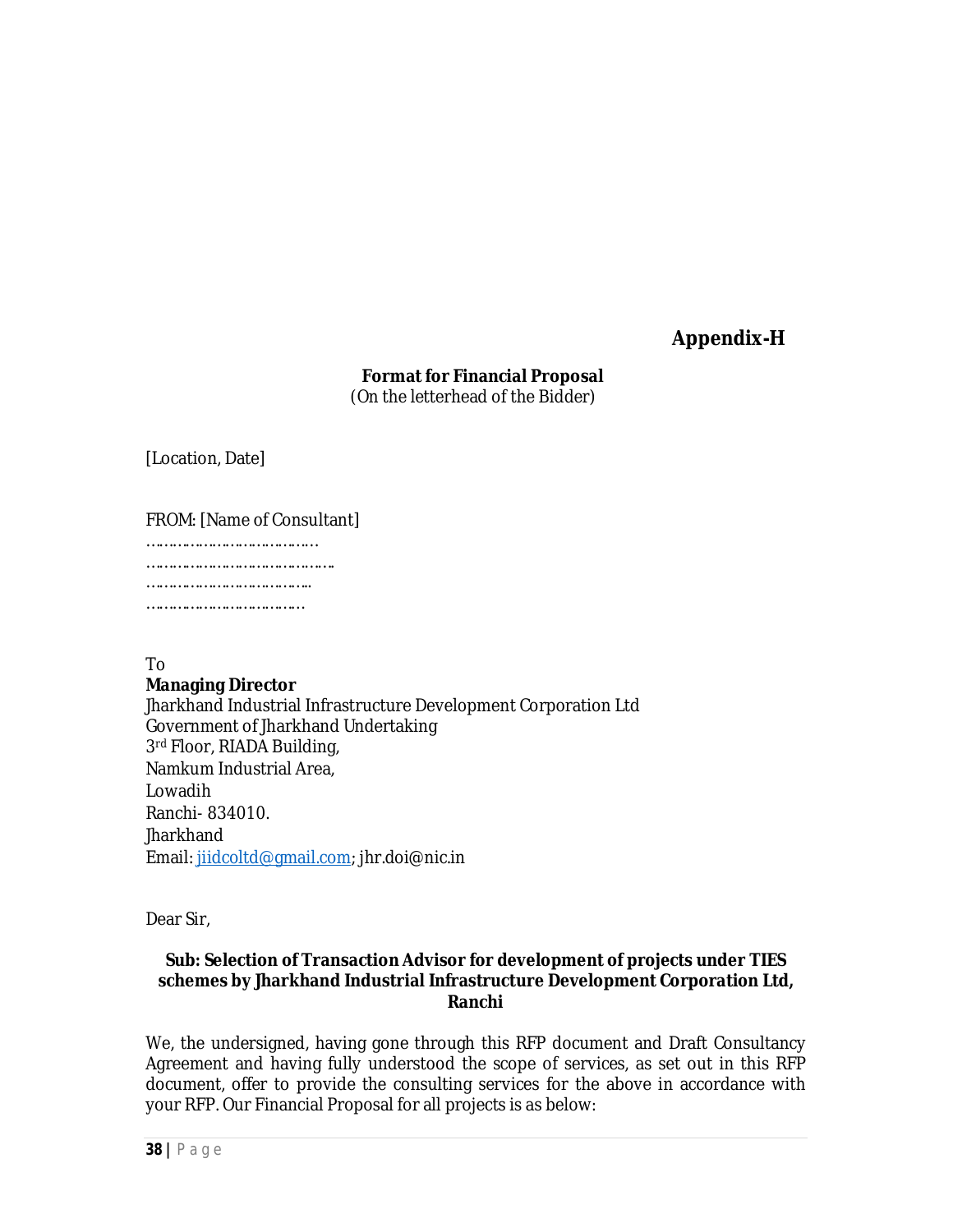**Professional Fee:**

| <b>Total Professional Fee (INR)</b> |  |  |  |
|-------------------------------------|--|--|--|
| In Figures                          |  |  |  |
| In Words                            |  |  |  |

- **a.** The above fee includes all travel, lodging and other out of pocket expenses, no additional out of pocket expenses would be paid during the engagement
- **b.** The above excludes any applicable taxes.

We also understand that Laptop, Computer, Printer etc. will be provided by the appointed Transaction Advisor

We understand that Income Tax shall be deducted at source as per applicable laws

We understand that in case of difference in amount quoted in figures and words, the lower value would be considered for evaluation.

We undertake that in competing for and, if the award is made to us, in executing the above consultancy services, we will strongly observe the laws against fraud and corruption to force in India namely "Prevention of Corruption Act 1988" We understand that you are not bound to accept any Proposal you receive.

Yours sincerely,

Authorized Signature:

Name and Title of Signatory:

Name of Firm:

Seal of Firm:

Address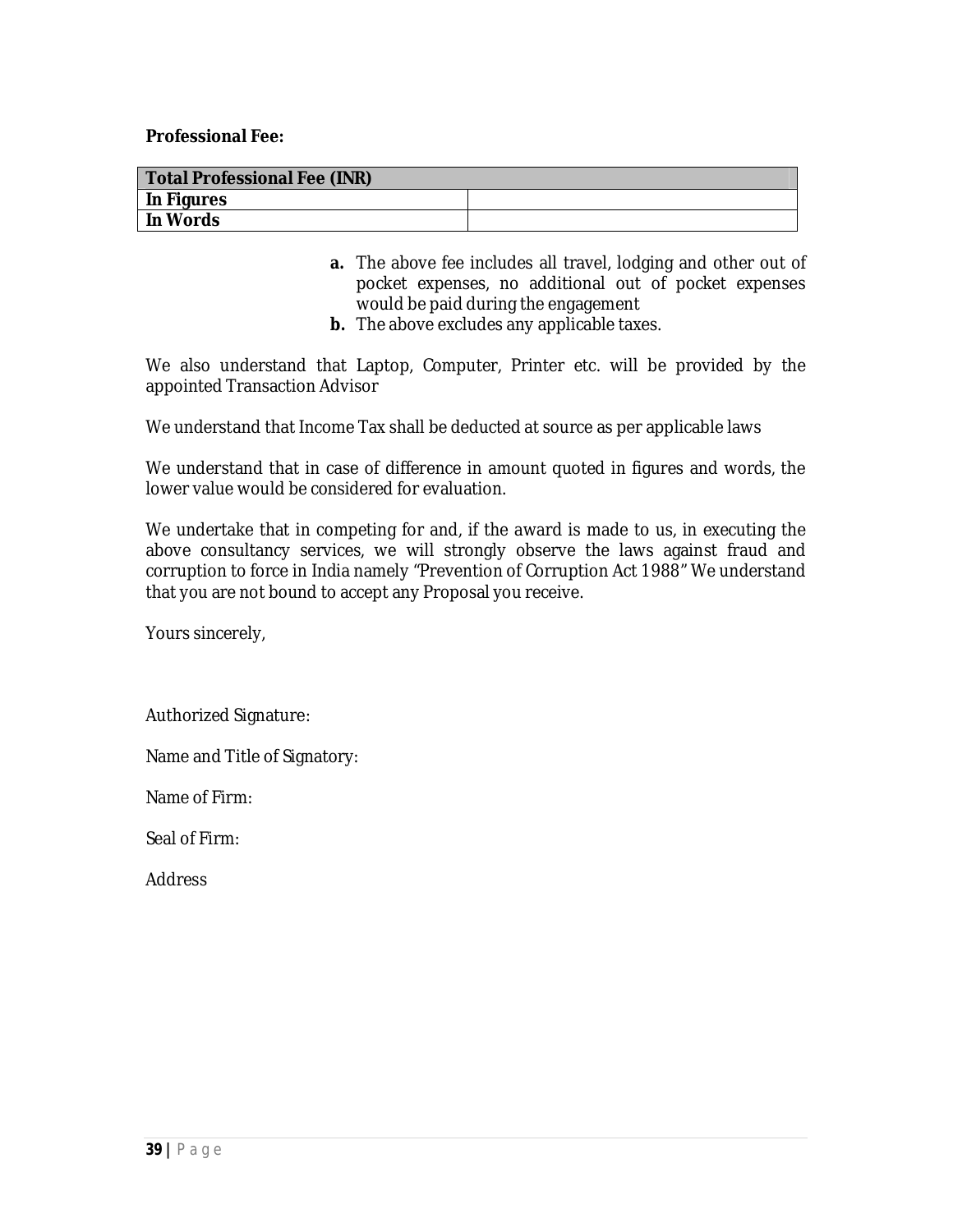#### **Appendix –I**

**Contract Agreement**

**Between Managing Director, Jharkhand Industrial and Infrastructure Development Corporation (JIIDCO) RIADA Building, Namkum Industrial Area Lowadih, Namkum, Ranchi - 834001 Jharkhand, India**

**AND**

**Name of the Company & Address.**

#### **Dated:** \_\_\_ …..2018

This CONTRACT (hereinafter called the "Contract") executed on \_\_\_ day of the month of ………, 2018, between Managing Director, Jharkhand Industrial and Infrastructure Development Corporation (JIIDCO), Government of Jharkhand (hereinafter called the "Client") and ……………………………….…..(Hereinafter called the "Consultant").

## WHEREAS:

- (a) The Client has requested the Consultant to provide services as per the scope of work mentioned in the Request for Proposal (RFP) document for proposed Three Projects to be developed under TIES scheme of GoI on PPP framework at different locations in Jharkhand as defined and described in this Contract (herein after called the "Services")
- (b) The Consultant, having presented to the Client that it has the qualified professional skills, expertise, has agreed to provide the Services on terms and conditions set forth in this Contract;

NOW THEREFORE the parties hereby agree as follows:

1. The following documents attached hereto shall be deemed to form an integral part of this Contract: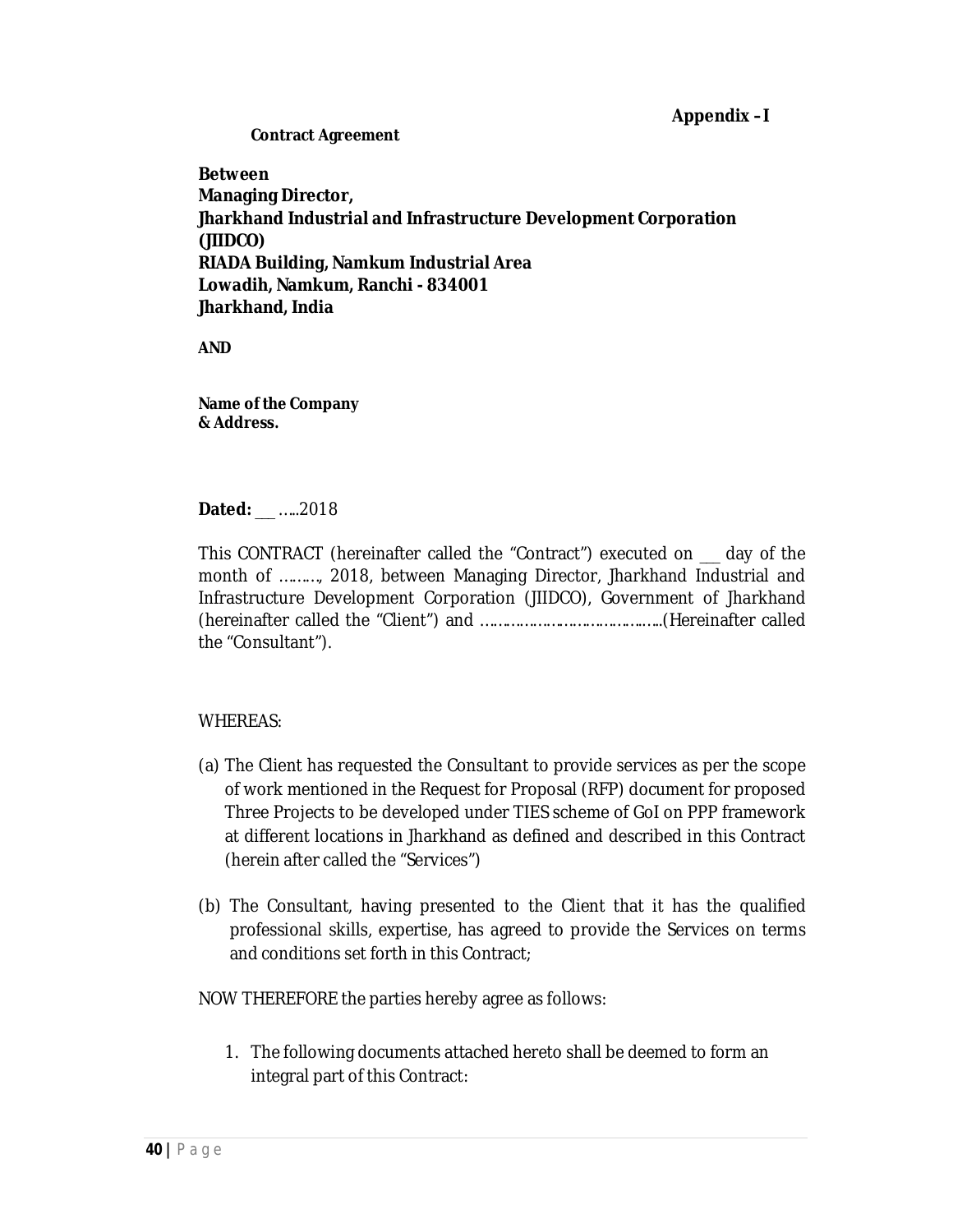- a) Request for Proposal Document issued by Client (Annexure A)
- b) Clarification to pre-bid queries issued by Client (Annexure B)
	- c) Copy of Letter of Award issued by Client if any (Annexure C)

In the event of any inconsistency between the documents, the following order of precedence shall prevail: A - Copy of Letter of Award issued by Client, B - Clarification to pre-bid queries, C- Request for Proposal Document.

- 2. The mutual rights and obligations of the Client and the Consultant shall be as set forth in this Contract, in particular:
	- a) The Consultant shall carry out the Services in accordance with the provisions of the Contract; and
	- a. The Client shall make payments to the Consultant in accordance with the provisions of the Contract.
	- b. The work shall commence from date of this Contract.
	- c. The Consultant shall submit the Reports as per RFP clauses.
	- d. The Consultant shall depute one resource at Client office from ……, 2018
	- e. The CONTRACT is valid till …………..and can be extended as per the provisions of Request for Proposal Document.
- *3. Notwithstanding, anything to the contrary, the aggregate maximum liability of the TA shall not exceed the fees paid/ payable by the client under this contract*

## FOR AND ON BEHALF OF THE CLIENT

## **Mr K. Ravi Kumar, IAS Managing Director, Jharkhand Industrial and Infrastructure Development Corporation (JIIDCO)** RIADA Building, Namkum Industrial Area Lowadih, Namkum, Ranchi - 834001 Jharkhand, India

## **FOR AND ON BEHALF OF THE CONSULTANT**

Name of the Authorised Person Name & details of the company

Witness 1 Witness 2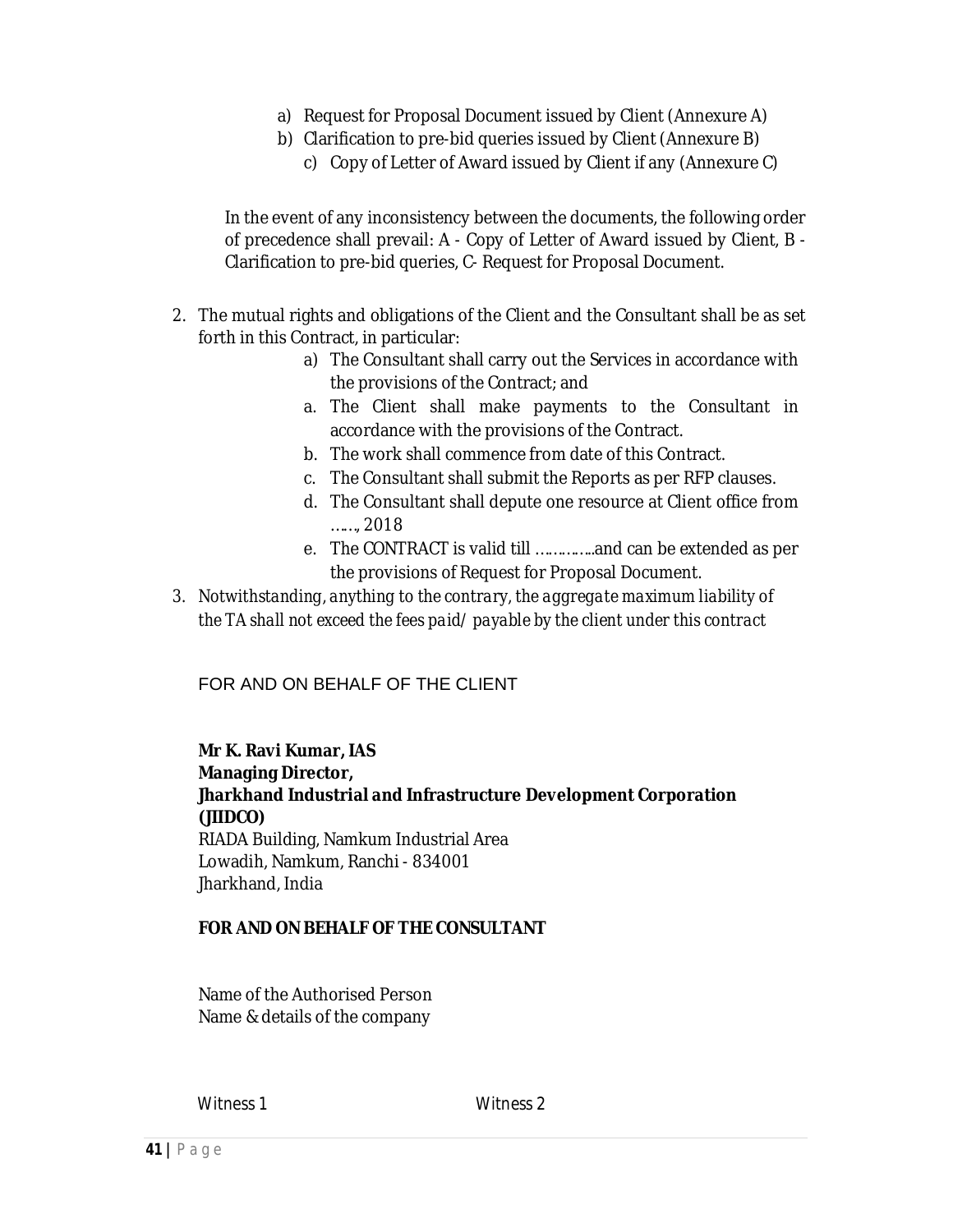## **APPENDIX: J**

#### **Bank Guarantee for Performance Security**

**To, Managing Director, JIIDCO, Ranchi.**

In consideration of ….. acting on behalf of the Jharkhand Industrial Infrastructure Development Corporation Ltd (hereinafter referred as the JIIDCO Ltd, which expression shall, unless repugnant to the context or meaning thereof, include its successors, administrators and assigns) having awarded to M/s. ………………..,

Having its office at ……………….. (Herein after referred as the "Transaction Advisor" which expression shall, unless repugnant to the context or meaning thereof, include its successors, administrators, executors and assigns),

vide the [JIIDCO Ltd]'s Agreement no. ………………. dated ……………….. Valued at Rs. ……………….. (Rupees ………………..), (hereinafter referred to as the "Agreement") Transaction Advisory Services for Projects on PPP basis and the Transaction Advisor having agreed to furnish a Bank Guarantee amounting to Rs. ……………….. (Rupees ………………..) to the [JIIDCO Ltd] for performance of the said Agreement.

- ii. We, ……………….. (hereinafter referred to as the "Bank") at the request of the Transaction Advisor do hereby undertake to pay to the [JIIDCO Ltd] an amount not exceeding Rs. ………………… (Rupees ………………….) against any loss or damage caused to or suffered or would be caused to or suffered by the [JIIDCO Ltd] by reason of any breach by the said Transaction Advisor of any of the terms or conditions contained in the said Agreement.
- iii. We, ……………….. (indicate the name of the Bank) do hereby undertake to pay the amounts due and payable under this Guarantee without any demur, merely on a demand from the [JIIDCO Ltd] stating that the amount/claimed is due by way of loss or damage caused to or would be caused to or suffered by the [JIIDCO Ltd] by reason of breach by the said Transaction Advisor of any of the terms or conditions contained in the said Agreement or by reason of the Transaction Advisor's failure to perform the said Agreement. Any such demand made on the bank shall be conclusive as regards the amount due and payable by the Bank under this Guarantee. However, our liability under this Guarantee shall be restricted to an amount not exceeding Rs . ……………….. (Rupees …………………..).
- iv. We, ……………….. (indicate the name of Bank) undertake to pay to the [JIIDCO Ltd] any money so demanded notwithstanding any dispute or disputes raised by the Transaction Advisor in any suit or proceeding pending before any court or tribunal relating thereto, our liability under this present being absolute and unequivocal. The payment so made by us under this bond shall be a valid discharge of our liability for payment there under and the Transaction Advisor shall have no claim against us for making such payment.